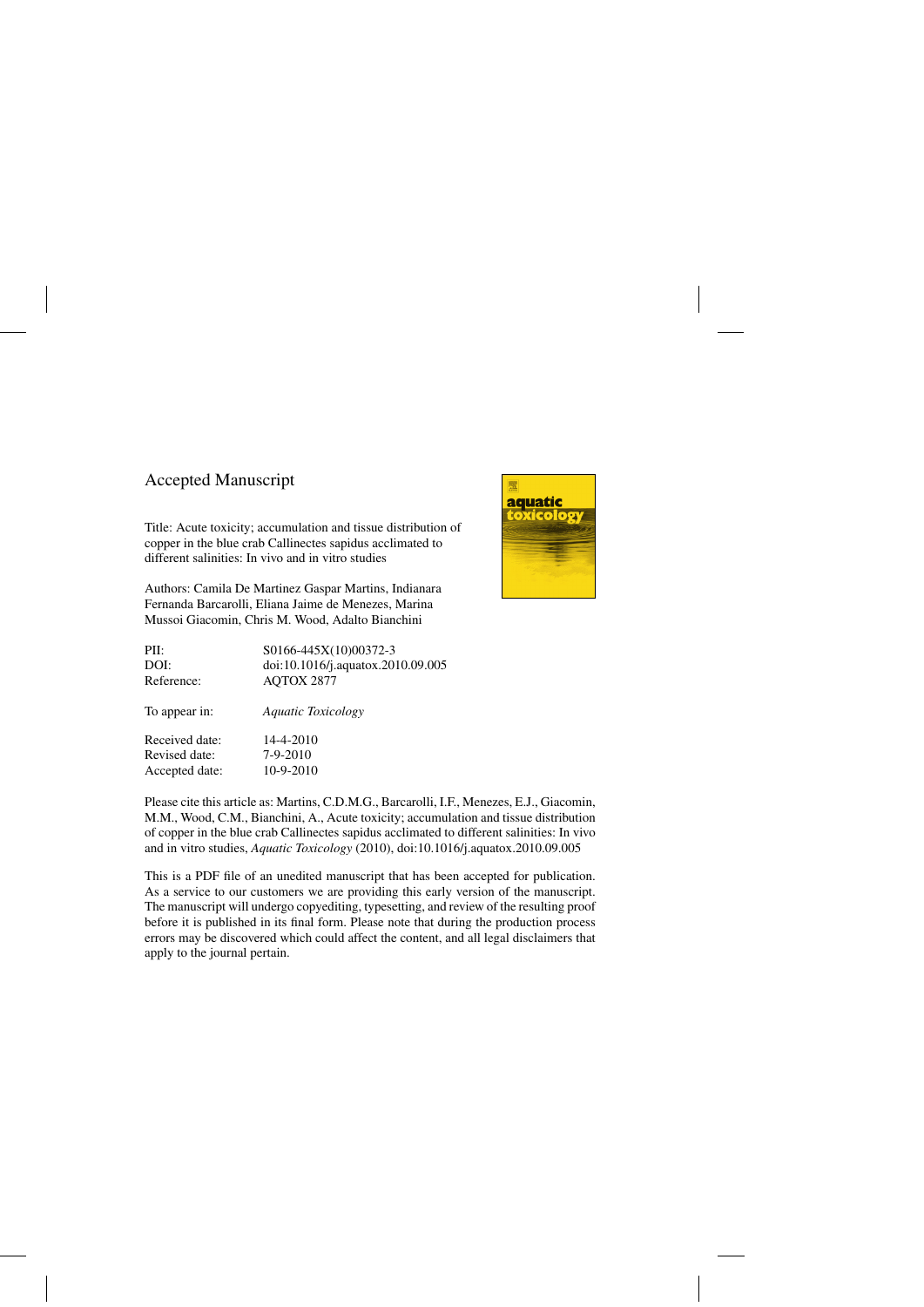Acute toxicity, accumulation and tissue distribution of copper in the blue crab *Callinectes sapidus* acclimated to different salinities: *In vivo and in vitro* studies

Camila De Martinez Gaspar Martins<sup>a</sup>, Indianara Fernanda Barcarolli<sup>b</sup>, Eliana Jaime de Menezes <sup>b</sup>, Marina Mussoi Giacomin <sup>b</sup> Chris M. Wood <sup>c</sup> & Adalto Bianchini <sup>ab\*</sup>

<sup>a</sup> Programa de Pós-Graduação em Ciências Fisiológicas - Fisiologia Animal Comparada,

Instituto de Ciências Biológicas, Universidade Federal do Rio Grande (FURG), Campus

Carreiros, Av. Itália km 8, 96201-900, Rio Grande, RS, Brazil.

<sup>b</sup>Instituto de Ciências Biológicas, Universidade Federal do Rio Grande (FURG), Campus

Carreiros, Av. Itália km 8, 96201-900, Rio Grande, RS, Brazil.

<sup>c</sup> McMaster University, Department of Biology, 1280 Main Street West, Hamilton, Ontario, Canada L8S 4K1.

Corresponding author: Adalto Bianchini

<sup>h</sup>, Marina Mussoi Giacomin <sup>h</sup> Chris M. Wood<sup>c</sup> & Adalto Bianchini <sup>aho</sup><br>
a de Pós-Graduação em Ciências Fisiológicas - Fisiologia Animal Comparada,<br>
de Ciências Biológicas, Universidade Federal do Rio Grande (FURG), Camp Universidade Federal do Rio Grande (FURG) Instituto de Ciências Biológicas Av. Itália km 8 – Campus Carreiros 96.201-900 – Rio Grande – RS – Brazil Phone:  $+ 55 53 3233 - 6853$  $FAX: + 55533333 - 6848$ 

E-mail: adaltobianchini@furg.br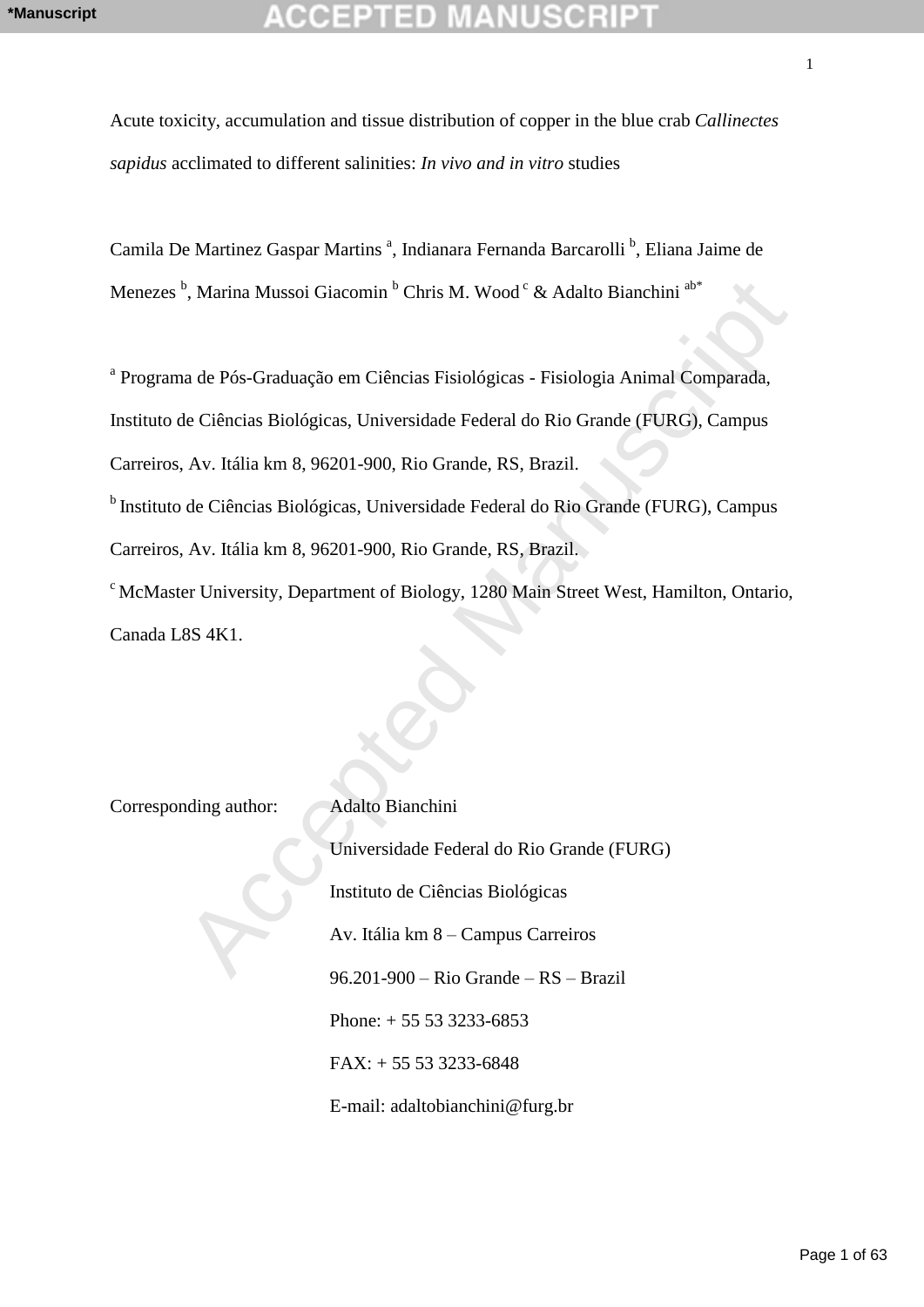### Abstract

experimental salinities (2 and 30 ppt). Blue crabs were quite tolerant to copper.<br>
solved copper toxicity (96-h LC<sub>50</sub> and its corresponding 95% confident interval) w<br>
salinity 2 ppt [5.3 (3.50 – 8.05)  $\mu$ M Cu] than at 3 *In vivo* and *in vitro* studies were performed to evaluate acute toxicity, organ-specific distribution, and tissue accumulation of copper in *Callinectes sapidus* acclimated to two different experimental salinities (2 and 30 ppt). Blue crabs were quite tolerant to copper. Acute dissolved copper toxicity (96-h  $LC_{50}$  and its corresponding 95% confident interval) was higher at salinity 2 ppt [5.3 (3.50 – 8.05) µM Cu] than at 30 ppt [53.0 (27.39 – 102.52) µM Cu]. The difference between salinities can be completely explained based on the water chemistry because it disappeared when 96-h LC<sub>50</sub> values were expressed as the free Cu<sup>2+</sup> ion [3.1 (1.93 - 4.95) µM free Cu at 2 ppt *versus* 5.6 (2.33 – 13.37) µM free Cu at 30 ppt] or the Cu2+ activity [1.4 (0.88 – 2.26) µM Cu activity at 2 ppt *versus* 1.7 (0.71 – 4.07) µM Cu activity at 30 ppt]. The relationships between gill Cu burden and % mortality were very similar at 2 ppt and 30 ppt, in accord with the Biotic Ligand Model. *In vivo* experiments showed that copper concentration in the hemolymph is not dependent on metal concentration in the surrounding medium at either experimental salinity. They also showed that copper flux into the gills is higher than into other tissues analyzed, and that anterior and posterior gills are similarly important sites of copper accumulation at both experimental salinities. *In vitro*  experiments with isolated-perfused gills showed that there is a positive relationship between copper accumulation in this tissue and the metal concentration in the incubation media for both anterior and posterior gills. A similar result was observed at both low and high salinities. Furthermore, *in vitro* experiments showed that copper accumulation in posterior gills is also positively and strongly dependent on the incubation time with copper. Gill copper accumulation occurred at a lower rate in the first two hours of metal exposure, increasing markedly after this "steady-state" period. This finding was corroborated by a significant increase in copper influx to the gill perfusate (corresponding to crab hemolymph) after this

 $\mathcal{L}$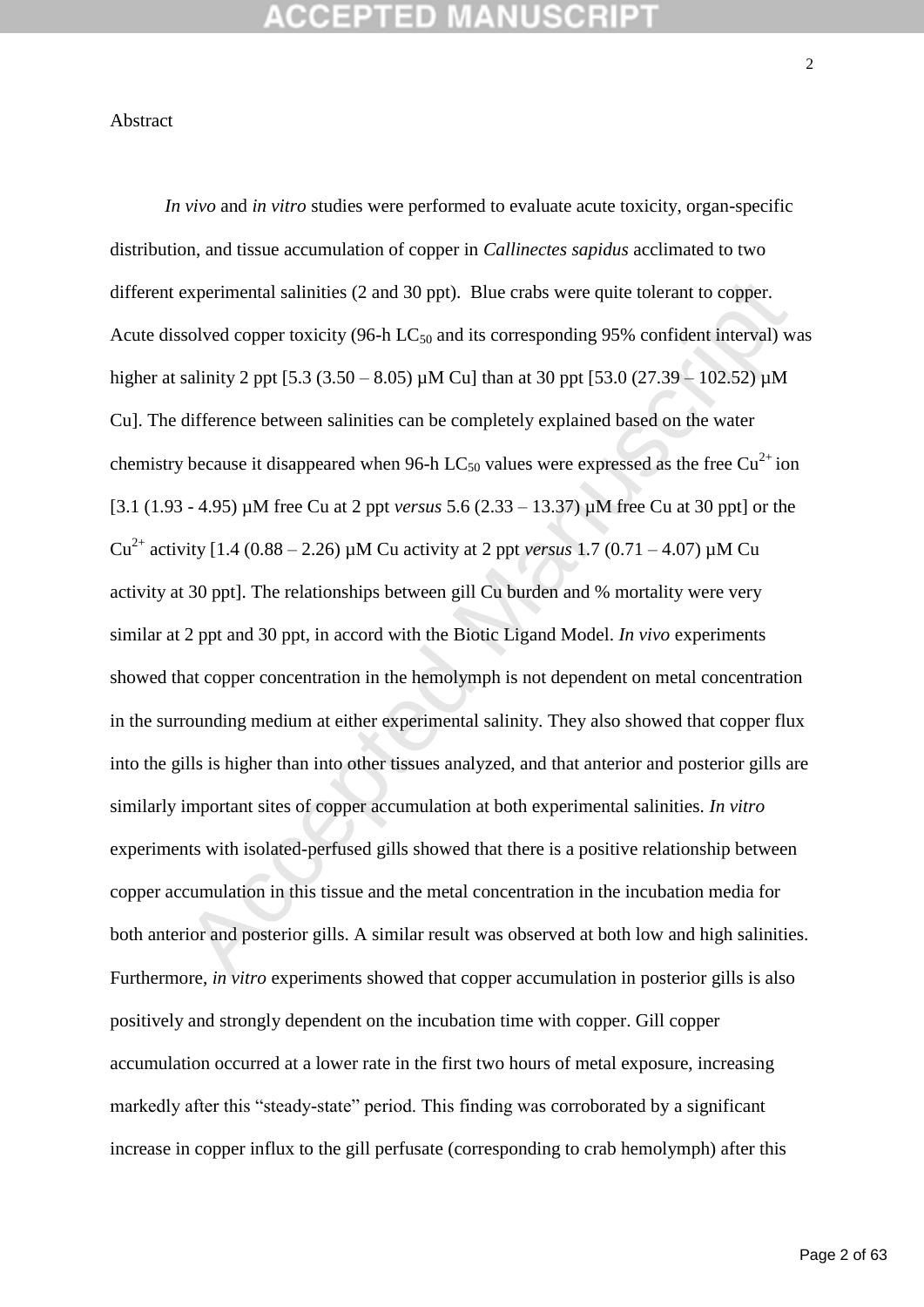# 라메

time, measured using  ${}^{64}Cu$ . *In vivo*, after uptake from solution,  ${}^{64}Cu$  was primarily accumulated in the gills and the rest of the body rather than in the hemolymph, hepatopancreas, or other internal tissues. Overall, the present findings indicate that gills are a key target organ for copper accumulation, as well as an important biological barrier against the excessive uptake of copper into the hemolymph and the subsequent distribution of this metal to internal organs of the blue crab.

Keywords: accumulation, acute toxicity, blue crab, copper, gills, organ-specific distribution, salinity.

Accepted Manuscript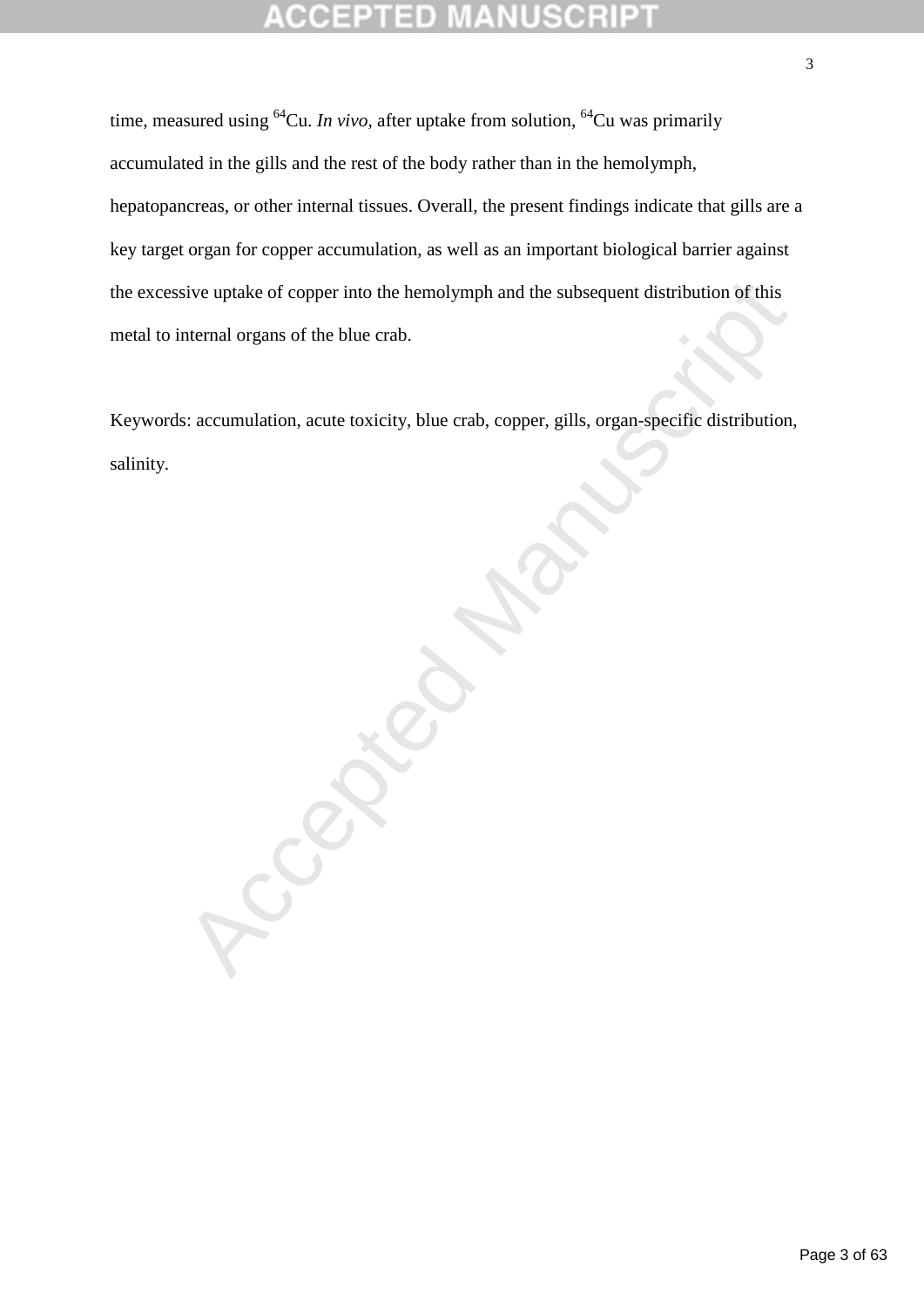### 1. Introduction

Copper is an essential micronutrient required by all living organisms for a variety of physiological and biochemical processes. In crustaceans, copper is also a component of the respiratory pigment hemocyanin, participating in oxygen transport (Engel and Brouwer, 1987, Rainer and Brouwer, 1993). Although copper is an essential element, it can be potentially toxic to aquatic organisms when available in excess in the water.

y pigment hemocyanin, participating in oxygen transport (Engel and Brouwer, 198<br>
d Brouwer, 1993). Although copper is an essential element, it can be potentially<br>
quatic organisms when available in excess in the water.<br>
hi While there are important natural sources of copper, multiple human activities (industries, agriculture, harbors) have considerably increased the input of this metal in estuarine and marine environments around the world (Flegal and Sanudo-Wilhelmy, 1993; van Geen and Luoma, 1999; Niencheski and Baumgarten, 2000; Morillo et al., 2005; Niencheski et al., 2006; D'Adamo et al., 2008;). For example, in Patos Lagoon estuary (Southern Brazil), the largest coastal water body in South America, an increase of approximately 15-fold in copper concentration in water has been documented in the last 20 years (Seeliger and Knak, 1982; Baugartem and Niencheski, 1998).

Aquatic organisms take up copper in proportion to the dissolved concentration of the metal in water (Rainbow, 1995). Generally, uptake occurs throughout epithelial surfaces related to absorption and excretion of ions such as the gill membranes of fish and crustaceans (MacRae et al., 1999; Santore et al., 2001; Paquin et al., 2002; Grosell et al., 2007). Copper can compete with other cations for binding and active uptake sites at the gills (MacRae et al., 1999; Santore et al., 2001; Paquin et al., 2002; Grosell et al., 2007). Once absorbed, copper may accumulate in various tissues, especially gills, and exert diverse toxic effects (MacRae et al., 1999; Arnold et al., 2005; Grosell et al., 2007). In freshwater organisms, it is well known that copper interferes with Na<sup>+</sup> uptake pathways in gills. The resulting impairment in the Na<sup>+</sup> gradient, in addition to the inhibitory effects of copper on enzymes related to osmoregulation,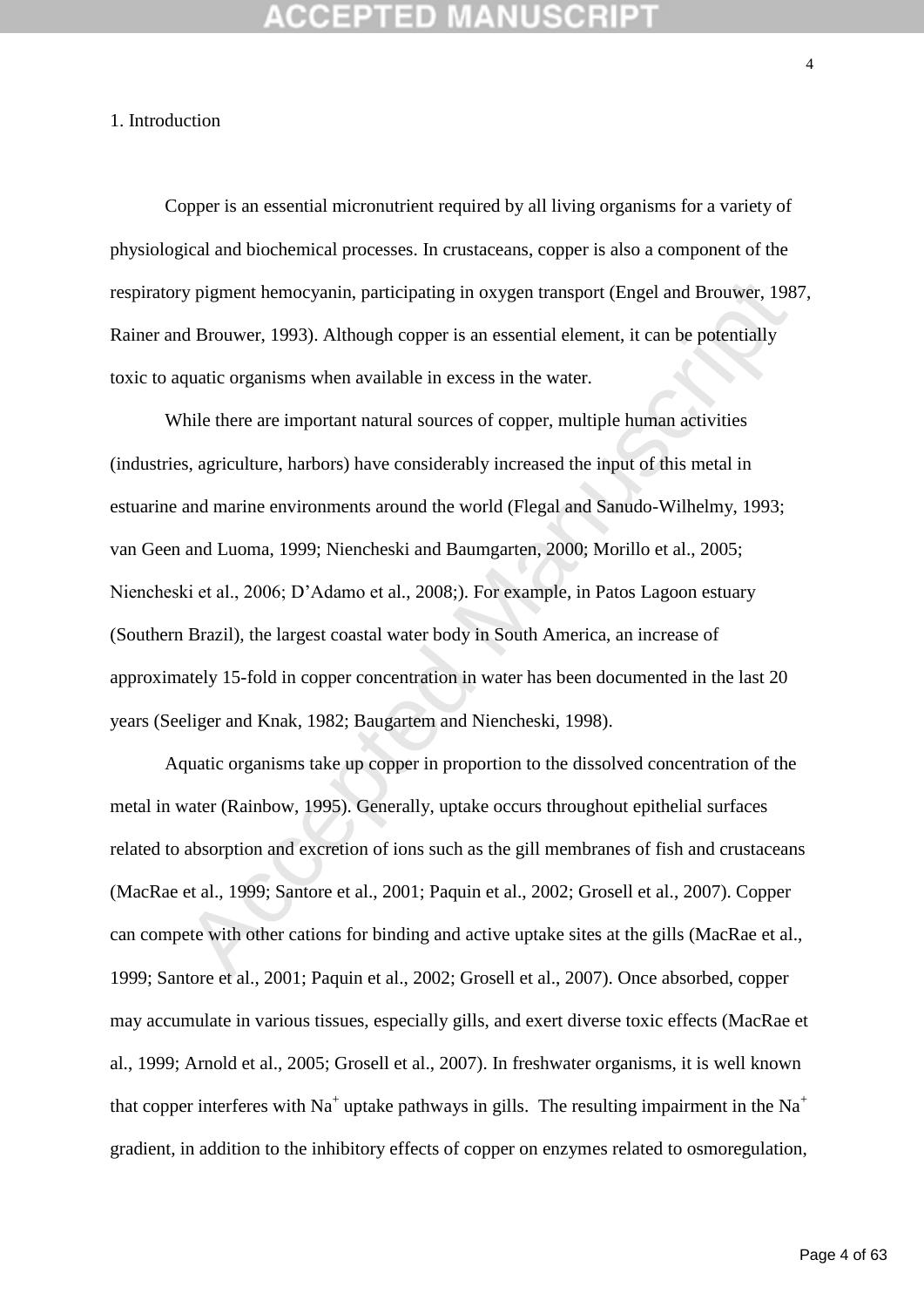i.e.  $Na^+/K^+$ -ATPase and carbonic anhydrase, may be the mechanisms for acute toxicity (Vitalle et al., 1999, Grosell and Wood, 2002; Bianchini et al., 2004). On the other hand, high copper concentrations can also cause mortality through respiratory disruption (Grosell et al., 2002).

The chemistry greatly influences copper bioavailability and its consequent toxicity<br>et al., 1999; Di Toro et al., 2001; Grosell et al., 2002). Increases in salinity can<br>ower free metal ion levels, which are a consequence Water chemistry greatly influences copper bioavailability and its consequent toxicity (MacRae et al., 1999; Di Toro et al., 2001; Grosell et al., 2002). Increases in salinity can result in lower free metal ion levels, which are a consequence of a increased metal complexation by chlorides in higher salinities, and increased competition by cations such as  $\text{Na}^+$ ,  $\text{Mg}^{2+}$ , and  $\text{Ca}^{2+}$  (Bianchini and Gilles, 2000; Paquin et al., 2000; Bianchini et al., 2002; Gensemer et al., 2002; Janssen et al., 2003). For that reason, increases in salinity are generally associated with decreased uptake rates of many trace metals by marine invertebrates and fish. (Jones et al., 1975; Reardon and Harrell, 1990; Bambang et al., 1995; Verslycke et al., 2003; Pinho et al., 2007), suggesting that high salinity can act as a protective factor against copper toxicity.

Changes in water salinity influence not only metal bioavailability but also cause physiological alterations in aquatic organisms in order to maintain ionic and osmotic balance. Copper toxicity can vary depending on osmoregulatory strategies adopted by the organisms. For example, the killifish *Fundulus heteroclitus* is more sensitive to copper in freshwater when it is hyperosmoregulating than at a salinity of 10 ppt that is close to its isosmotic point (12 ppt) (Grosell et al. 2007). The blue crab *Callinectes sapidus* is a very widespread euryhaline species inhabiting estuaries and coastal areas (Rathbun, 1930). These crabs show different osmoregulatory strategies according to the salinity of the surrounding medium. At high salinity ( $> 20$  ppt), they osmoconform, while at lower salinity ( $< 15$  ppt) they hyperosmoregulate (Leffler, 1975). All these characteristics make the blue crab a good model to investigate mechanisms involved in copper toxicity among different salinities.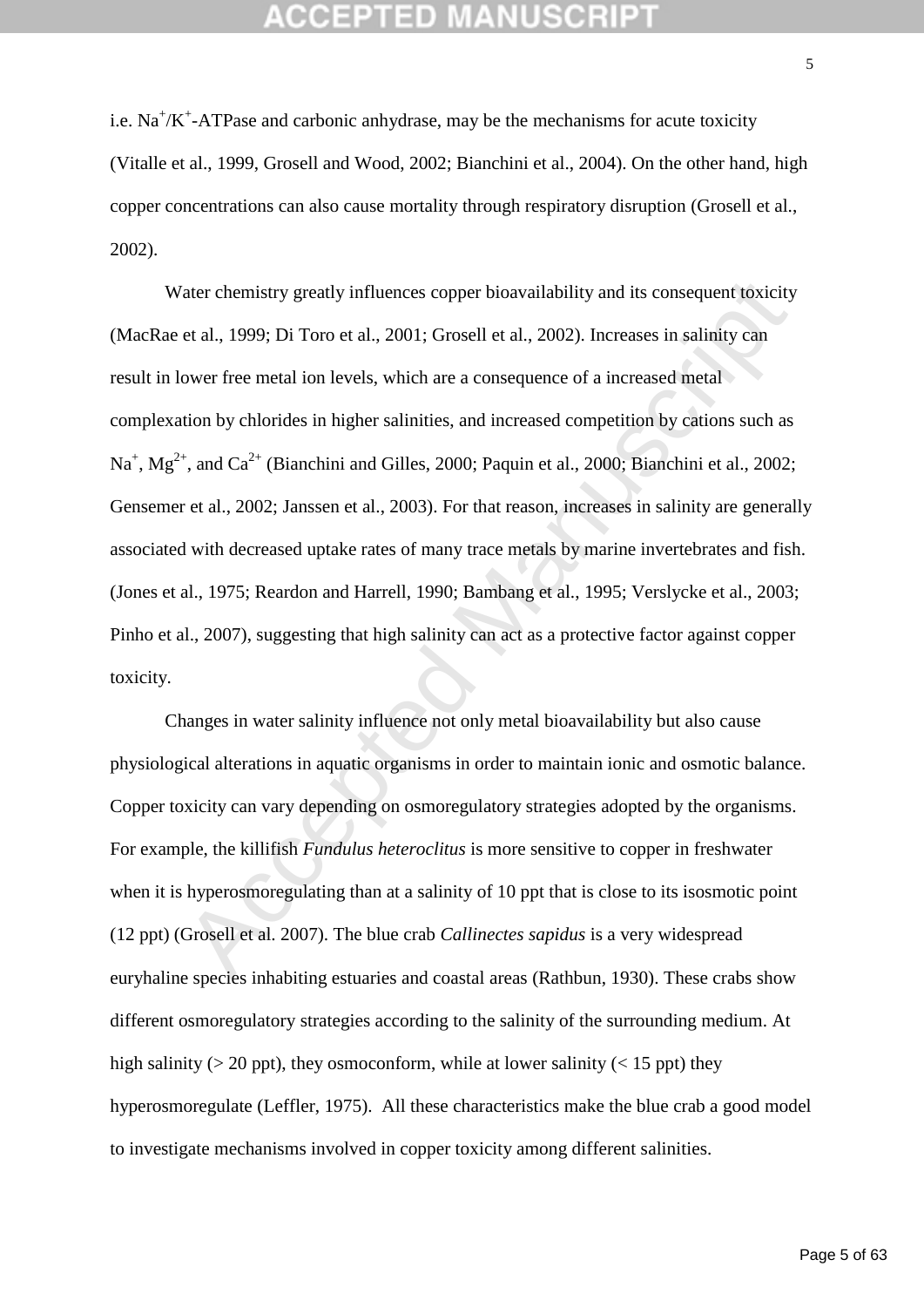The Biotic Ligand Model (BLM) is a computational tool currently employed to define water quality criteria for copper in fresh waters (WQC) (US-EPA 2003). The BLM framework is based on both organism physiology and water chemistry (MacRae et al., 1999; Santore et al., 2001; Paquin et al., 2002). This model is based on the premise that there is a strong correlation between metal bioavailability in water, metal concentration on or into the biotic ligand (generally the gill), and its subsequent acute toxicity (Di Toro et al., 2001; De Schamphelaere et al., 2002; Grosell et al., 2007). At present, many efforts are being made to extend the BLM from freshwater to saltwater conditions (Bianchini et al., 2003; Bianchini et al., 2004; Grosell et al., 2007). For that reason, studies concerning marine and estuarine organisms are critical for the improvement of the BLM.

rrelation between metal bioavailability in water, metal concentration on or into the<br>and (generally the gill), and its subsequent acute toxicity (Di Toro et al., 2001; De<br>elaere et al., 2002; Grosell et al., 2007). At pre The aim of the present study was to clarify mechanisms of copper toxicity in a crustacean that can live across a wide range of salinities, with the goal of ultimately developing a BLM approach for saltwater and estuarine organisms at different salinities. For that, we analyzed copper accumulation and toxicity in the blue crab *C. sapidus* acclimated to low (2 ppt) and high (30 ppt) salinities by using both whole animal and isolated-perfused gill approaches (Pequeux and Gilles (1978). We investigated copper uptake at low salinity (2 ppt) in detail, using both "cold" and radioactive  $(^{64}Cu)$  techniques.

### 2. Material and Methods

Firstly, copper toxicity and tissue distribution and accumulation were evaluated in blue crabs *C. sapidus* acclimated to 2 and 30 ppt. Secondly, copper uptake and tissue distribution and accumulation were analyzed in greater detail in crabs acclimated to 2 ppt, a situation in which they must hyperosmoregulate by active ion uptake from the water. Both *in vivo* and *in vitro* experiments were performed in the first and second groups of experiments. The first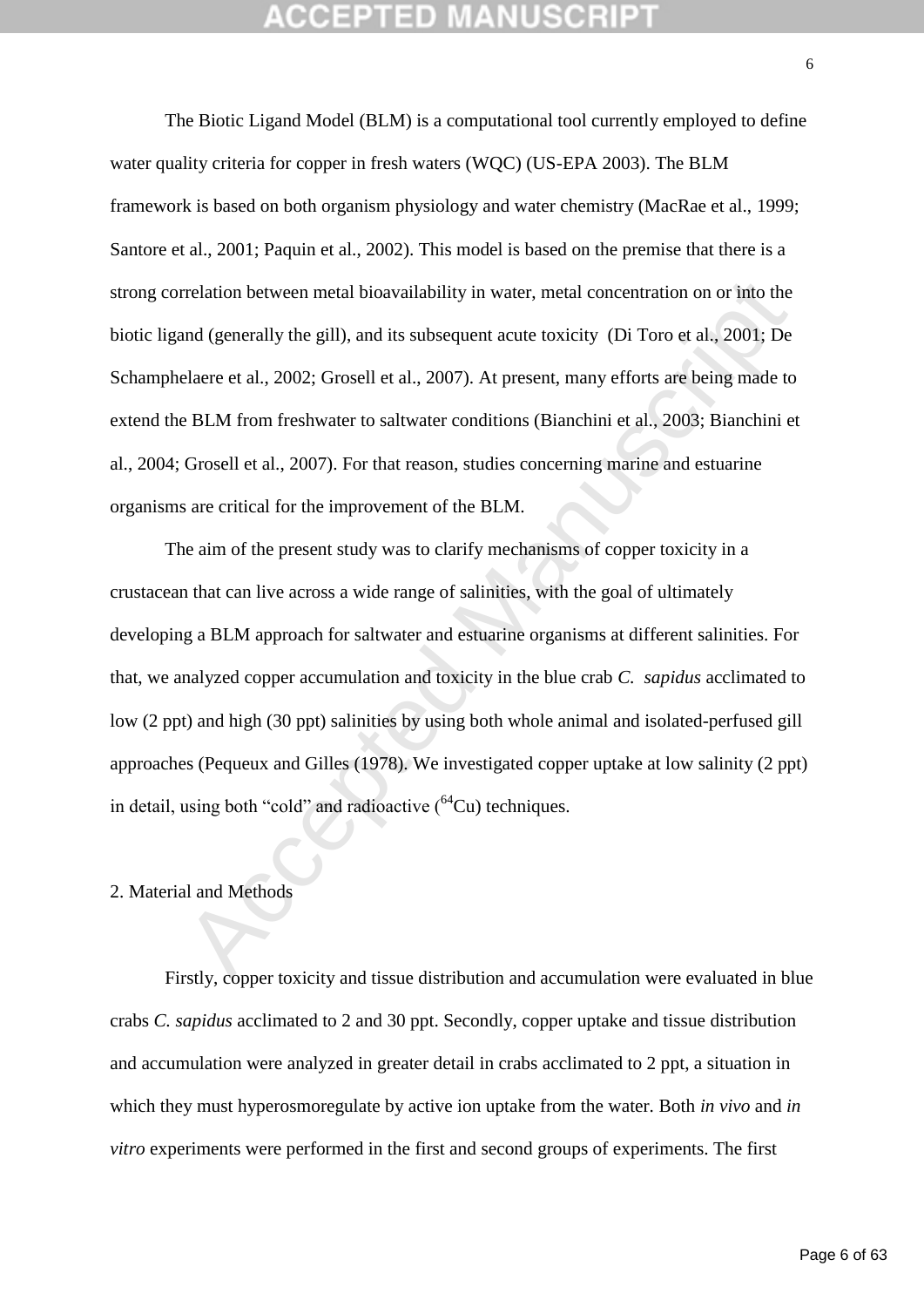group of experiments was performed in Brazil (Universidade Federal do Rio Grande, Rio Grande, RS). The second group of experiments was performed in Canada (McMaster University, Hamilton, ON).

2.1 Animal collection and acclimation

al collection and acclimation<br>ale blue crabs *C. sapidus* in stage *C* or early *D* of the intermoult cycle (Drach and<br>ovtzeff, 1967) were used to perform experiments in the present study. For tests<br>in Brazil, crabs were Male blue crabs *C. sapidus* in stage C or early D of the intermoult cycle (Drach and Tchernigovtzeff, 1967) were used to perform experiments in the present study. For tests performed in Brazil, crabs were collected at Marinheiros Island, a non copper-contaminated site at the Patos Lagoon estuary (Rio Grande, RS, Southern Brazil) (Baumgarten and Niencheski, 1998). Blue crabs used in Canada were purchased from Gulf Marine Specimens Laboratories (Panacea, FL, USA).

Juvenile crabs (carapace length =  $8.3 \pm 0.2$  cm; body mass =  $43.4 \pm 2.5$  g) were used for acute toxicity and *in vivo* accumulation tests with copper. Adult crabs (carapace length =  $12.3 \pm 0.2$  cm; body mass = 137.1  $\pm$  16.7 g) were used for *in vitro* copper accumulation and uptake tests.

In the laboratory, crabs were kept for at least 1 week at either 2 or 30 ppt salinity. In both cases, acclimation media were continuously filtered (chemical and biological filters) and aerated. Temperature and photoperiod were fixed at 20°C and 12L:12D, respectively. Crabs were fed to satiation with chopped fish three times a week.

2.2 Acute toxicity and *in vivo* accumulation tests

Acclimated juvenile crabs were kept under control conditions (without copper addition to the water) or exposed for 96 h to waterborne copper. Experimental media were prepared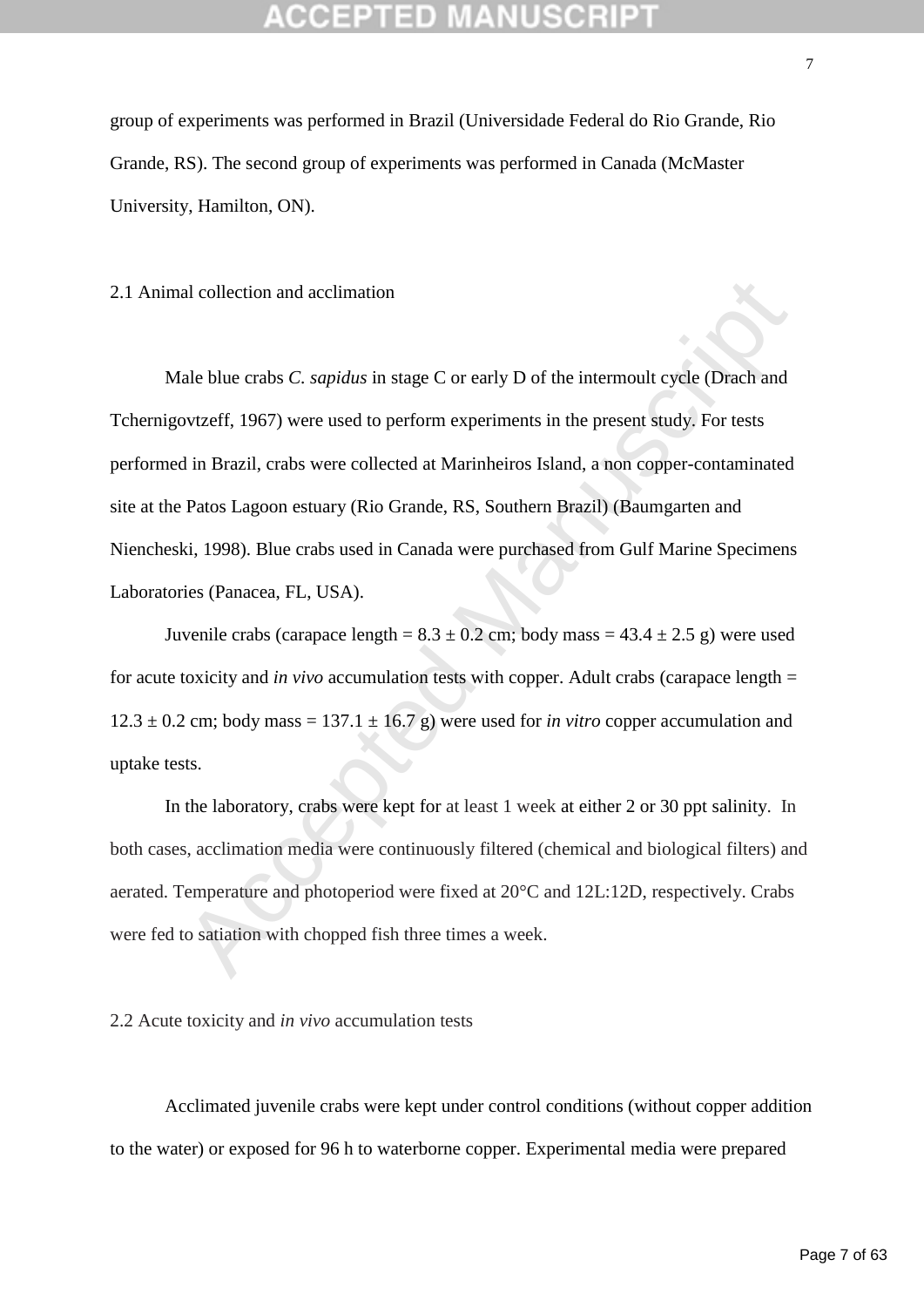using filtered (5-µm mesh filter) saltwater at 2 and 30 ppt collected at Cassino Beach (Rio Grande, RS, Southern Brazil. Different copper concentrations were tested at the two salinities (at 2 ppt: 0.5, 1, 4, 7, 10, and 20 µM nominal copper; at 30 ppt: 1, 10, 50, 100, and 200 µM nominal copper). Copper (CuCl<sub>2</sub>: Vetec, Rio de Janeiro, RJ, Brazil) was added to the saltwater from a stock solution (50 mM) prepared in acidified Milli- $Q^{\textcircled{}}$  water. The experimental media were allowed to pre-equilibrate for 3 h prior to introduction of the crabs into the test media. Crabs ( $N = 7$ ) were exposed to copper in a pre-cleaned (1% HNO<sub>3</sub>) glass aquarium containing 5 L of experimental media. Temperature (20°C) and photoperiod (12L:12D) were fixed. Experimental media were continuously aerated. Every 24 h, living crabs were counted, dead crabs were removed, and test media were completely renewed. No food was provided during the test.

bck solution (50 mM) prepared in acidified Milli-Q<sup>\*</sup> water. The experimental mediated to pre-equilibrate for 3 h prior to introduction of the crabs into the test media.<br>  $= 7$ ) were exposed to copper in a pre-cleaned (1% Non-filtered and filtered (0.45-µm mesh filter, Durapore PVDF Membrane, Millipore, São Paulo, SP, Brazil) water samples (10 ml) were collected from both control and coppercontaminated media prior to introduction of the crabs into the experimental media, and after 24 h of test. Water samples were placed in clean plastic Falcon<sup>®</sup> tubes and acidified (0.5% HNO3) for later determination of total (non-filtered samples) and dissolved (filtered samples) copper concentrations, as described below (Section 2.6). Physicochemical characterization of the experimental media (saltwater at salinity 2 and 30 ppt) was performed as previously described (Pinho et al., 2007; Pinho and Bianchini, 2010). The following parameters were measured: temperature, dissolved oxygen, pH, alkalinity, and ion  $(Na^+, K^+, Ca^{2+}Mg^{2+}, Cl^-)$ and  $SO_4$ <sup>-</sup>) and DOC concentration.

Following copper exposure, crabs which had been exposed to copper concentrations lower than the corresponding 96-h  $LC_{50}$  at each experimental salinity were cryoanesthetized and hemolymph was collected by puncture at the bases of the  $3<sup>rd</sup>$  or  $4<sup>th</sup>$  pair of pereiopods. Crabs were then killed by carapace removal, and the gills (anterior and posterior) excised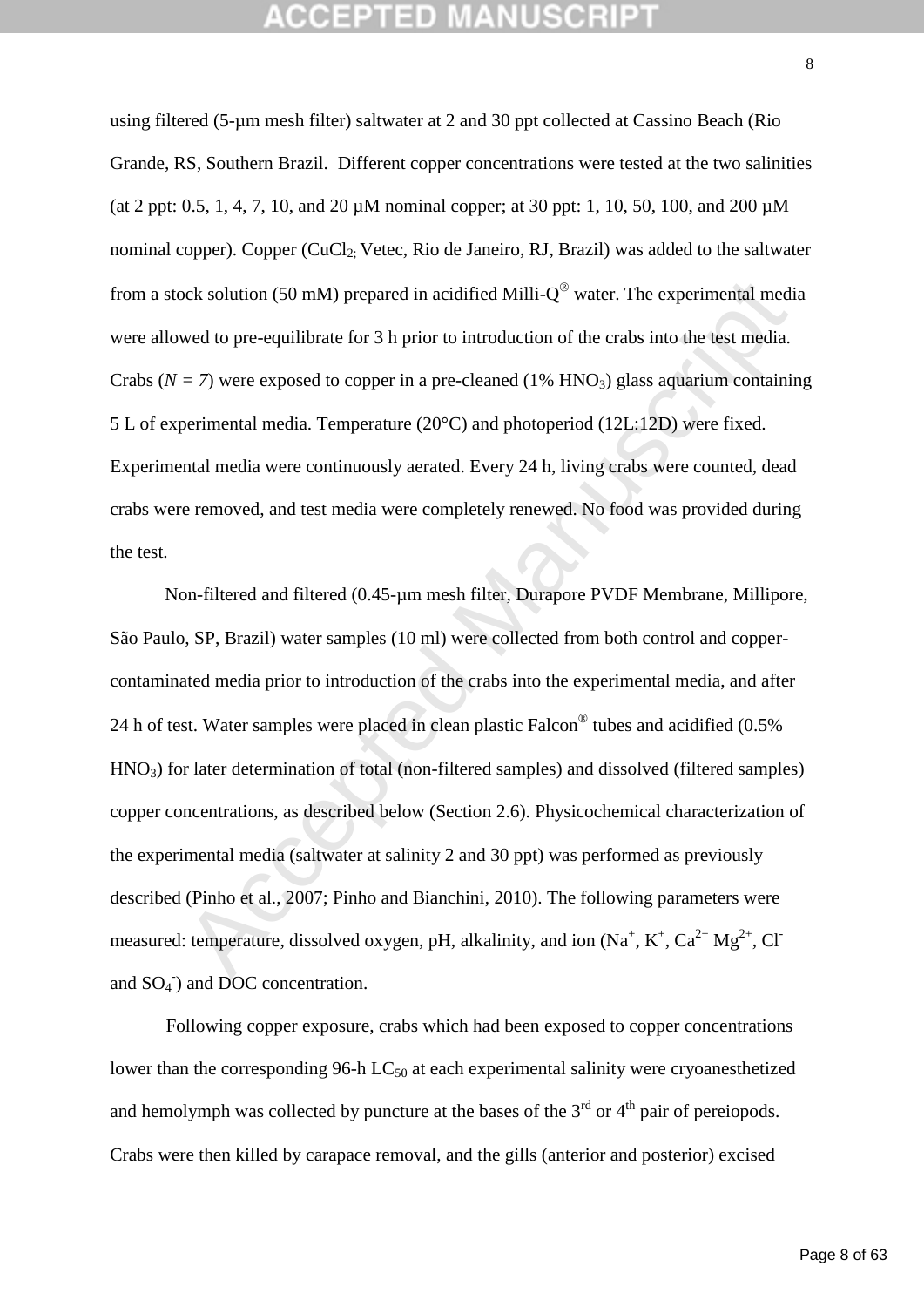Removed gills were washed superficially in fresh saltwater at 2 or 30 ppt and internally flushed as in Section 2.3 so as to remove haemolymph. Anterior  $(1<sup>st</sup>$  to  $4<sup>th</sup>$  pairs) and posterior  $(5<sup>th</sup>$  to  $8<sup>th</sup>$  pairs) gills were collected separately because of their different physiological functions in blue crabs, as reported in other decapods. Anterior gills are associated with gas exchange while posterior gills are related to ionic and osmoregulatory processes (Piller et al., 1995).

Collected tissues were weighed, dried, and completely digested in 1 ml of  $65\%$  HNO<sub>3</sub> (Suprapur<sup>®</sup>, Merck, Haar, Germany) at  $60^{\circ}$ C for 2 days. Digested samples were centrifuged (10 min;  $4^{\circ}$ C; 10,000 x  $g$ ; Mikro22R, Hettich, Germany) and the supernatant was collected for copper measurements, as described below (Section 2.6). Results were expressed in µM Cu/g wet weight.

### 2.3 Gill preparation for *in vitro* experiments

while posterior gills are related to ionic and osmoregulatory processes (Piller et al.<br>
blected tissues were weighed, dried, and completely digested in 1 ml of 65% HNO<br>
<sup>29</sup>. Merck, Haar, Germany) at 60°C for 2 days. Dige *In vitro* experiments were performed on isolated and perfused gills of adult crabs acclimated to 2 or 30 ppt. Anterior  $(3^{rd}$  and  $4^{th}$  pairs) and posterior  $(6^{th}$  and  $7^{th}$  pairs) gills were perfused and incubated following the procedures described by Pequeux and Gilles (1978). Saline solutions used to perfuse (S2) and incubate (W2) gills from blue crabs acclimated to 2 ppt were prepared considering the hemolymph ion composition of *C. sapidus* acclimated to salinity 2 ppt and the saltwater ion composition at salinity 2 ppt, respectively. Therefore, composition and osmolality of S2 and W2 were different, since *C. sapidus* is hyperosmoregulating at salinity 2 ppt. However, the same saline solution (SW30) was used to perfuse and incubate (W30) gills from blue crabs acclimated to salinity 30 ppt, since *C. sapidus* is osmoconforming at salinity 30 ppt. The S2 saline solution had the following composition (in mM): NaCl 335, KHCO<sub>3</sub> 8, CaCl<sub>2</sub> 15, MgSO<sub>4</sub> 10, H<sub>3</sub>BO<sub>3</sub> 5, sodium citrate 9,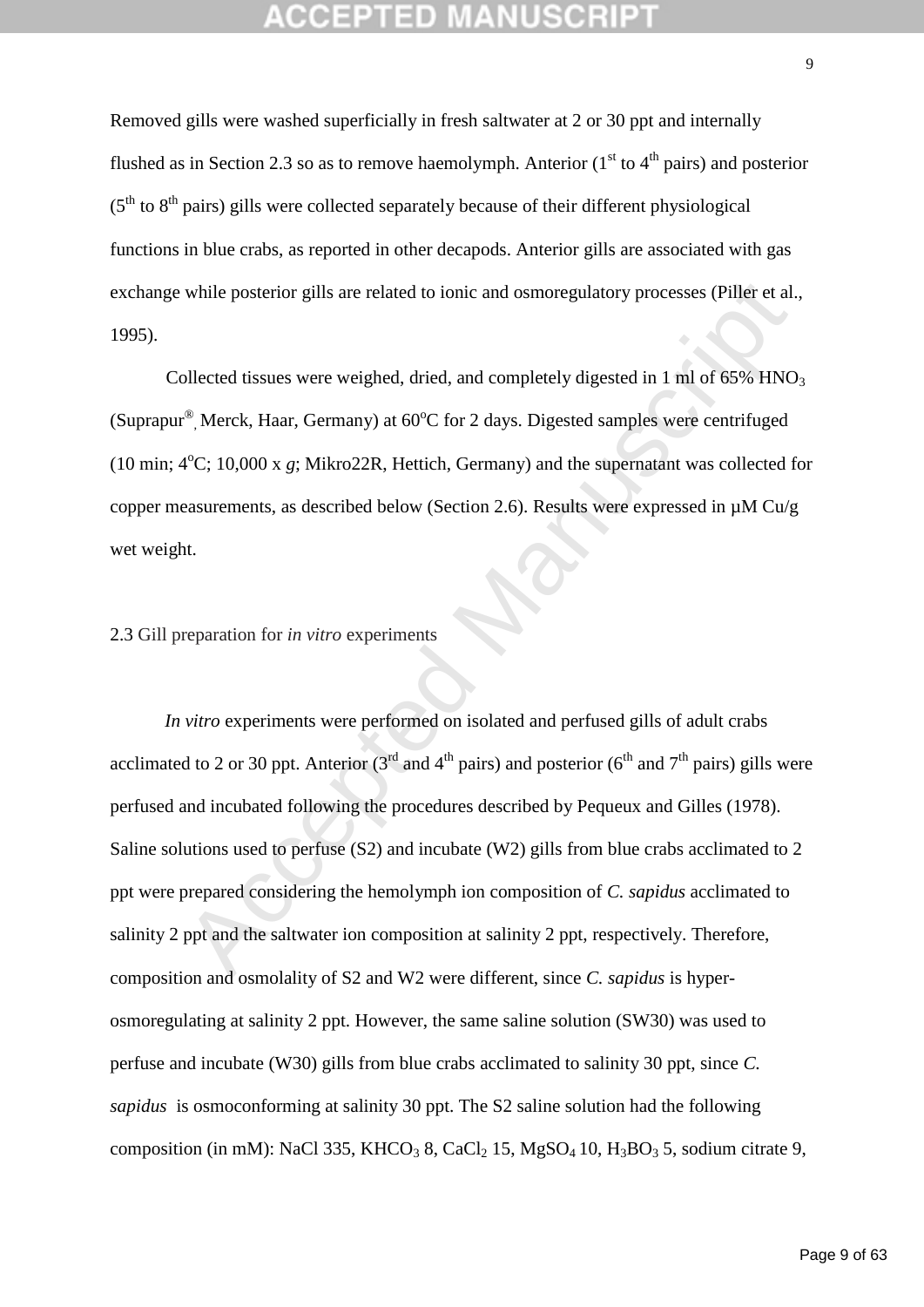and glucose 2.8. The W2 saline solution had the following composition (in mM): NaCl 35,  $KHCO<sub>3</sub> 0.5, CaCl<sub>2</sub> 0.5, MgSO<sub>4</sub> 5, H<sub>3</sub> BO<sub>3</sub> 5, and glucose 2.8. The SW30 saline solution had$ the following composition (in mM): NaCl 370, KHCO<sub>3</sub> 12, CaCl<sub>2</sub> 20, MgSO<sub>4</sub> 10, H<sub>3</sub>BO<sub>3</sub> 5, sodium citrate 15, and glucose 2.8). The pH of all saline solutions was adjusted to 7.6 with Tris-Base. In order to prepare the S2 saline solution, ion hemolymph composition of crabs acclimated to salinity 2 ppt was determined using the same procedures as described by Martins and Bianchini (2009). The osmolalities of all solutions (S2:  $692 \pm 4$ , S30:  $801 \pm 4$ , W2:  $87 \pm 1$  and W30:  $801 \pm 4$  mOsm/kg) were checked using a semi-micro osmometer (Knauer, Germany) based on the freezing depression.

E In order to prepare the S2 saline solution, ion hemolymph composition of crabs<br>
d to salinity 2 ppt was determined using the same procedures as described by<br>
md Bianchini (2009). The osmolalities of all solutions (S2: 6 After cryoanesthesia and sacrifice of the crab, the carapace was removed and gills were cut free from their bases and carefully rinsed with S2 or S30 saline solution for crabs acclimated to 2 or 30 ppt respectively. Hemolymph remaining in the excised gills was quickly removed by gently flushing the gill with S2 or S30 saline solution using a plastic catheter (Sondaplast, P.E. 50) attached to a plastic disposable syringe (1 mL). This catheter was inserted into the gill afferent vessel. After gill rinsing, plastic catheters (Sondaplast<sup>®</sup>) of appropriated diameter were clipped to the afferent and efferent vessels. The preparation was then immersed in a plastic vessel containing 15 mL of the appropriate incubation solution (W2 or W30, see below). The incubation solution was continuously aerated.

The catheter inserted into the afferent vessel was connected to a glass balloon flask containing S2 or S30 saline solution as appropriate while the catheter inserted into the efferent vessel drained into a plastic vial to collect the perfusate. The perfusion pressure corresponded to 15-20 cm  $H<sub>2</sub>O$ . The level of the external incubation medium was continuously monitored over the perfusion time to check for the occurrence of possible leaks. Leaky preparations were discarded. After perfusion, gills were removed from the clip, washed, dried on filter paper, and weighed for copper content analysis, as described below.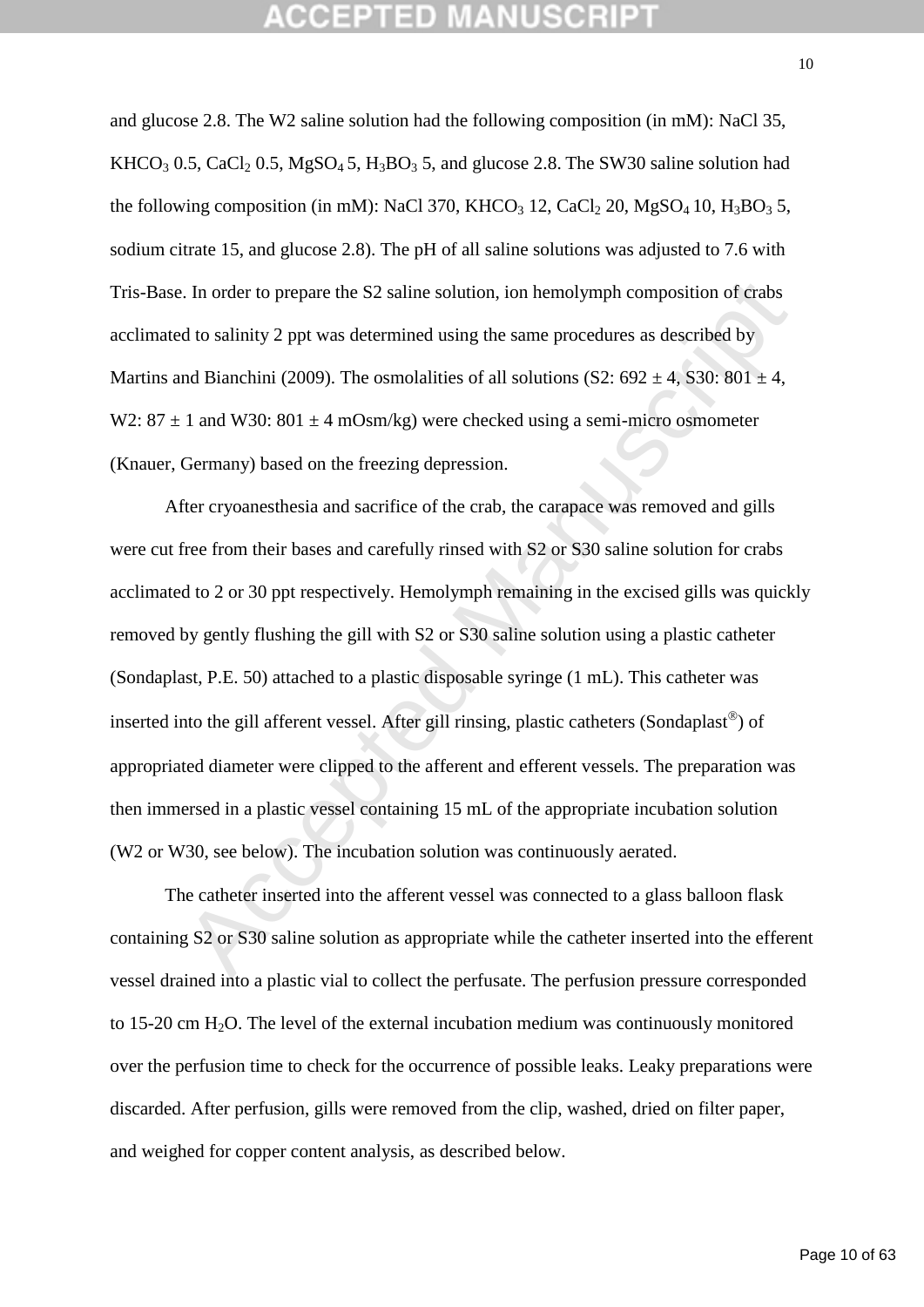### 2.4 *In vitro* gill copper accumulation

*l* saline solution (2 ppt acclimated crabs) or perfused with the S30 saline solution at<br>with the W30 saline solution (30 ppt acclimated crabs). Based on results from the<br>xicity tests (96-h LC<sub>30</sub>), external incubation me Gills (anterior and posterior) were perfused with the S2 saline solution and incubated in the W2 saline solution (2 ppt acclimated crabs) or perfused with the S30 saline solution and incubated with the W30 saline solution (30 ppt acclimated crabs). Based on results from the copper toxicity tests (96-h  $LC_{50}$ ), external incubation media (W2 and W30 saline solutions) containing copper at two different concentrations (1 and 10 µM nominal copper) were tested. The copper (CuCl<sub>2;</sub> Vetec, Rio de Janeiro, RJ, Brazil) stock solution (500 $\mu$ M) was prepared in acidified Milli-Q water (0.1% HNO<sub>3</sub>; Suprapur®, Merck, Haar, Germany). Copper concentration in the stock solution was checked as described in Section 2.6. Gills were also incubated in W2 saline solution (2 ppt acclimated crabs) or W30 saline solution (30 ppt acclimated crabs) without copper addition, as control groups.

Anterior gills ( $N = 6$ ) were perfused for 4 h while posterior gills ( $N = 6$ ) were perfused for 1, 2, and 4 h. Because of our study was focused on the mechanisms of gill copper uptake, copper accumulations as a function of time were only analyzed in posterior gills since they are the major responsible sites for ion uptake in hyperosmoregulating crabs (Piller et al., 1995). After perfusion, gills were washed in the appropriate incubation saline solution (W2 or W30 saline solution) without copper, blotted dried on filter paper, weighed (wet weight), dried, and digested for copper content analysis, which was performed as described below (Section 2.6). Results were expressed in µM Cu/g wet weight.

At the beginning and the end of each experiment, filtered samples of the incubation media (5 ml) were collected and acidified  $(0.5\%$  HNO<sub>3</sub>) for further analyses of dissolved copper concentrations, which were performed as described below.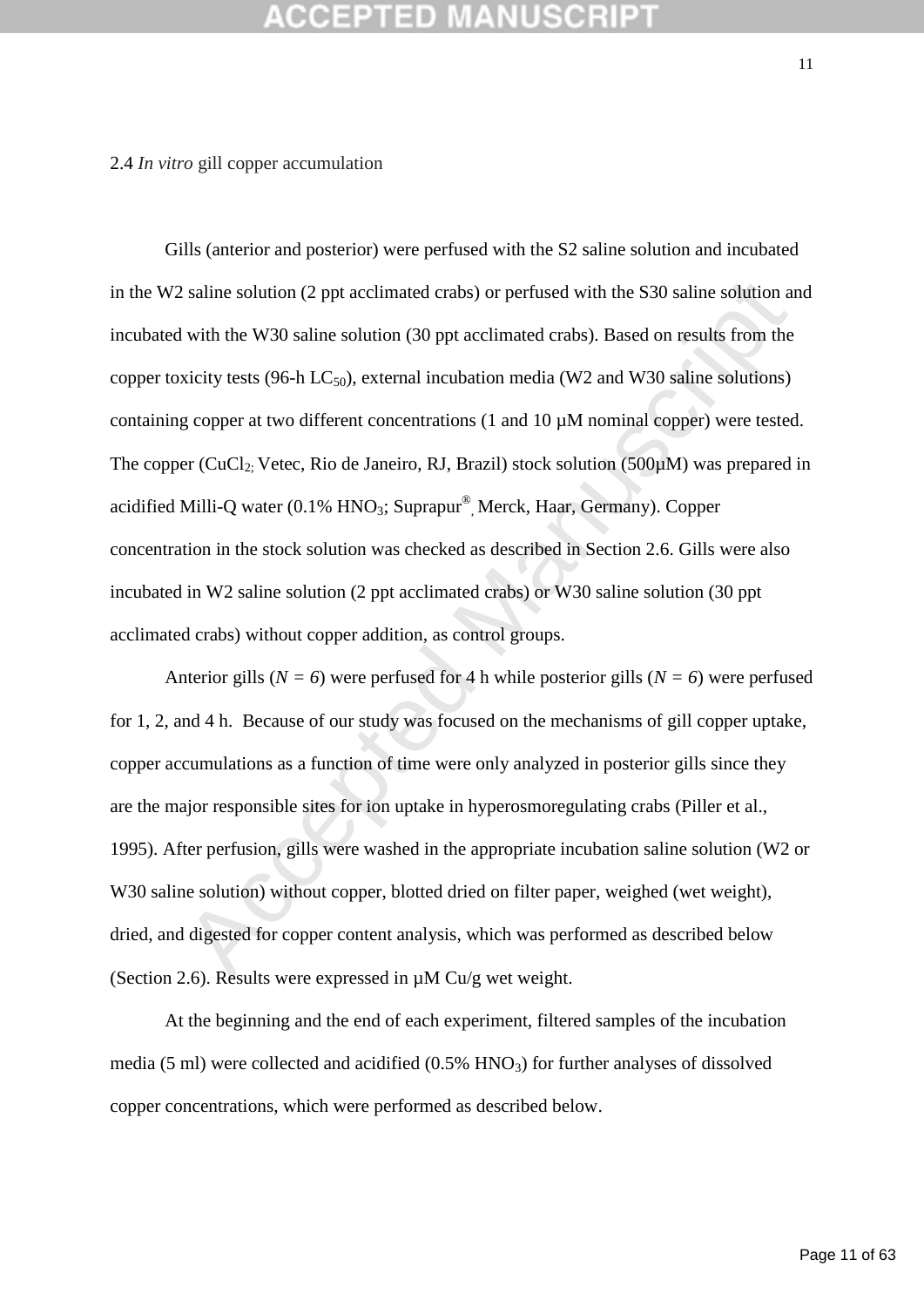### 2.5 Copper flux assays

Dried  $Cu(NO<sub>3</sub>)<sub>2</sub>$  (1 mg) was irradiated in the Nuclear Research Reactor at McMaster University (Hamilton, ON, Canada) to achieve a radioactivity level of 0.6 mCi  $(^{64}$ Cu; half life  $= 12.9$  h). After irradiation, Cu(NO<sub>3</sub>)<sub>2</sub> was resuspended in 400 µl HNO<sub>3</sub> (0.1 mM), 400 µl NaHCO<sub>3</sub> (0.01 mM), and 4.2 ml W2 (*in vitro* experiments) or saltwater at 2 ppt (*in vivo* experiments). The resuspended  ${}^{64}$ Cu was then added to the incubation media (W2) to give a final concentration of 1  $\mu$ M Cu, 0.2  $\mu$ Ci/ml). Considering the short half-life of <sup>64</sup>Cu, all experiments were performed within the next 12 h after irradiation.

### 2.5.1 *In vitro* assay

After irradiation, Cu(NO<sub>3</sub>)<sub>2</sub> was resuspended in 400 µl HNO<sub>3</sub> (0.1 mM), 400 µl<br>
(0.01 mM), and 4.2 ml W2 (*in vitro* experiments) or saltwater at 2 ppt (*in vivo*<br>
nts). The resuspended <sup>64</sup>Cu was then added to the inc *In vitro* measurements of copper flux were performed in perfused posterior gills (*N = 6*) isolated from blue crabs acclimated to 2 ppt. As mentioned above, posterior gills are the major organs responsible for ion uptake from water in hyperosmoregulating blue crabs (i.e. 2 ppt acclimated crabs). These gills were perfused with S2 saline solution and incubated in W2 saline solution containing <sup>64</sup>Cu (1 µM Cu; 0.2 µCi/ml) for 3 h. Perfusion time was selected based on the results from the *in vitro* copper accumulation study described above. The perfusate was collected every 20 min over the whole experimental period (3 h). Samples were collected in glass vials and immediately assayed for gamma radioactivity. After perfusion, gills incubated with  $^{64}$ Cu were rinsed in a solution containing a high concentration of nonradioactive CuSO<sub>4</sub> (200  $\mu$ M Cu). This "cold displacement" rinse was performed to remove any loosely surface-bound isotope from the gills. Then, gills were blotted dry on filter paper, weighed, and placed into glass vials for  ${}^{64}$ Cu radioactivity measurements (gamma counting). Gill copper accumulation was determined by measuring the amount of  ${}^{64}Cu$  in the gills at the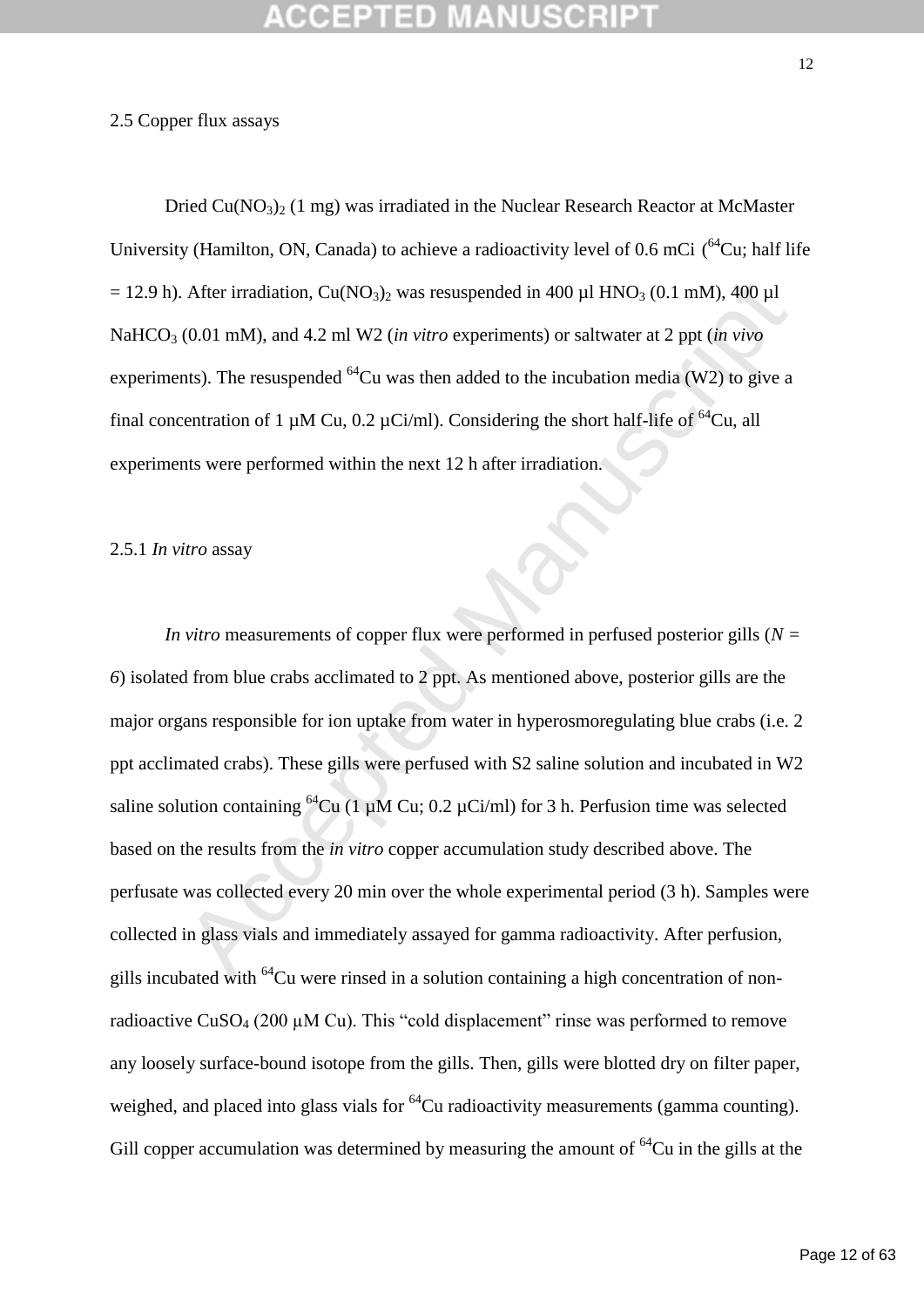end of the perfusion period (3 h). Copper uptake into the perfusate was determined cumulatively based on the amount of  ${}^{64}Cu$  measured in the efferent perfusate collected throughout 3 h of perfusion.

Samples (5 ml) of the incubation media were collected 10 min after the isotope addition (initial) and just before the end of experiment (final). The measured radioactivities and total copper concentrations in the incubation media at the start and end of the perfusion periods was used to determine the <sup>64</sup>Cu specific activity, as outlined in Section 2.6.

### 2.5.2 *In vivo* assay

initial) and just before the end of experiment (final). The measured radioactivities<br>copper concentrations in the incubation media at the start and end of the perfusion<br>as used to determine the <sup>64</sup>Cu specific activity, a *In vivo* copper uptake measurements were performed in blue crabs (*N=7*) acclimated to 2 ppt. Crabs were immersed individually for 6 h in a plastic vessel containing 1  $\mu$ M <sup>64</sup>Cu  $(0.2 \mu\text{Ci/ml})$  dissolved in 1 L of artificial saltwater (2 ppt). Samples of water (5 ml) were collected every hour. Crab hemolymph samples (100 µl) were collected with minimal disturbance, by puncture at the bases of the  $3<sup>rd</sup>$  or  $4<sup>th</sup>$  pair of pereiopods, after 1, 2, 4, and 6 h of the beginning of the experiment. Water and hemolymph samples were placed into glass vials and immediately assayed for  ${}^{64}Cu$  gamma radioactivity. Following the isotope incubation period (6 h), crabs were netted out of the exposure containers and rinsed (1 min) in a solution containing a high concentration of non-radioactive  $CuSO<sub>4</sub>$  (200  $\mu$ M Cu) to remove any loosely bound <sup>64</sup>Cu. After rinsing, crabs were weighed, cryoanesthetized, and killed for tissue dissection (anterior gills, posterior gills, hepatopancreas, and gonads). Tissues were weighed and placed into glass vials for measurements of  ${}^{64}Cu$  radioactivity. The rest of the body (essentially muscle and carapace) was homogenized using a blender, weighed, and placed in a glass vials for radioactivity measurement  $(^{64}Cu$  gamma counting).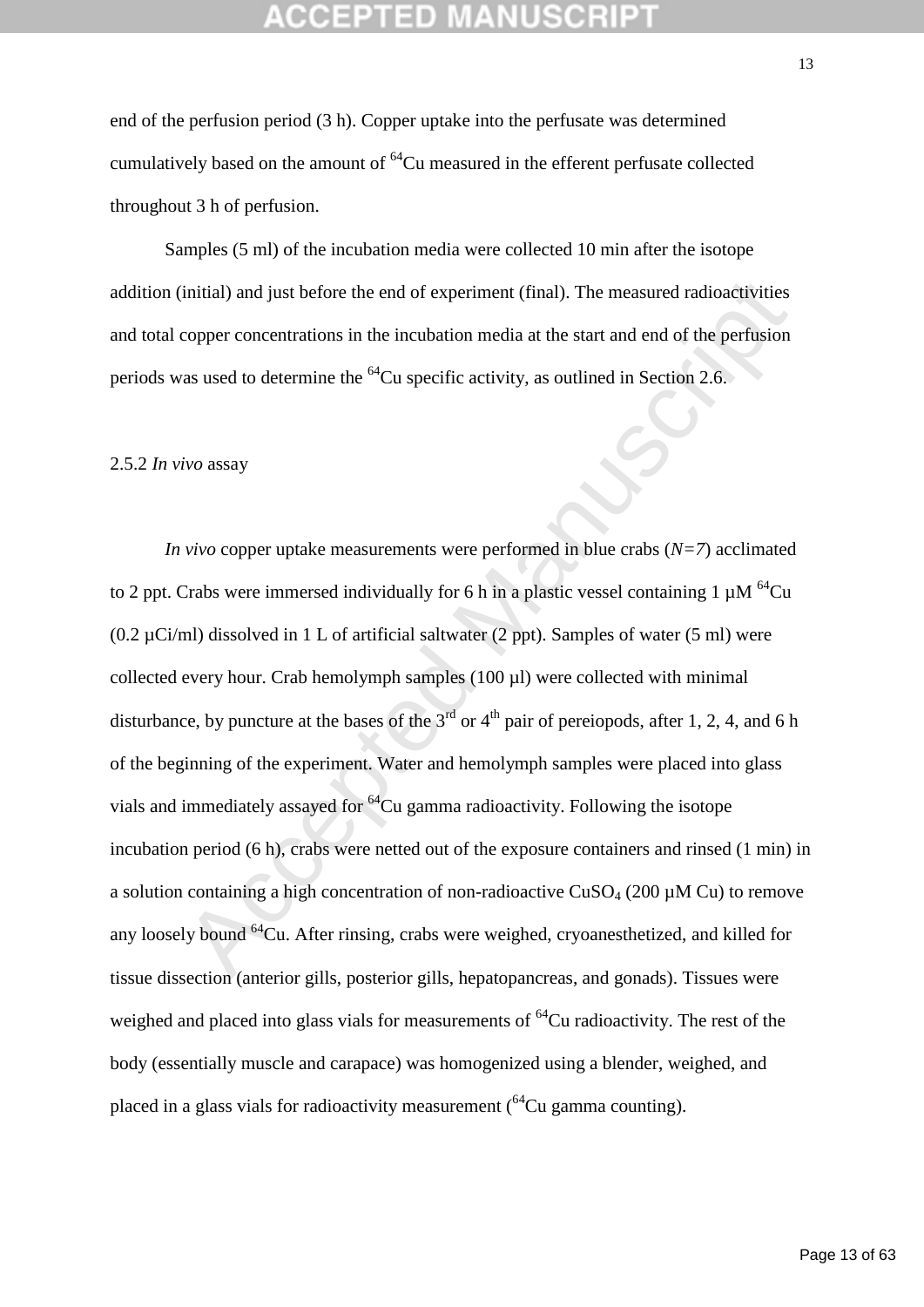*In vivo* copper uptake could be assessed both by the disappearance of  ${}^{64}Cu$  from the water, as well as its subsequent appearance in hemolymph, dissected tissues, and the rest of the body, as outlined below.

2.6 Analytical techniques and calculations

tical techniques and calculations<br>opper concentrations in stock solutions, water samples (non-filtered and filtered)<br>city tests, samples of the incubation media, and samples of tissues from the *in vitro*<br>ulation tests we Copper concentrations in stock solutions, water samples (non-filtered and filtered) from toxicity tests, samples of the incubation media, and samples of tissues from the *in vitro* bioaccumulation tests were analyzed by atomic absorption spectrophotometry (AAS, Avanta 932 Plus - GBC, Hampshire, IL, USA). Copper concentrations in samples of perfusate and incubation saline solutions from the *in vitro* tests and in samples of the incubation media from the *in vivo* tests with <sup>64</sup>Cu were measured by graphite furnace atomic absorption spectroscopy (GF AAS; Varian SpectrA AA-220 with a SpectrAA GTA-110, Mulgrave, Australia).

Radioactivity from <sup>64</sup>Cu in all experimental solutions (perfusate and incubation media), tissues, and rest of the body was determined using a gamma-counter (Canberra Packard Minaxi Auto gamma 5000 series gamma-counter, Meriden, CT, USA) with an onboard program for decay correction of  ${}^{64}Cu$ . The  ${}^{64}Cu$  radioactivity was measured immediately after the experiments because of its short half-life.

Mean measured  ${}^{64}$ Cu specific activities in the incubation media over the appropriate periods from *in vitro* and *in vivo* experiments were used for copper uptake rate calculations. Specific activity expresses the counts per minute (cpm) of  ${}^{64}Cu$  per  $\mu$ M of the total copper in the incubation media, and was calculated as:

$$
SA = 0.5\ [R_1/Cu_1 + (R_2)/Cu_2]
$$

where  $R_1$  and  $R_2$  are <sup>64</sup>Cu radioactivities (cpm ml<sup>-1</sup>) and Cu<sub>1</sub> and Cu<sub>2</sub> are total copper concentrations ( $\mu$ mol/ml<sup>-1</sup>) at time 1 and time 2, respectively.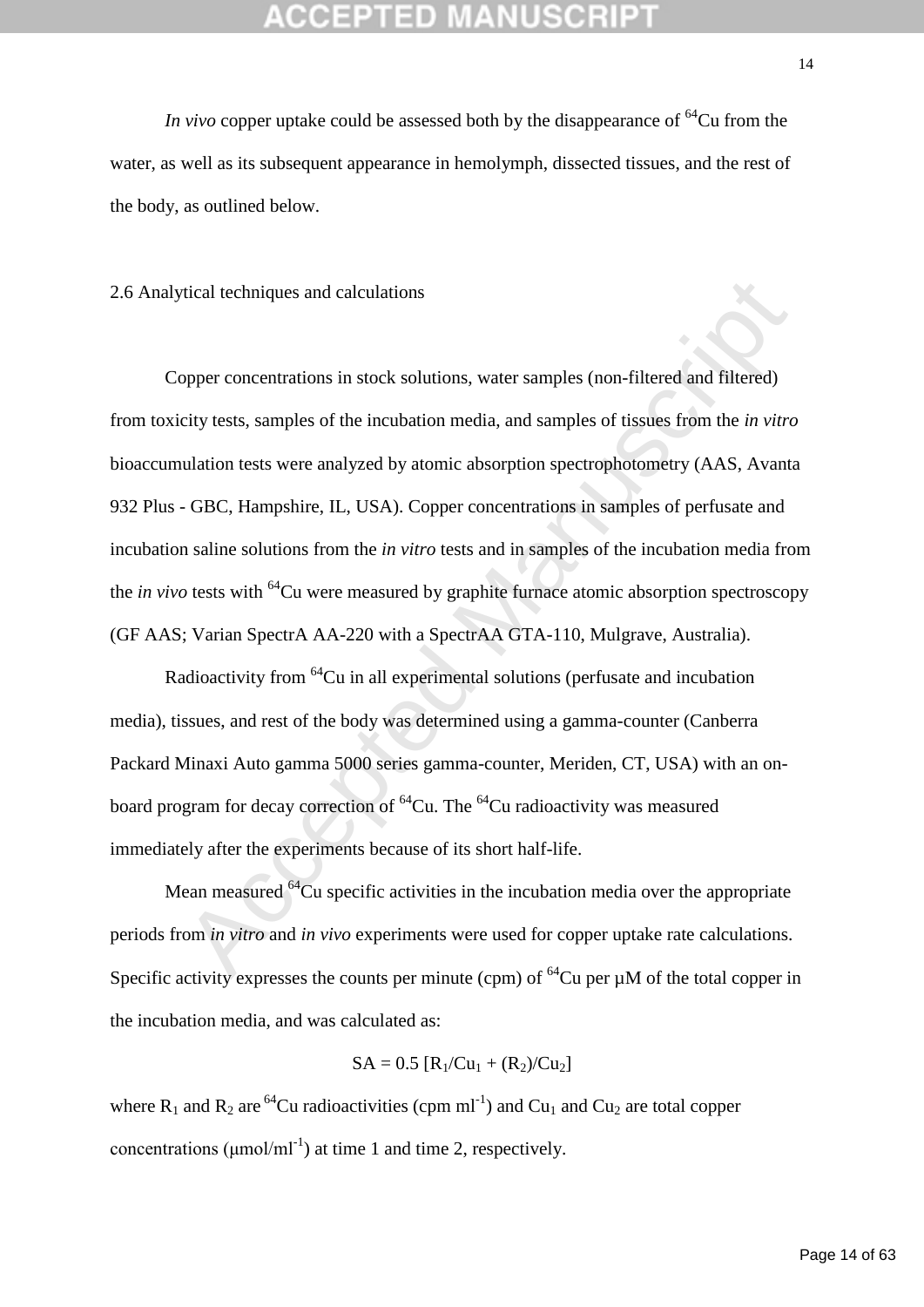In the *in vitro* experiments, copper flux into the perfusate per g of wet gill tissue (µmol  $g^{-1}$ ) was determined cumulatively based on the accumulation of <sup>64</sup>Cu radioactivity in the effluent perfusate over the 3 h of incubation time, the mass of the gill, and the specific activity of the incubation media, and was calculated as:

$$
Jin_P=\ \frac{R_P}{SA\cdot W_G}
$$

where  $\lim_{p \to \infty}$  is the influx of copper into the perfusate,  $R_p$  is the radioactivity (cpm) in the perfusate, SA is the mean specific activity (cpm  $\mu$ M<sup>-1</sup>) of the incubation medium for each flux period and  $W_G$  is the wet weight of the gill (g).

Copper uptake into the gill per g of wet gill tissue was calculated by the equation:

$$
Jin_{G} = \frac{R_{G}}{SA \cdot W_{G}}
$$

 $\sin_P = \frac{R_P}{SA \cdot W_G}$ <br>  $\sin P = \frac{R_P}{SA \cdot W_G}$ <br>  $\sin P = \frac{R_S}{SA \cdot W_G}$ <br>  $\sin P = \frac{R_S}{A \cdot W_G}$  is the mean specific activity (cpm  $\mu M^{-1}$ ) of the incubation medium for each flt<br>  $\sin P = \frac{R_G}{SA \cdot W_G}$ <br>  $\sin P = \frac{R_G}{SA \cdot W_G}$ <br>  $\sin P = \frac{R_G}{SA \cdot W_G}$ where  $\text{Jin}_{G}$  is the influx of copper into the gill,  $R_{G}$  is the final radioactivity (cpm) in the gill, SA is the mean specific activity in the incubation media (cpm  $\mu$ M<sup>-1</sup>) between the beginning and the end of the experiment (3 h), and  $W_G$  the wet weight of the gill (g).

Measurements of copper uptake rate from water per g of wet whole crab ( $\mu$ mol g<sup>-1</sup> h<sup>-1</sup>) in the *in vivo* experiments were calculated based on the formula:

$$
Jin = \frac{([R_1] - [R_2]) \cdot V}{SA \cdot W_C \cdot T}
$$

where Jin is copper uptake rate into the crab,  $R_1$  and  $R_2$  are the radioactivity values of the  $64$ Cu per ml (cpm ml<sup>-1</sup>) in water at the beginning and at the end of the respective 1-h uptake period, V is the water volume of the experimental medium (1000 ml), SA is the mean specific activity (cpm  $\mu$ mol<sup>-1</sup>) of the isotope during the flux period, Wc is the weight of the crab (g), and T is the time of 1-h flux period.

Copper flux rate into hemolymph per g of wet whole crab ( $\mu$ mol  $g^{-1}$  h<sup>-1</sup>) was calculated based on  ${}^{64}$ Cu radioactivity measured in hemolymph, on the appropriate specific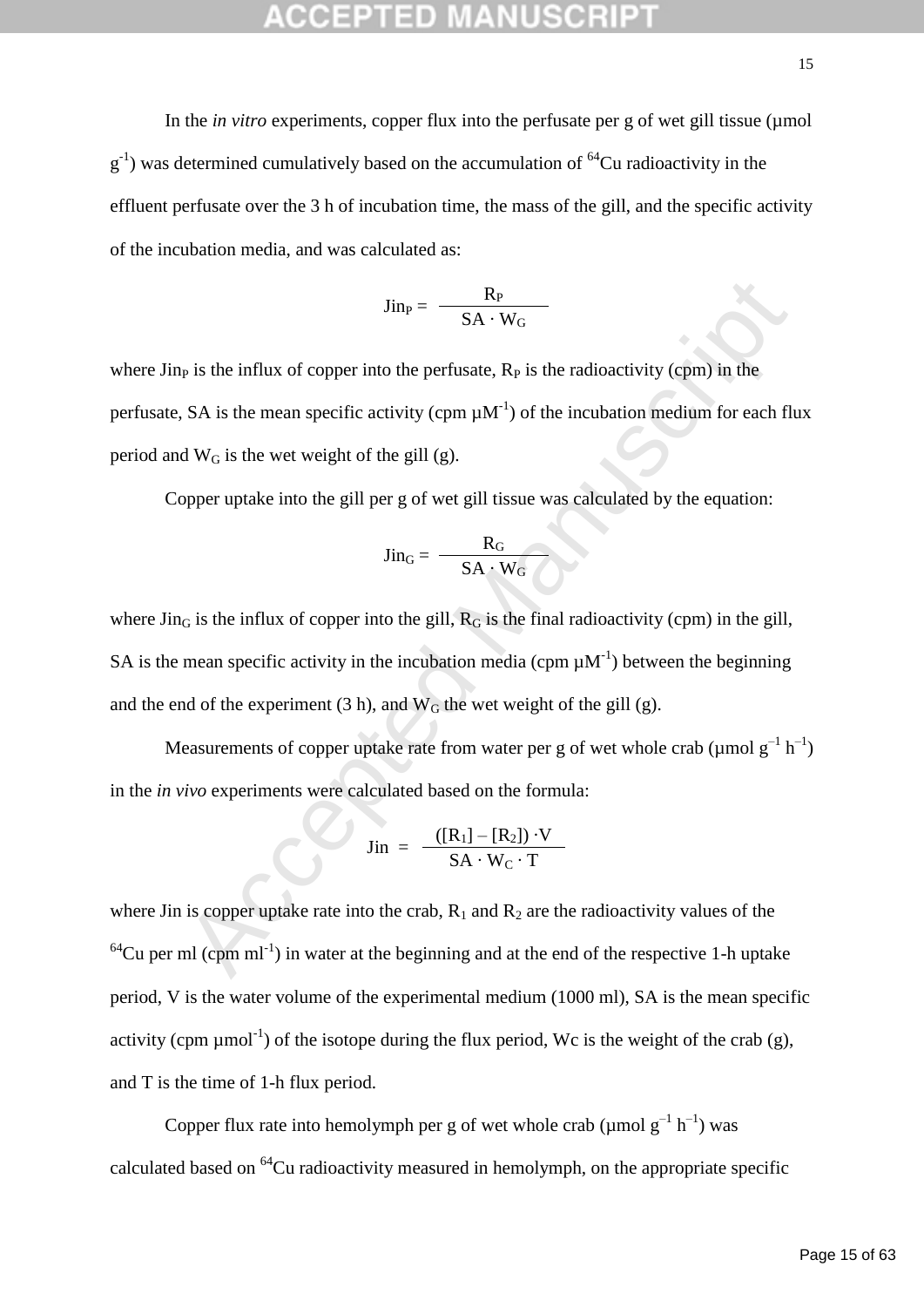activity of  ${}^{64}$ Cu in the water, incubation time, estimated hemolymph volume, and crab body mass as shown by the equation:

$$
Jin_{H} = \frac{([R_i] - [R_f]) \cdot HV}{SA \cdot W_C \cdot T}
$$

in is the flux rate of copper into hemolymph, R<sub>3</sub> and R<sub>6</sub> are the radioactivity values<br>
'u per ml (cpm ml<sup>-1</sup>) of hemolymph at the beginning and at the end of the respective<br>
terval (0-1, 1-2, 2-4, 4-6 h), HV is total v where  $\lim_{H \to \infty}$  is the flux rate of copper into hemolymph, R<sub>i</sub> and R<sub>f</sub> are the radioactivity values of the  ${}^{64}$ Cu per ml (cpm ml<sup>-1</sup>) of hemolymph at the beginning and at the end of the respective uptake interval (0-1, 1-2, 2-4, 4-6 h), HV is total volume of hemolymph in the crab (ml) which was calculated based on data from Wood and Cameron (1985), SA is the mean specific activity (cpm  $\mu$ mol<sup>-1</sup> Cu<sup>+2</sup>) of the isotope in water during the flux period, Wc is the weight of the crab (g), and T is the time of respective flux period.

Copper uptake into hemolymph ( $\mu$ mol g<sup>-1</sup> wet weight) over the 6-h period of exposure was calculated based on the on <sup>64</sup>Cu radioactivity measured in hemolymph at each exposure time (1, 2, 4, 6 h), on the appropriate specific activity of  ${}^{64}$ Cu in the water at the respective time of exposure, estimated hemolymph volume, and crab body mass.

Organ-specific <sup>64</sup>Cu distribution (µmol  $g^{-1}$  wet weight) was calculated based on the amount of <sup>64</sup>Cu in each tissue analyzed divided by specific activity of water and crab mass at the end of the 6-h exposure.

### 2.7 Statistical analyses

The trimmed Spearman-Karber method was used to calculate copper concentrations causing mortality of 50% of the individuals tested (96-h  $LC_{50}$ ) and their corresponding 95% confidence intervals. Free cupric ion  $Cu^{2+}$ ) concentration and activity were estimated at 2 and 30 ppt using the Visual MINTEQ software. These estimations were based on the measured dissolved copper concentrations and the water chemistry at the corresponding salinity. Regarding DOC, speciation was performed using the Nica-Donnan model. Therefore, copper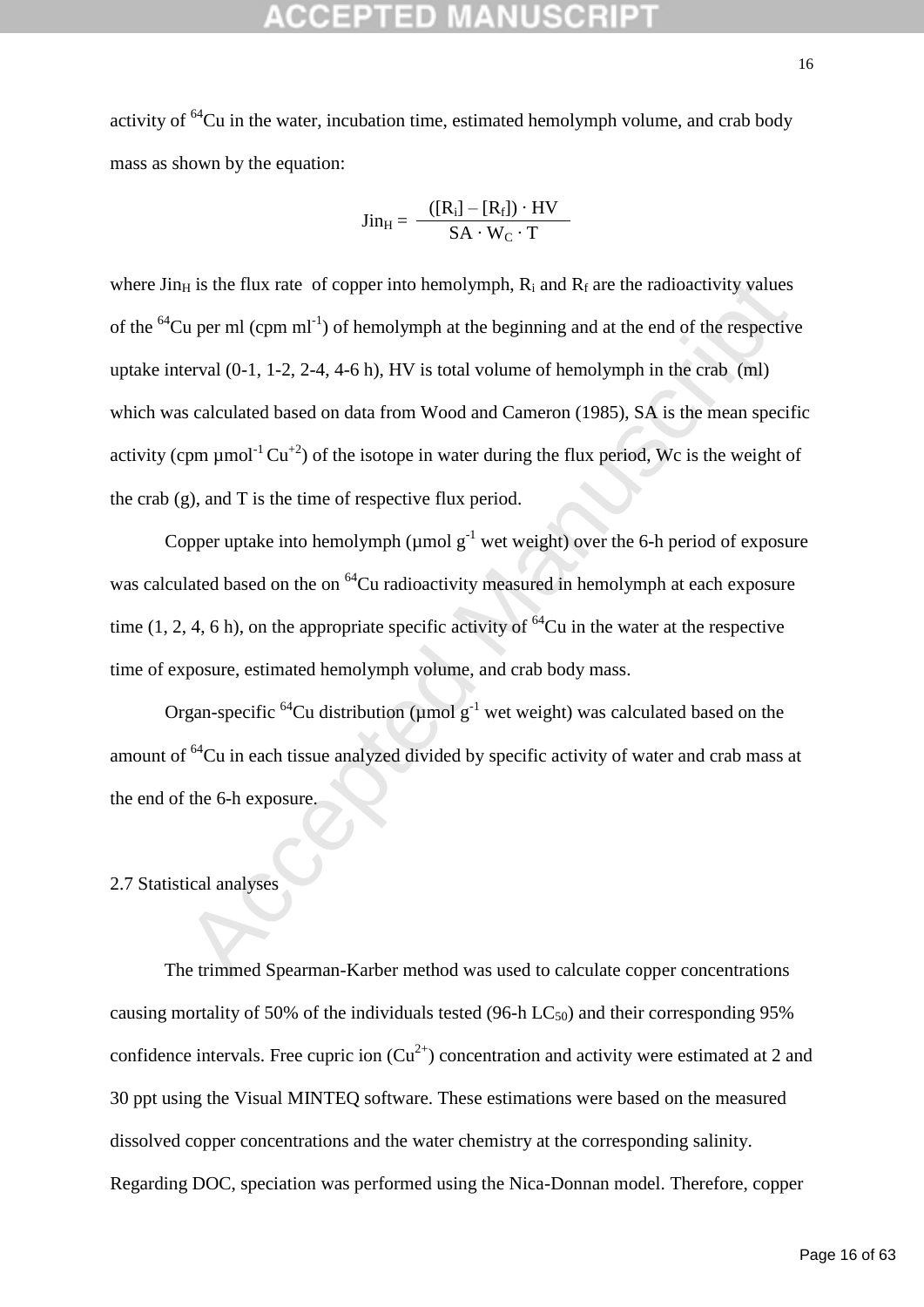speciation analysis was performed as previously described (Pinho and Bianchini, 2010).

In general, data from both *in vivo* and *in vitro* experiments have been expressed as mean ± standard error of mean. Mean values comparisons were performed using one-way analysis of variance (ANOVA) followed by the Tukey's test. Differences between mean values of copper flux to the gills and to the perfusate were evaluated using the two-tailed Student's *t*-test. Differences between rates of copper uptake into the tissues analyzed (anterior gills, posterior gills, hepatopancreas, gonads, hemolymph) and rest of the body in the *in vivo* tests were evaluated by ANOVA followed by the Tukey's test.

Relationships between free cupric ion concentration or free cupric ion activity in the experimental media or gill (anterior and posterior) copper burden and % mortality, at salinity 2 and 3 ppt, were evaluated by linear regression analysis.

In all cases, the significance level adopted was 95% ( $\alpha = 0.05$ ).

### 3. Results

copper flux to the gills and to the perfusate were evaluated using the two-tailed *t*-test. Differences between rates of copper uptake into the tissues analyzed (anterierier gills, hepatopancreas, gonads, hemolymph) and r The physicochemical parameters of the experimental media employed in the experiments with the blue crab *C. sapidus* are shown in Table 1. As expected a higher dissolved oxygen concentration was observed in saltwater at salinity 2 ppt, while higher alkalinity and concentration of ions and dissolved organic carbon were observed in saltwater at salinity 30 ppt. Regarding pH, no significant difference was observed between salinities. INSERT TABLE 1

Acute toxicity values at salinities of 2 and 30 ppt are compared in Table 2. Based on nominal, total, and dissolved copper concentrations, the 96-h  $LC_{50}$  for copper was 10-fold lower at 2 ppt than at 30 ppt. However, no significant difference was observed between experimental salinities when the 96-h  $LC_{50}$  for copper were calculated based on free cupric ion concentration or activity (Table 2). It is important to note that survival in control crabs (no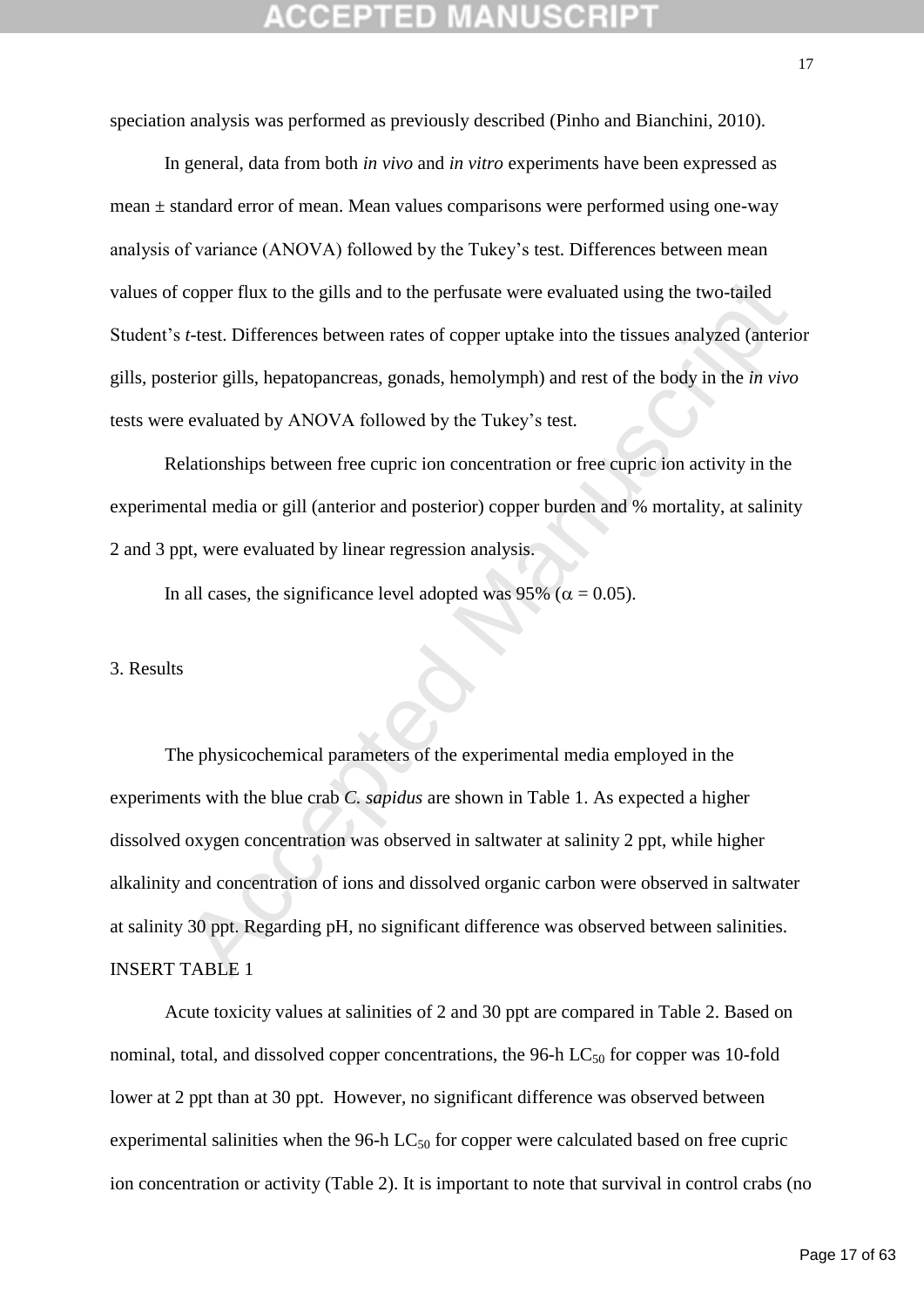copper addition into the water) was 100% in both 2 and 30 ppt, confirming the euryhalinity of juvenile *C. sapidus*.

### INSERT TABLE 2

nto the experimental media, as well as mortality observed after 96 h of experiment<br>concentration tested at 2 and 30 ppt are shown in Figure 1A and 1B, respectively. A<br>copper precipitation was visually observed over the wh The percentage of total copper that was dissolved in the water 24 h after metal addition into the experimental media, as well as mortality observed after 96 h of experiment for each concentration tested at 2 and 30 ppt are shown in Figure 1A and 1B, respectively. At 2 ppt, no copper precipitation was visually observed over the whole range of concentrations tested. On the other hand, at 30 ppt, visible copper precipitation increased as a function of metal concentration at exposures higher than 10  $\mu$ M (nominal copper concentration), probably as  $CuCl<sub>2</sub>$ . Direct measurement by 0.45  $\mu$ m filtration proved more sensitive than the eye but confirmed the general observation; percentage loss by precipitation never exceeded 25% at 2 ppt (Fig. 1A), but at 30 ppt, increased progressively with concentration, such that only 20% of copper remained dissolved at the highest tested concentration (Fig. 1B). As shown in Figure 1B, there was very high copper precipitation at 30 ppt at concentrations lower than those inducing 50% crab mortality. In preliminary trials at copper concentrations lower than 10  $\mu$ M at 30 ppt, crab mortality was consistently below 15%.

### INSERT FIGURE 1

Figure 2 shows the copper content in gills (anterior and posterior) and hemolymph of surviving blue crabs exposed to copper for 96 h at 2 (Fig. 2A) and 30 ppt (Fig. 2B). At 2 ppt, a significant copper accumulation was observed in both anterior and posterior gills of crabs exposed to 1  $\mu$ M nominal copper. Gill copper accumulation was dependent on metal concentration in the experimental media. However, levels of copper in the hemolymph, which were much higher than in the gill, did not significantly change across the different copper concentrations tested (Fig. 2A).

Copper concentrations in tissues of control crabs and those exposed to 1, 10, 50, and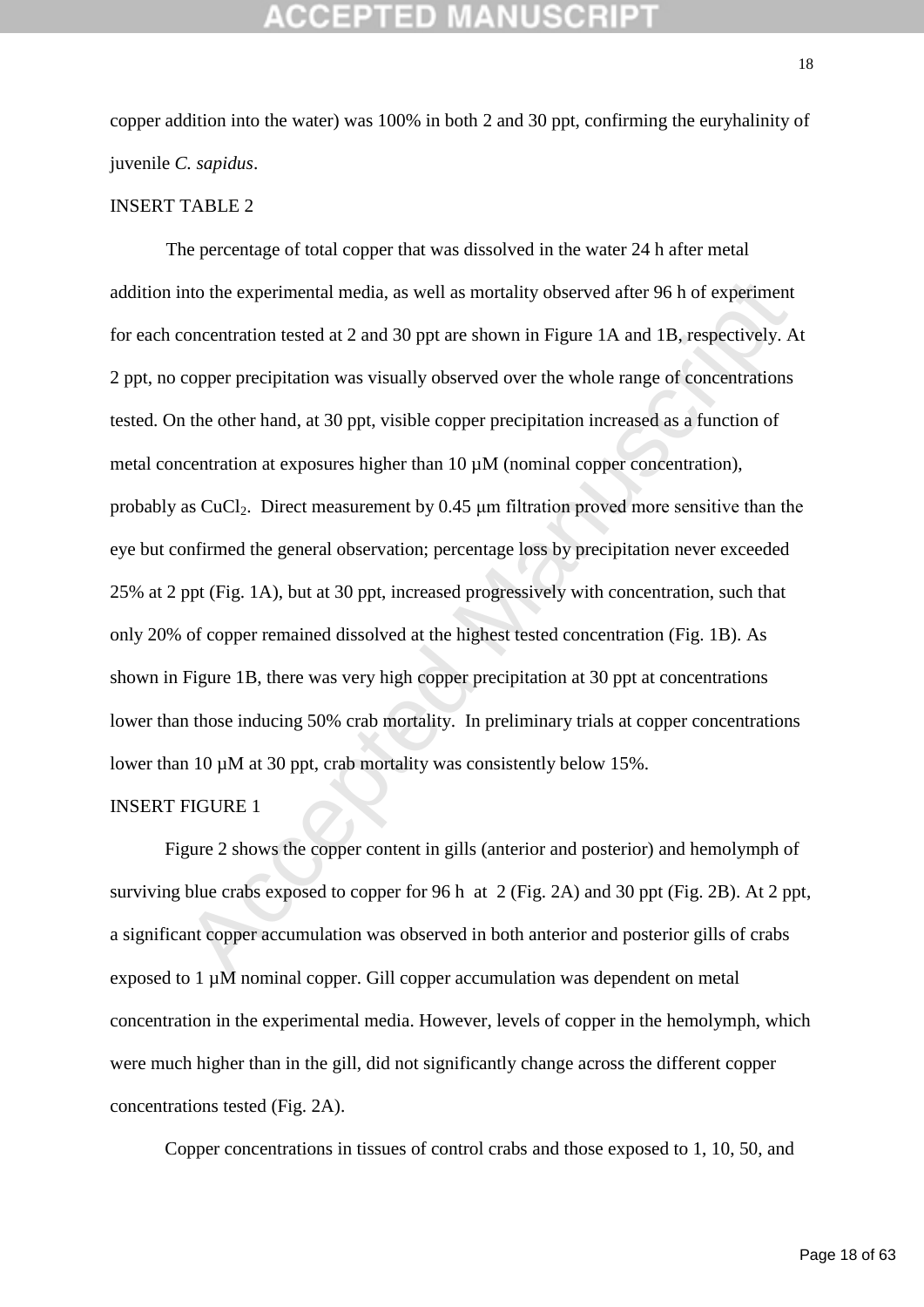100 µM nominal copper at 30 ppt are shown in Figure 2B. A significant copper accumulation was observed in both anterior and posterior gills of crabs exposed to concentrations higher than 10  $\mu$ M nominal copper. Gill copper accumulation was similar at 10, 50 and 100  $\mu$ M nominal copper. As observed at 2 ppt, copper concentration in the hemolymph was higher than in the gills, and did not change significantly as a function of metal concentration in the experimental medium.

e gills, and did not change significantly as a function of metal concentration in the<br>ntal medium.<br>
thoth 2 and 30 ppt, no significant differences in copper concentration were observe<br>
therior and posterior gills. Further At both 2 and 30 ppt, no significant differences in copper concentration were observed between anterior and posterior gills. Furthermore, the relationships between copper concentration in the gills (anterior and posterior) and % mortality were similar at 2 and 30 ppt (Fig. 3). Also, significant relationships between free cupric ion concentration [(salinity 2 ppt:  $y = -0.87 + 13.11x$ ;  $R^2 = 0.98$ ) (salinity 30 ppt:  $y = 1.57 + 20.16x$ ;  $R^2 = 0.84$ )] or free cupric ion activity [ $y = -0.87 + 28.70x$ ;  $R^2 = 0.98$ ) (salinity 30 ppt:  $y = 3.88 + 62.61x$ ;  $R^2 = 0.80$ )] and % mortality were observed at the two salinities tested.

### INSERT FIGURES 2 AND 3

*In vitro* copper accumulation was investigated using a gill perfusion technique. Concentrations of copper added to the media (1 and 10 µM nominal copper) were selected based on data from the *in vivo* experiments described above. The highest concentration tested (10  $\mu$ M Cu) was around the nominal copper 96-h LC<sub>50</sub> at 2 ppt (Table 2). Measured dissolved copper concentrations at 0 (control), 1, and 10  $\mu$ M nominal copper treatments were 0.28  $\pm$ 0.03, 0.79  $\pm$  0.08, and 7.31  $\pm$  0.25 µM in the incubation media (W2 solution), and 0.12  $\pm$  0.03,  $0.94 \pm 0.06$ , and  $8.74 \pm 0.39$  µM in the incubation media (W30 solution), respectively.

At the highest copper concentration tested (10  $\mu$ M nominal copper), a significant copper accumulation was observed after 4 h in both anterior and posterior gills perfused with S2 saline solution and incubated in W2 solution (Fig. 4A) or perfused with S30 saline solution and incubated in W30 solution (Fig. 4B). No significant difference in copper accumulation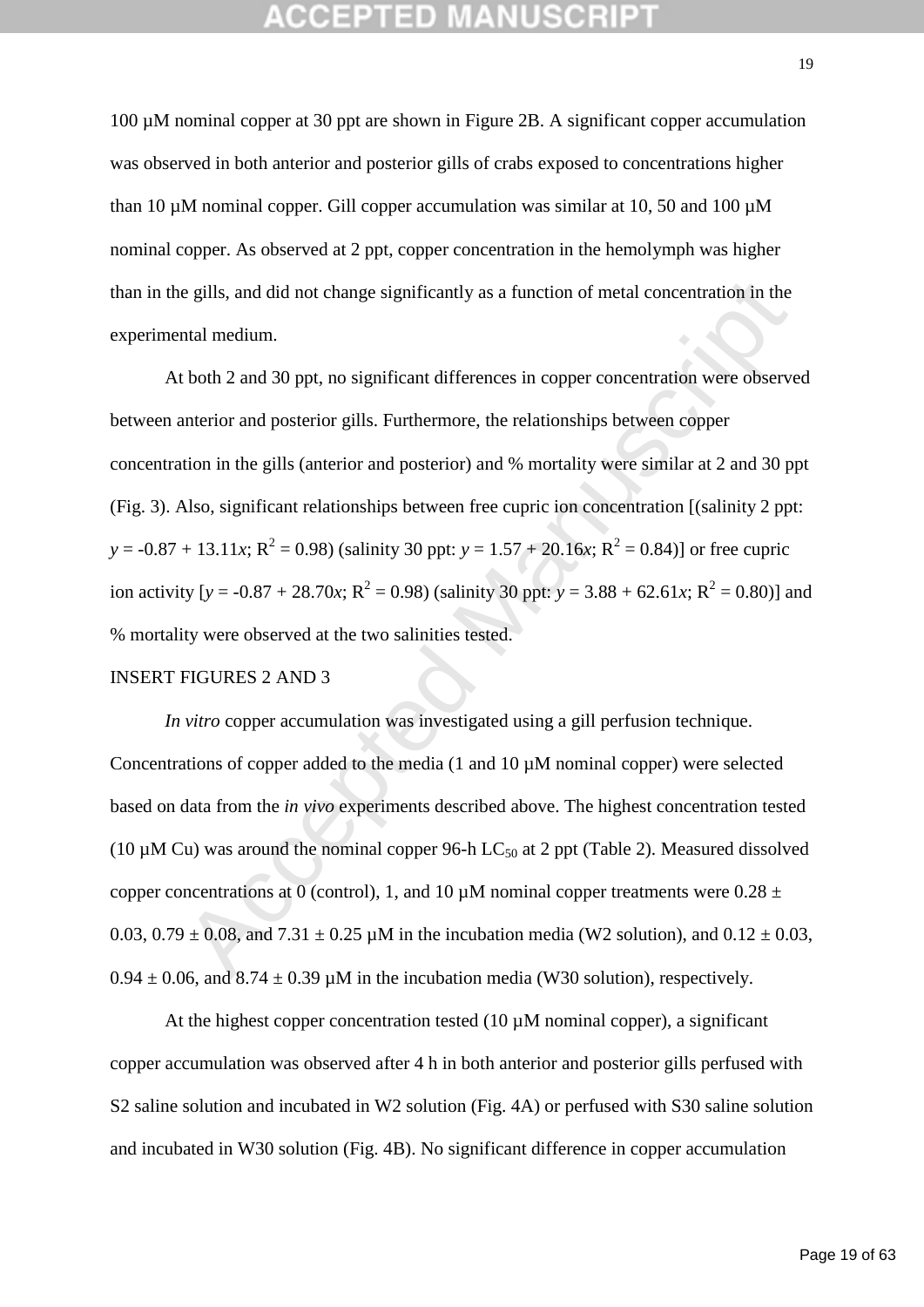was observed between anterior and posterior gills in all treatments (Fig. 4). Although copper concentration measured in water from the *in vivo* and *in vitro* experiments were quite similar, copper accumulation was much higher in gills of crabs exposed *in vivo* to copper (Fig. 2) than in those exposed *in vitro* to copper (Fig. 4). The difference likely reflects the different exposure times – 4 h *in vitro* versus 96 h *in vivo*.

The time-dependency of copper accumulation *in vitro* was investigated only in posterior gills (Fig. 5). When gill copper accumulation was analyzed at 1, 2, and 4 h of perfusion, gills incubated in W2 solution showed a significant copper accumulation only after 4 h of incubation with 10 µM nominal copper. For gills incubated in W30 solution, a significant accumulation of copper was observed after 1 and 4 h of incubation with 10  $\mu$ M nominal copper.

### INSERT FIGURES 4 AND 5

times – 4 h *in vitro* versus 96 h *in vivo*.<br>
he time-dependency of copper accumulation *in vitro* was investigated only in<br>
gills (Fig. 5). When gill copper accumulation was analyzed at 1, 2, and 4 h of<br>
gills incubated A more sensitive methodology using  ${}^{64}Cu$  was tested which allowed measurement of copper uptake into both gill tissue and perfusate. Experiments were performed only with posterior gills from crabs acclimated to 2 ppt and perfused with S2 saline solution and incubated in W2 solution. Posterior gills were incubated for 3 h in 1  $\mu$ M <sup>64</sup>Cu. Copper flux into the perfusate stayed at a more or less constant level until 130 min, increasing significantly after this period of incubation (Fig. 6). Cumulative copper uptake into the perfusate over the 3 h perfusion period  $(39 \pm 8 \times 10^{-6} \mu$  mol g<sup>-1</sup> gill wet weight) was markedly lower than that into the gill tissue by the end of 3 h (0.008  $\pm$  0.002 µmol g<sup>-1</sup> gill wet weight). In fact, copper entering the gills appeared to be well handled in this tissue over the 3 h of experiment, with only very small amount of this metal flowing into the perfusate. It is important to note that the  ${}^{64}Cu$  disappearance from the incubation saline solution over 3 h  $(0.106 \pm 0.033 \mu$  mol g<sup>-1</sup> gill wet weight) does not match with the sum of the <sup>64</sup>Cu going into the gill and into the perfusate. Such difference could be explained considering that a large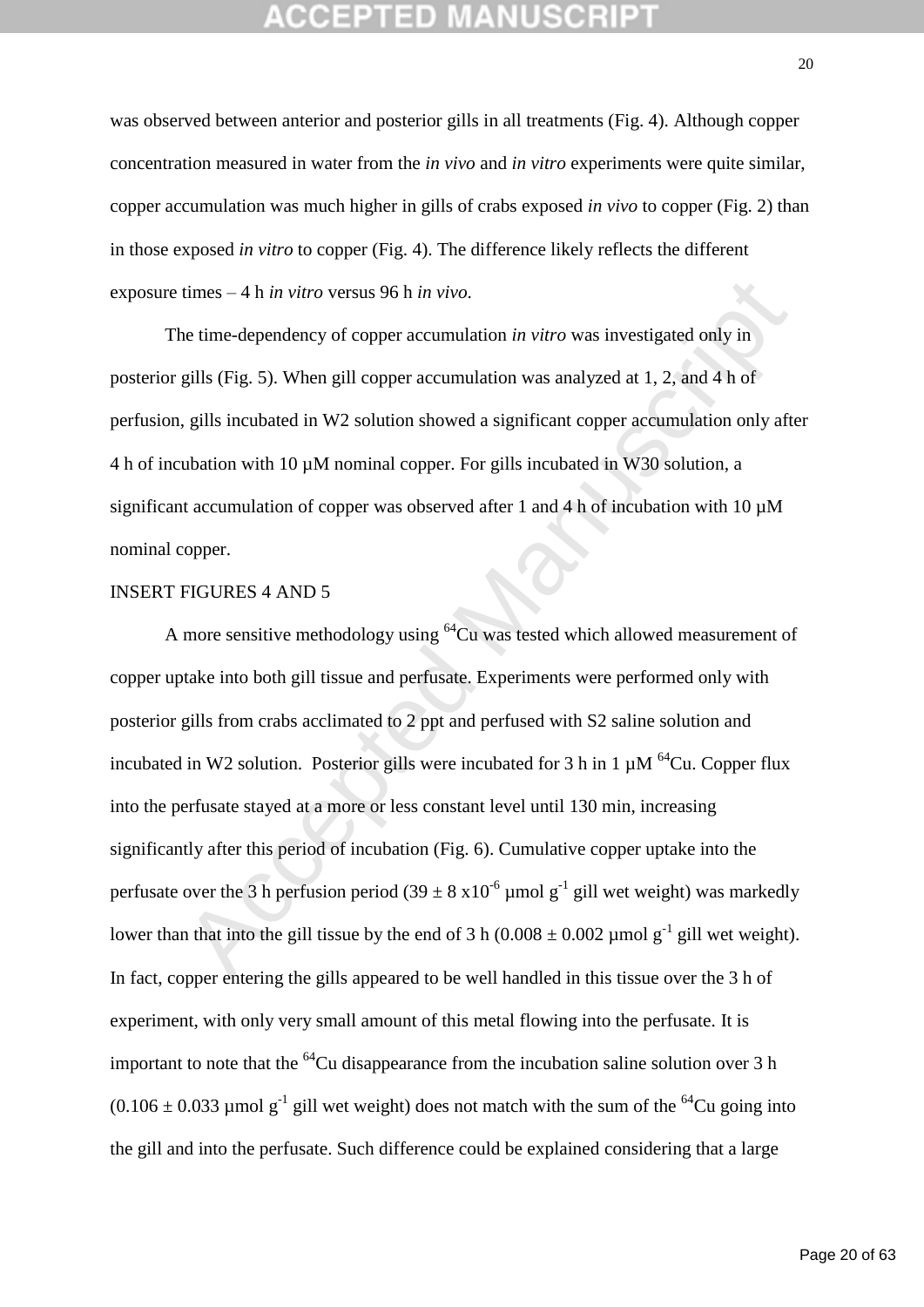amount of <sup>64</sup>Cu could have been adsorbed onto the walls of the incubation vessel, as well as onto the gill surface. The latter would have been displaced by the "cold displacement" procedure used at the end of the experiment (see Methods). Notably, copper uptakes into the gills measured using either "cold"  $(0.005 \pm 0.002 \mu \text{mol g}^{-1}$  gill wet weight) or radioactive techniques  $(0.008 \pm 0.002 \mu \text{mol g}^{-1}$  gill wet weight) were similar over the 3-4 h of incubation when gills were exposed to 1µM copper. "Cold" copper accumulation was measured by subtracting the control values from those of 1  $\mu$ M exposure over 4 h (Fig. 5A).

## INSERT FIGURE 6

s (0.008 ± 0.002 µmol g<sup>-1</sup> gill wet weight) were similar over the 3-4 h of incubation<br>s were exposed to 1µM copper. "Cold" copper accumulation was measured by<br>g the control values from those of 1µM exposure over 4 h (Fig Figure 7 illustrates the results of the *in vivo* <sup>64</sup>Cu uptake experiment, performed at a nominal concentration of 1  $\mu$ M <sup>64</sup>Cu in the incubation medium at 2 ppt. Based on the disappearance of  ${}^{64}$ Cu cpm from the external water, copper flux into the crab occurred only over the first hour of the incubation; following this period  $^{64}$ Cu did not change significantly in the external media (Fig. 7A). Similar to the disappearance of  $^{64}$ Cu from the medium,  $^{64}$ Cu flux into hemolymph was only observed in the first hour, although this is not significant (Fig. 7B). Furthermore, <sup>64</sup>Cu concentration in the hemolymph did not change significantly over time (Fig. 7C). As shown in section 2.6 copper uptake into hemolymph was calculated based on radioactivity of <sup>64</sup>Cu in total mass of crab hemolymph, specific activity of water, and crab body mass (g). For copper flux calculations, time of exposure (h) was also considered. These findings could suggest again that copper uptake occurred only over the first hour of exposure, but note that the calculated rate of  ${}^{64}$ Cu appearance in the haemolymph was only about 2.5% of the rate of  ${}^{64}$ Cu disappearance from the external water. This suggests that most of the  ${}^{64}$ Cu disappearing from the external water was being redistributed to other sites in the crab. INSERT FIGURE 7

Terminal sampling occurred after 6h of exposure. The organ-specific copper distribution was calculated as the amount of  ${}^{64}$ Cu that appeared in each tissue in relation to the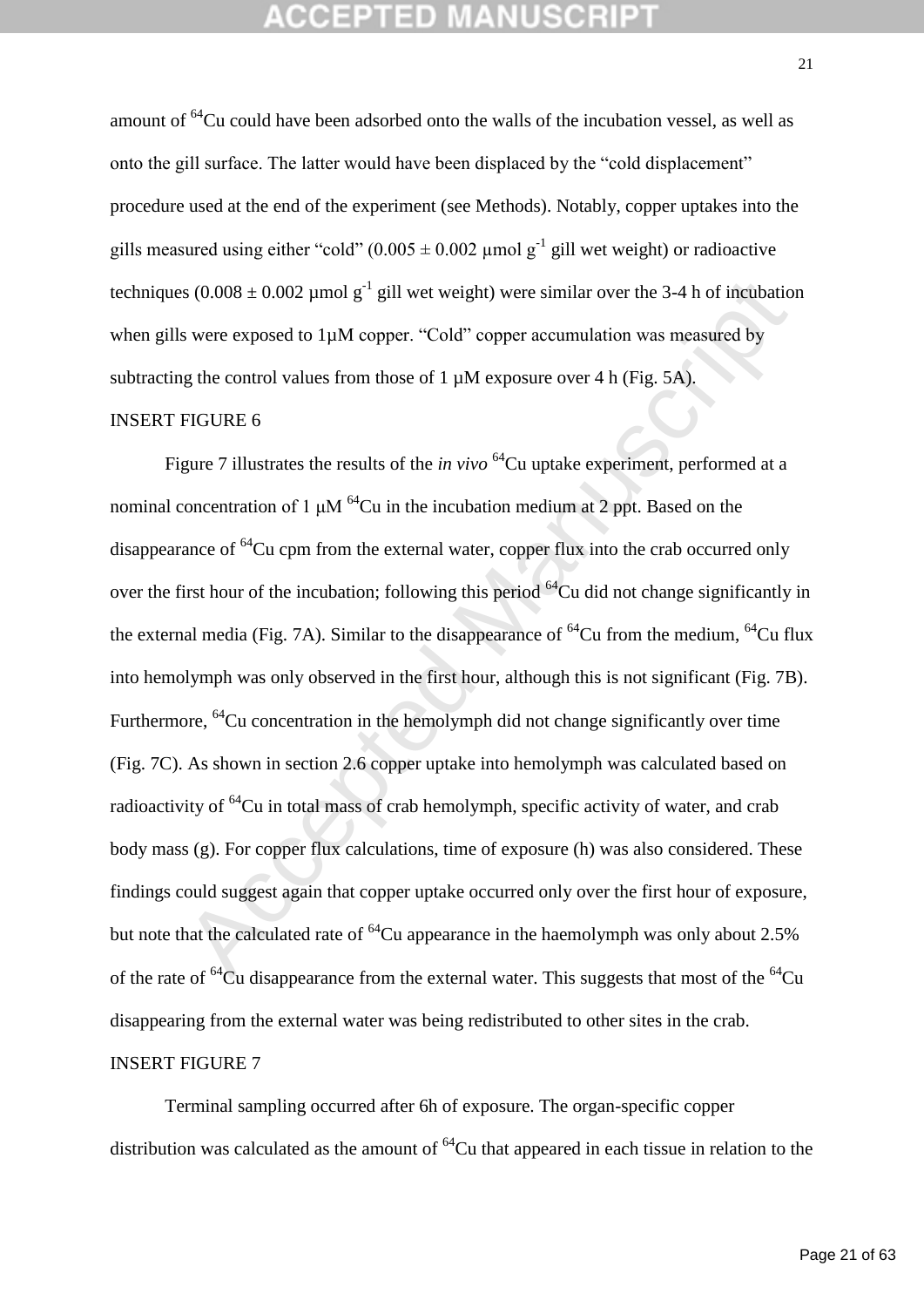total <sup>64</sup>Cu incorporated by crab over 6 h of experiment (Fig. 8). The largest percentage (52%) of <sup>64</sup>Cu taken up by the adult blue crabs *in vivo* was found in the "rest of the body". However, the gills (43%) also seem to have an important role in copper accumulation. Note that there was only 4% in the haemolymph at this time, in agreement with the flux calculation, and the percentage in the hepatopancreas (0.8%) was also very low. Overall, there was good agreement between the amounts of  ${}^{64}$ Cu removed from water in the first hour of exposure period to that appearing in the whole crab at 6 h (0.0029  $\pm$  0.003 and 0.0024  $\pm$  0.0002  $\mu$ M copper per g of whole wet crab mass, respectively).

INSERT FIGURE 8

### 4. Discussion

is in the hepatopancreas (0.8%) was also very low. Overall, there was good<br>
at between the amounts of <sup>64</sup>Cu removed from water in the first hour of exposure<br>
that appearing in the whole crab at 6 h (0.0029 ± 0.003 and 0. Acute waterborne copper toxicity data obtained in the present study for the blue crab, *Callinectes sapidus,* show that 96-h LC<sub>50</sub> values based on nominal, total and dissolved copper concentrations calculated for salinity 2 ppt were ~10-fold lower than that for salinity 30 ppt. However, 96-h  $LC_{50}$  values calculated based on free copper concentration and activity were not significantly differently between 2 and 30 ppt (Table 2). Furthermore, copper burden in the gills (anterior and posterior) seems to be the main factor controlling copper toxicity in the blue crabs (Fig. 3).

According to the Biotic Ligand Model (BLM), acute dissolved copper toxicity occurs when metal binds to active sites in the biotic ligand (*i.e gills of fish and crustaceans*). However, copper speciation, bioavailability, and its subsequent toxicity to aquatic organisms are highly dependent on the water physicochemical parameters (e.g., pH, alkalinity, hardness, ions and dissolved organic matter concentrations, among others) (Paquin et al., 2000; Santore et al., 2001). Water chemistry parameters widely vary between salinities tested in present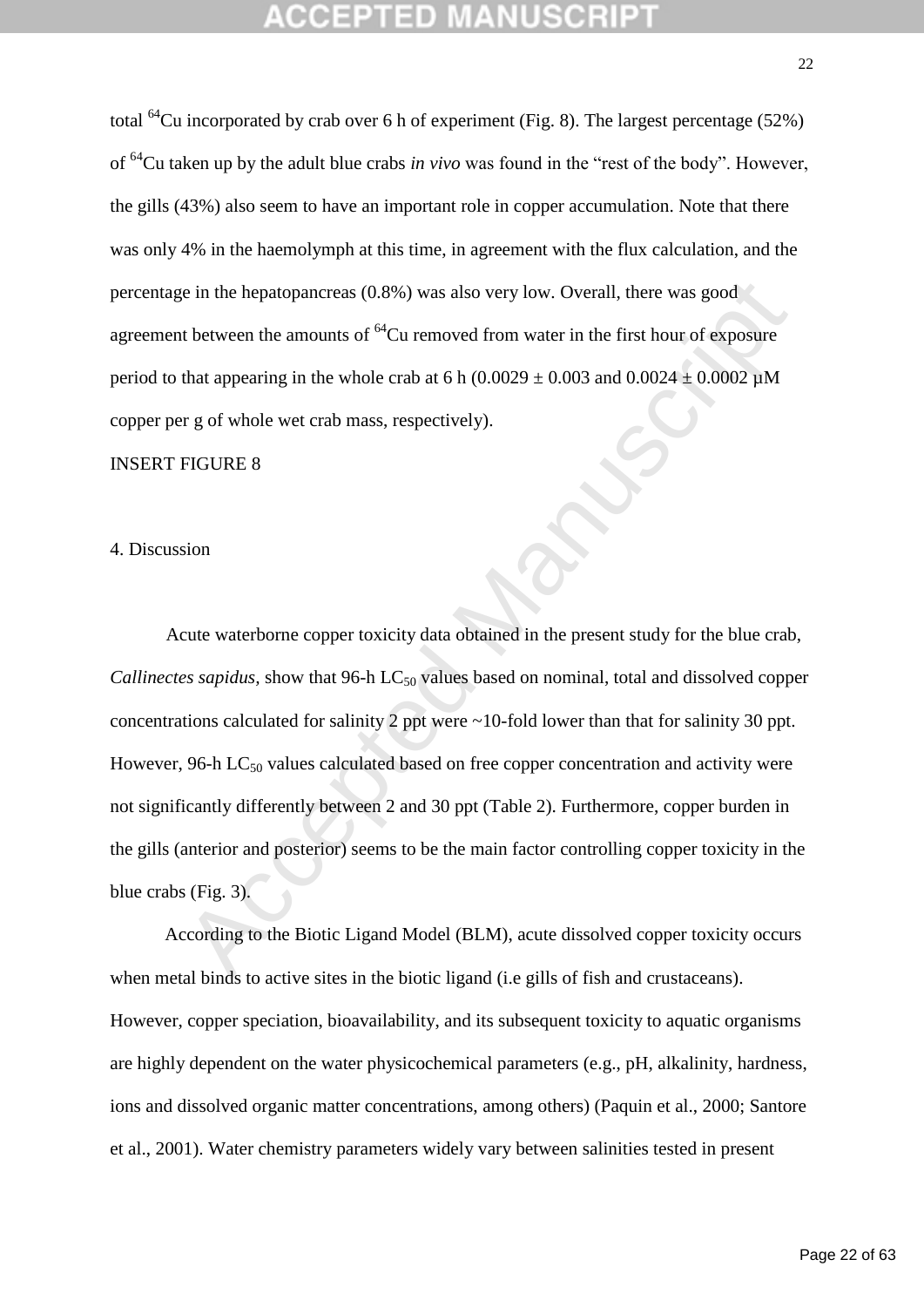study (2 and 30 ppt). For example,  $Na^+$ ,  $Mg^{2+}$  and  $Ca^{2+}$  concentrations at salinity 30 ppt are ~20-fold higher than at 2 ppt, whereas Cl concentration increases ~10-fold (Table 1). Cations present in seawater, such as Na<sup>+</sup>, Mg<sup>2+</sup>, and Ca<sup>2+</sup> may compete with copper for the active binding sites in the biotic ligand (gills of fish and crustaceans) (Lauren and McDonald, 1986; Grosell and Wood, 2002) while anions, mainly Cl, complex with copper, reducing its bioavailability (Bianchini et al., 2004). Therefore, with increasing salinity, an increased tolerance for copper would be expected. In fact, several authors have shown a decrease in copper toxicity in fish and crustaceans with an increase in water salinity (Bambang et al., 1995; Chen and Lin, 2001; Grosell et al., 2007).

osell and Wood, 2002) while anions, mainly CF, complex with copper, reducing its<br>bility (Bianchini et al., 2004). Therefore, with increasing salinity, an increased<br>for copper would be expected. In fact, several authors hav Salinity affects not only the physical chemistry of the water, but also the physiology of the animal. The blue crab hyperosmoregulates at 2 ppt and osmoconforms at 30 ppt (Leffler, 1975). Active transbranchial NaCl absorption and water excretion via the antennal gland constitute the major elements of the hyperosmoregulatory processes in order to compensate the passive NaCl loss and water entry to the dilute external medium. On the other hand, the osmotic stress is low in water at high salinities, with internal osmotic concentrations close to that of the surrounding medium (Henry and Cameron, 1982; Pequeux, 1995; Freire et al., 2008). Considering that copper generally targets ion transport mechanisms (Grosell and Wood, 2002; Grosell et al., 2002; Grosell et al., 2007), it seems reasonable to suggest that variations in copper sensitivity at low and high salinities would be associated with the different osmoregulatory strategies adopted by *C. sapidus* under these experimental conditions (2 and 30 ppt). Grosell et al. (2007) demonstrated that the highest tolerance of the euryhaline fish *Fundulus heteroclitus* to copper occurs close to the isosmotic point of this species, when the osmotic stress is least, suggesting that copper tolerance is more associated with physiological aspects of the organism than with the metal bioavailability in the media. However, it is important to point out that these authors did not vary the free copper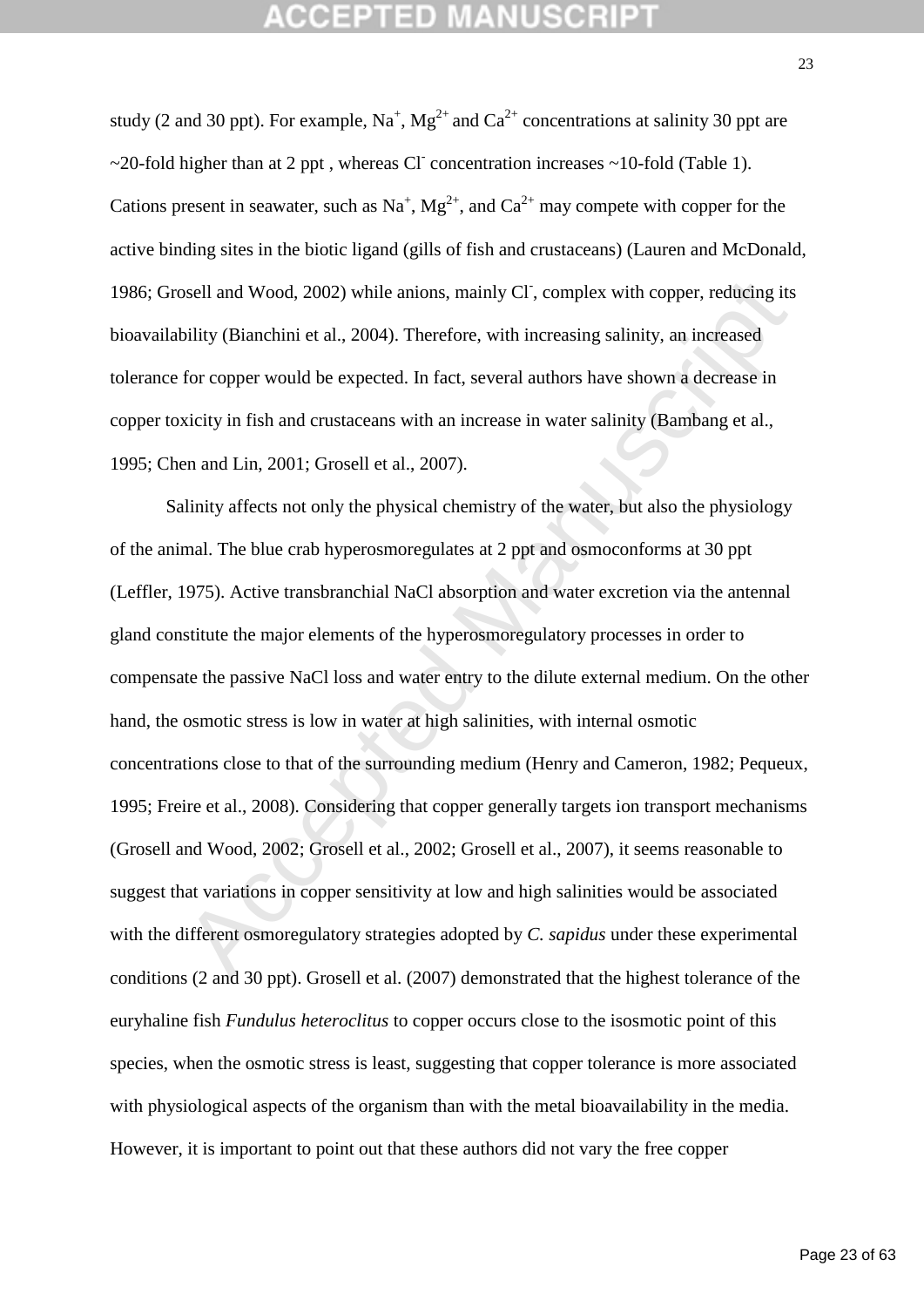## GEPTED M

concentration very widely  $(\leq 4$ -fold) in comparison to the variation in salinity  $(>10$ -fold). Therefore, the water chemistry effect would be relatively limited while the physiological effects associated with the variation in salinity would be somewhat accentuated.

it with this idea. Despite the fact that the isosmotic point for blue crabs corresponds<br>
salinity of ~30 ppt, where the crab sensitivity to total copper was much lower, the<br>
y values calculated based on free copper concen In turn, results reported here for the euryhaline blue crab *C. sapidus* are not in agreement with this idea. Despite the fact that the isosmotic point for blue crabs corresponds to a water salinity of  $\sim$ 30 ppt, where the crab sensitivity to total copper was much lower, the 96-h  $LC_{50}$  values calculated based on free copper concentration and activity were not significantly different from the values at 2 ppt. This finding clearly indicates that acute waterborne copper toxicity observed in the blue crab *C. sapidus* are not associated with the physiological aspects, but are solely explained by changes in water chemistry at the two different experimental salinities. It also suggests that the free cupric ion would be responsible for the acute toxicity observed at the different salinities tested. In fact, a significant positive relationship between mortality and free cupric ion concentration or activity was observed. Thus, the copper precipitation at 30 ppt (Fig. 1B), the differences in organism physiology between 2 and 30 ppt, and the additional cations present at the higher salinity do not appear to influence copper toxicity in *C. sapidus*. At this point, one could consider the possibility that the mechanism of acute copper toxicity at high salinities would not be associated with an ionic imbalance, as observed in freshwater animals. This could explain why the additional cations present in saltwater at salinity 30 ppt would not be influencing the acute copper toxicity in the blue crab. In fact, it has been suggested that copper can also cause mortality through respiratory disruption (Grosell et al., 2002).

As far as we know, this work is the first to report copper acute toxicity in juvenile *C. sapidus*. However, data of copper toxicity (96 h) tests are also available for juveniles of other marine and estuarine decapods (Bambang et al., 1995; Chen and Lin, 2001; Valdovinos and Zuniga, 2002; Ferrer et al., 2006). Acute copper toxicity is similar in both the juveniles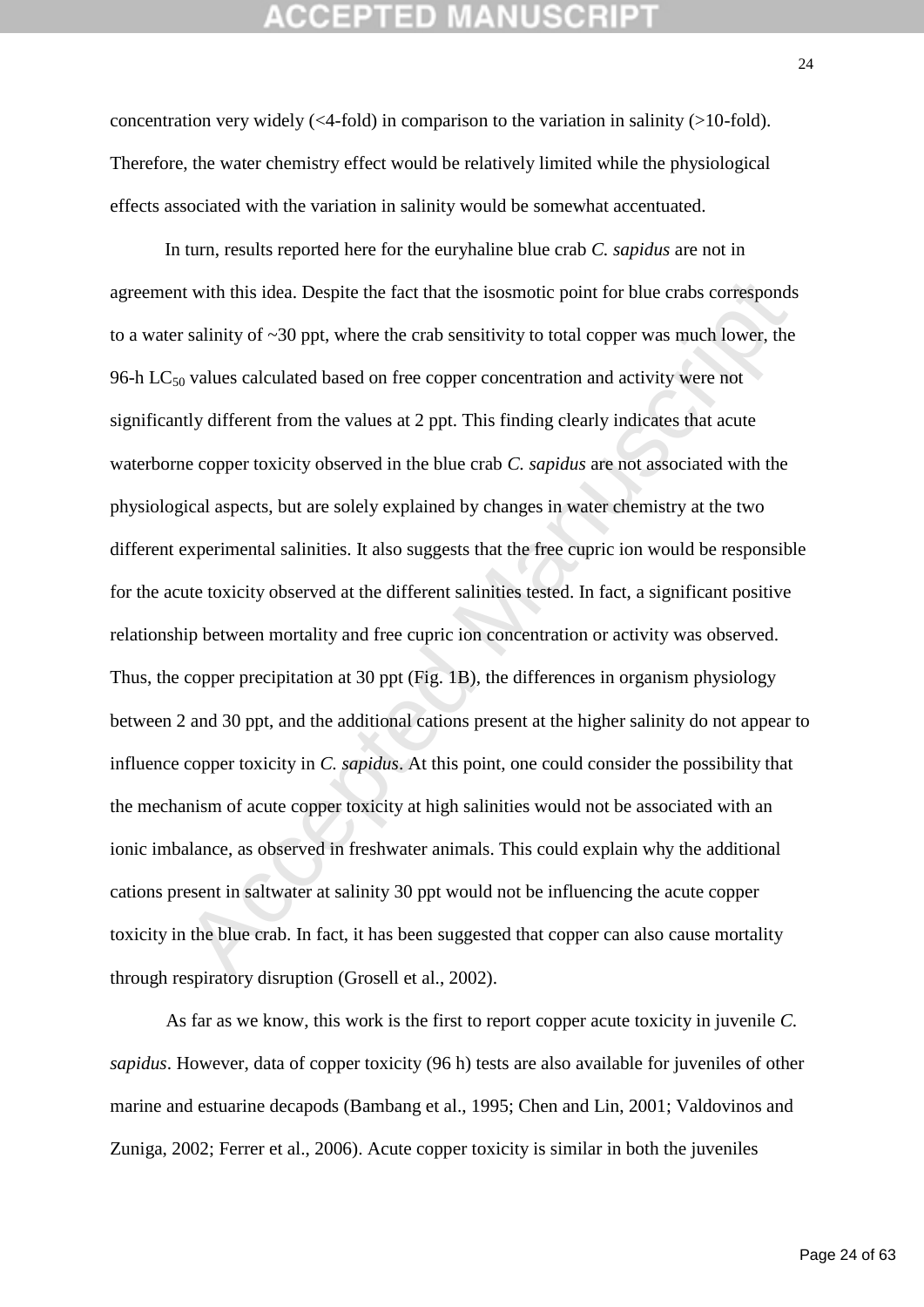euryhaline crabs *Neohelice granulata* and *C. sapidus* in very dilute seawater (~2 ppt) (Bianchini et al., 2003). However, at high salinity the blue crab is more sensitive to copper than *N. granulata* (Greco et al., 2001; Ferrer et al., 2006). Also, the shrimp *Penaeus mondon* is more tolerant to copper than blue crab (Chen and Lin, 2001) at high salinity while the shrimp *Penaeus japonicas* is less sensitive (Bambang et al., 1995). The variation in sensitivity among species could be due to differences in size and also to differences in physiology (Grosell et al., 2007).

*enaeus japonicas* is less sensitive (Bambang et al., 1995). The variation in<br>y among species could be due to differences in size and also to differences in<br>y (Grosell et al., 2007).<br>
are relationships between copper burd The relationships between copper burden in the gills and mortality were very similar at 2 and 30 ppt (Fig. 3). This suggests that copper concentration in gills is the key factor controlling copper toxicity in blue crabs, in accord with the BLM framework. Indeed, many previous studies have been shown the gills are the site of acute dissolved copper toxicity in aquatic organisms (Lauren and McDonald, 1985; Taylor and Anstiss, 1999; Vitale et al., 1999; Wood, 2001; Grosell and Wood, 2002; Grosell et al., 2007). At 2 ppt, gill accumulation of copper showed a positive relationship between exposure concentrations and metal burden in gills (Fig. 2A). In contrast, significant copper accumulation in gills of crabs acclimated to 30 ppt was observed only after exposure to 10 µM or higher nominal copper concentrations (Fig. 2B). Increased copper concentrations following metal exposure were also found in gills of the crabs *Carcinus maenas* (Weeks et al., 1993) and *Pachygrapsus marmoratus* (Legras et al., 2000). Generally, crustaceans take up copper in proportion to dissolved copper in the media (Rainbow, 1995).

In the blue crab, anterior gills are considered as mainly respiratory and posterior gills are the major sites for ion transport (Piller et al., 1995; Towle and Weihrauch, 2001). Therefore, high copper concentrations in the gills can cause osmoregulatory disturbances and/or respiratory disruption (Grosell et al., 2002). In freshwater animals, physiological studies have demonstrated that copper inhibits sodium uptake by the gills through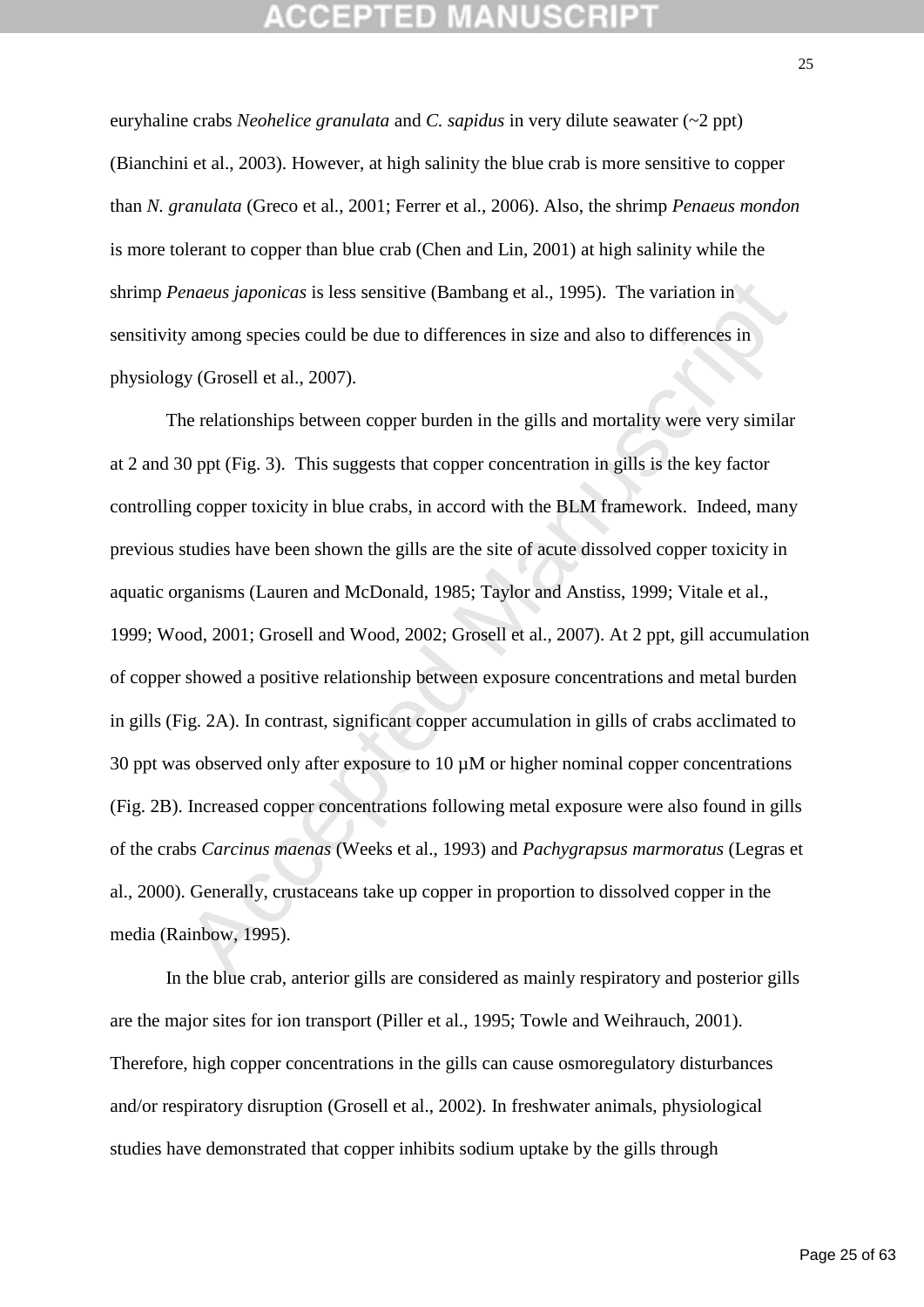## 'CEPTED M

competition with sodium uptake pathways and also inhibits the activity of the  $Na^{\dagger}/K^{\dagger}$ -ATPase, a basolateral enzyme responsible for sodium transport uptake (Lauren and McDonald, 1985, 1986; Grosell et al., 2002). On the other hand, disturbances in acid-base balance presumably caused by restriction of gas exchange capacity have been reported for the shore crab *C. maenas* after acute exposure to copper (Boitel and Truchot, 1988; 1990). Also, an inhibition of the activity of the carbonic anhydrase was observed in the estuarine crab *N. granulata* following copper exposure (Vitale et al., 1999). Since carbonic anhydrase is involved in osmoregulation as well as in gas exchange, an inhibition of its activity can cause both osmoregulatory and respiratory disorders. Despite the different roles of anterior and posterior gills, no significant difference in copper accumulation was detected between these two types in either *in vivo* or *in vitro* experiments with "cold" Cu.

o *C. maenas* after acute exposure to copper (Boitel and Truchot, 1988; 1990). Also,<br>ion of the activity of the carbonic anhydrase was observed in the estuarine crab *N*.<br>following copper exposure (Vitale et al., 1999). Si In contrast to the results observed for gills, copper concentrations in the hemolymph, which were much higher than in gill tissue, did not change as a function of copper concentration in the experimental media (Fig. 2). Since copper is a functional part of the crustacean respiratory protein hemocyanin (Engel and Brouwer, 1987, Rainer and Brouwer, 1993), high concentrations of the metal in the hemolymph are expected. Previous studies have shown that copper taken up from the ambient water and reaching the hemolymph is removed to other organs to be detoxified or excreted, maintaining copper level in the hemolymph relatively constant (Rtal and Truchot, 1996; Rainbow 2002; Rainbow, 2007). This would explain the unchanged levels of copper in the hemolymph of blue crabs *C. sapidus* exposed to different copper concentrations. Due to the affinity of metals, including copper, for protein–SH and –NH groups, the extra copper incorporated by the crab could bind to the non-active sites in the hemocyanin and be transported through the body until reaching the detoxifying organs such as the hepatopancreas.

Copper concentration increased in isolated-perfused gills (anterior and posterior) after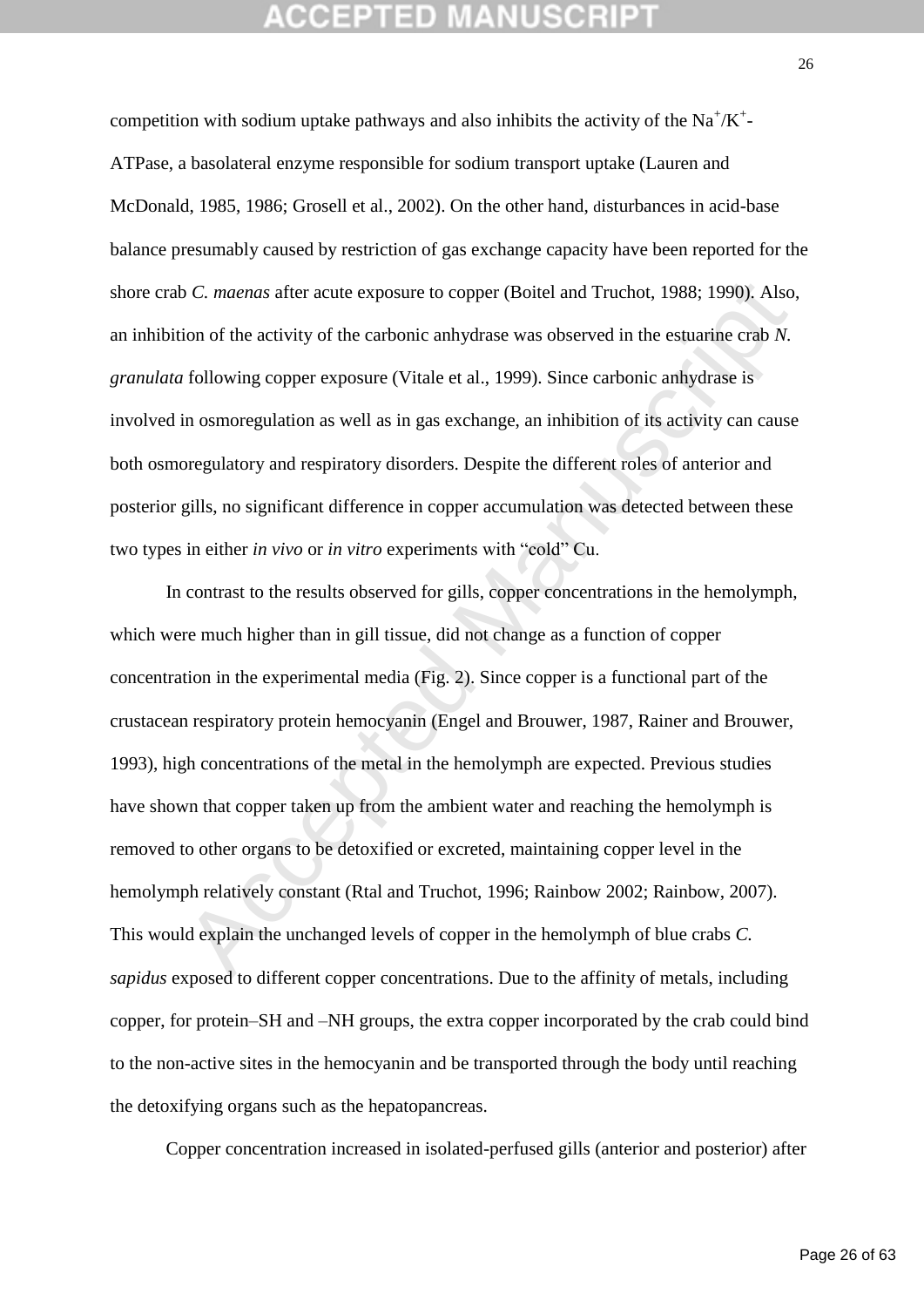4 h of incubation in W2 or W30 solutions containing 10 µM copper (Figs. 4 and 5).

rels of copper found in gills from the *in vivo* experiments (Fig. 2) when compared to the *in vitro* tests (Fig. 4) are likely due to the different times of exposure, i.e., 96 vivo and only 4 h for the *in vitro* assays. Furthermore, the amount of copper accumulated *in vitro* was similar in gills incubated in W2 and W30 solutions. This similarity in copper accumulation was also observed in gills of crabs exposed i*n vivo* to comparable concentrations of copper in media at 2 and 30 ppt (Fig. 2). The higher levels of copper found in gills from the *in vivo* experiments (Fig. 2) when compared to those from the *in vitro* tests (Fig. 4) are likely due to the different times of exposure, i.e., 96 h for the *in vivo* and only 4 h for the *in vitro* assays. Indeed, if we multiply the accumulation over 4 h *in vitro* by 96/4 = 24, the product is similar or slightly greater than the levels measured *in vivo* at 96 h. Therefore, the *in vitro* gill perfusion model seems to be a suitable model to study mechanisms of copper uptake and toxicity in decapods.

Using a more sensitive methodology, i.e. a radiotracer technique based on  ${}^{64}Cu$ , we measured for the first time the *in vitro* and *in vivo* influx of copper in a crustacean species. In these experiments, isolated posterior gills or whole crabs were exposed to 1  $\mu$ M <sup>64</sup>Cu at a salinity of 2 ppt. It should be remembered that *C. sapidus* hyperosmoregulates by active ion pumping at 2 ppt (Henry and Cameron, 1982; Towle and Weihrauch, 2001; Bianchini et al., 2008; Freire et al., 2008).

Measurements of copper influx show that most of the  $^{64}$ Cu taken up by isolated gills accumulates in this tissue and only a small amount of copper moves through to the perfusate (Fig. 6). The amount accumulated in the gill tissue agreed well between radioactive and "cold" methodology. However, as mentioned above, the <sup>64</sup>Cu technique revealed that copper influx to the perfusate (hemolymph) significantly increased after 2 h of incubation and kept increasing through to 3 h of experiment (Fig. 6). A possible interpretation for these finding is that the mechanisms of transport at the basolateral gill membrane are limiting the copper flux from the gill to the hemolymph, leading to a build-up of concentration of copper inside the gill ion-transporting cells. Once the internal binding sites are saturated, the increased level of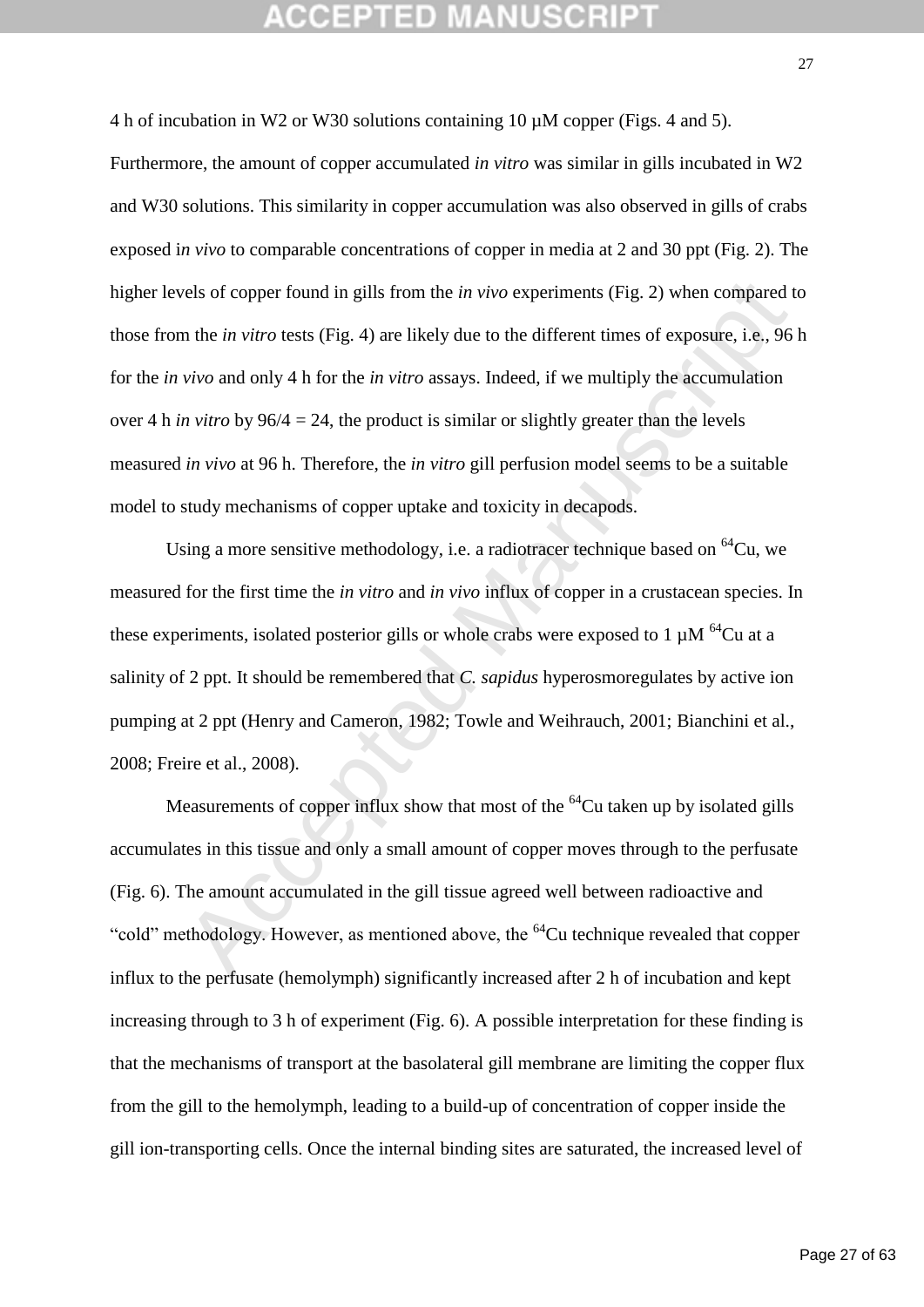copper accumulated inside the gill cells may induce a stimulation of the cellular mechanisms involved in copper extrusion. In this context, Grosell and Wood (2002) have suggested that in rainbow trout copper passes from the gill cells to the blood via copper-specific P-type ATPases. In fact, an involvement of the basolateral  $Na^+/K^+$ -ATPase in copper transport has been demonstrated in isolated gills of the blue crab *C. sapidus* acclimated to seawater at salinity 30 ppt (Paganini, Souza and Bianchini, unpublished results). Regardless of its details, the mechanism of copper extrusion appears to serve as a protective response against the excessive accumulation of copper in the gill tissue.

onstrated in isolated gills of the blue crab *C. sapidus* acclimated to seawater at<br>
D ppt (Paganini, Souza and Bianchini, unpublished results). Regardless of its detail<br>
anism of copper extrusion appears to serve as a pr Regarding *in vivo* copper flux, over the first hour of whole crab incubation with <sup>64</sup>Cu, the amount of  ${}^{64}$ Cu significantly decreased in the media (Fig. 7A) and increased in hemolymph (Fig. 7B), but not inducing significant changes in hemolymph  $^{64}$ Cu concentration over the 6-h exposure period (Fig. 7C). These results show that a fraction of copper taken up by the crabs, probably throughout the gills, enters the hemolymph, but this is only a very small percentage (2.5%) of the total. Most must have been redistributed to other tissues, because by 6 h, the amount measured in the whole crab agreed well with the amount that disappeared from the external medium  $(0.0024 \pm 0.0002$  and  $(0.0029 \pm 0.003 \mu)$  copper per g of whole wet crab mass, respectively). Notably, following 1 h of incubation, <sup>64</sup>Cu concentration did not change in the media or in the haemolymph. This may suggest that crabs activated mechanisms to regulate down-regulate copper uptake. One possibility that was not investigated in the present study is that the crabs reduced or stopped their ventilation of the external media in the face of a noxious stimulus. Crabs are capable of long ventilatory pauses (McDonald et al., 1977).

Although not significant,  $^{64}$ Cu appeared to decrease in hemolymph following the first hour of the experiment (Fig. 7B), suggesting that  $^{64}$ Cu absorbed by the crabs is being regulated internally by an intrinsic mechanism. Since hemolymph is a transit compartment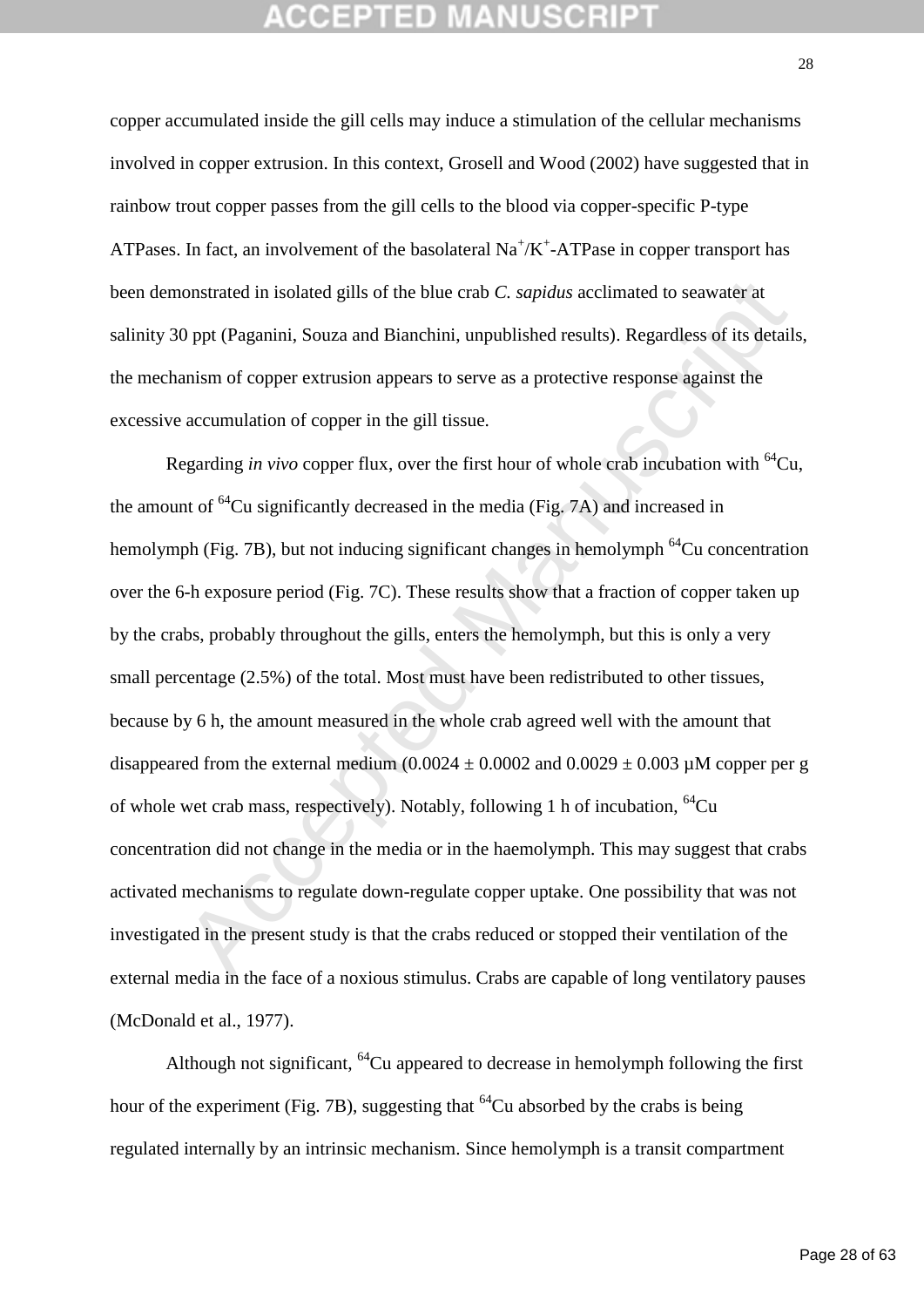for copper, exogenous copper accumulation in this tissue is not expected. Also,  $^{64}$ Cu did not appear to exchange with the large amount of non-radioactive copper (cold  $Cu^{+2}$ ) present in the hemolymph. Perhaps exogenous copper transits in the hemolymph in a different pool from that of "cold copper" which is probably associated with the hemocyanin.

Measurements of organ-specific <sup>64</sup>Cu distribution demonstrated that the gills are important sites of copper accumulation in the blue crab (Fig. 8). This would be expected since metal uptake in gill-breathing animals generally takes place at the gills. The high rates of copper uptake observed in gills of *C. sapidus* reinforce the idea that this is a target organ for copper accumulation and toxicity. Notably,  $^{64}$ Cu accumulation was greater in posterior gills, which are considered to be the major sites for ion transport (Piller et al., 1995; Towle and Weihrauch, 2001); this was not detected with the less sensitive cold techniques.

easurements of organ-specific <sup>64</sup>Cu distribution demonstrated that the gills are<br>sites of copper accumulation in the blue crab (Fig. 8). This would be expected sin<br>ake in gill-breathing animals generally takes place at t The gill epithelium may not be the sole target for the toxic action of copper. The hepatopancreas has also been described as an important organ of metal storage and detoxification in crustaceans (Legras et al., 2000; Rainbow, 2007). However, <sup>64</sup>Cu burden in this tissue was low (0.8%) when compared to posterior gills (30.7%) and "rest of the body" (52%). Perhaps, the shorter period of exposure and lower copper concentration used for *C. sapidus* in the present study did not allow copper  $(64Cu)$  to accumulate to high levels in the crab hepatopancreas.

As observed for gills, a large amount of  ${}^{64}$ Cu was also found in the "rest of the body", which is essentially composed of muscles and exoskeleton. In fact, exoskeleton can adsorb much of the dissolved labeled copper. This metal can be desorbed again at lower dissolved exposures. However, it is never taken up into the body and consequently cannot exert toxic effects. However, it must be stressed that the adsorbed copper onto the exoskeleton was displaced and washed out after rinsing the blue crabs in a concentrated  $(200 \mu M)$  cold-copper solution. Therefore, copper measured in the blue crab exoskeleton can be considered as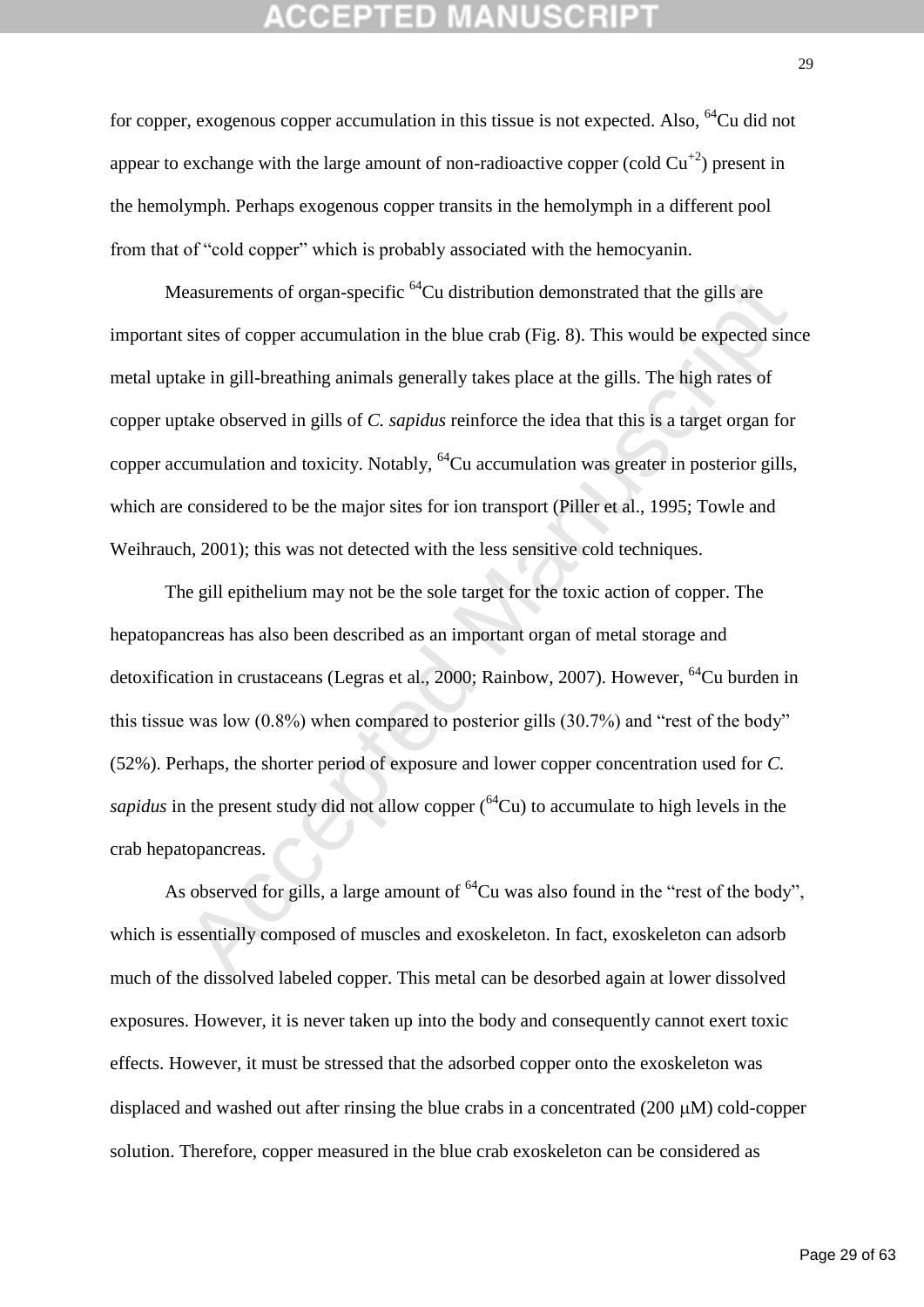effectively accumulated in the tissue. Part of the copper taken up by gills or the gut may be transported into the exoskeleton via the hypodermal lining of the cuticle. In this case, it can even be resorbed again before molting, being physiologically available for a certain time. This copper might or might not exert toxic effects. On the other hand, copper storage in the exoskeleton can be a strategy for metal elimination, because crustaceans replace the old carapace containing excessive amounts of metal by a new and "clean" one during the molting process (Steenkamp et al., 1994; Pourang et al., 2004). In this case, copper accumulated in exoskeleton would not be available for binding to sensitive sites, where the metal can exert toxic effects.

on can be a strategy for metal elimination, because crustaceans replace the old<br>containing excessive amounts of metal by a new and "clean" one during the moltin<br>Steenkamp et al., 1994; Pourang et al., 2004). In this case, Clearly, as in fish (Grosell et al., 1997; Grosell and Wood, 2002) the  $^{64}$ Cu technique is a powerful one, revealing information in *C. sapidus* that would be difficult to gather from "cold" experiments. In future investigations, it will be profitable to sacrifice crabs at various times, so as to track changes in uptake and internal distribution after various durations of exposure, as well as to measure changes in ventilation (McDonald et al., 1977) during the exposure.

Finally, different approaches employed in the present study (*in vitro* and *in vivo* techniques both with and without  $^{64}Cu$ ) to measure gill copper uptake and accumulation are in agreement and all of them point to the gills as the main target for acute dissolved copper toxicity in *C. sapidus*.

### 5. Conclusions

Differences in acute waterborne copper toxicity observed between experimental salinities (2 and 30 ppt) appear to be completely explained by changes in water chemistry, and apparently were not dependent on the different physiological aspects of blue crabs at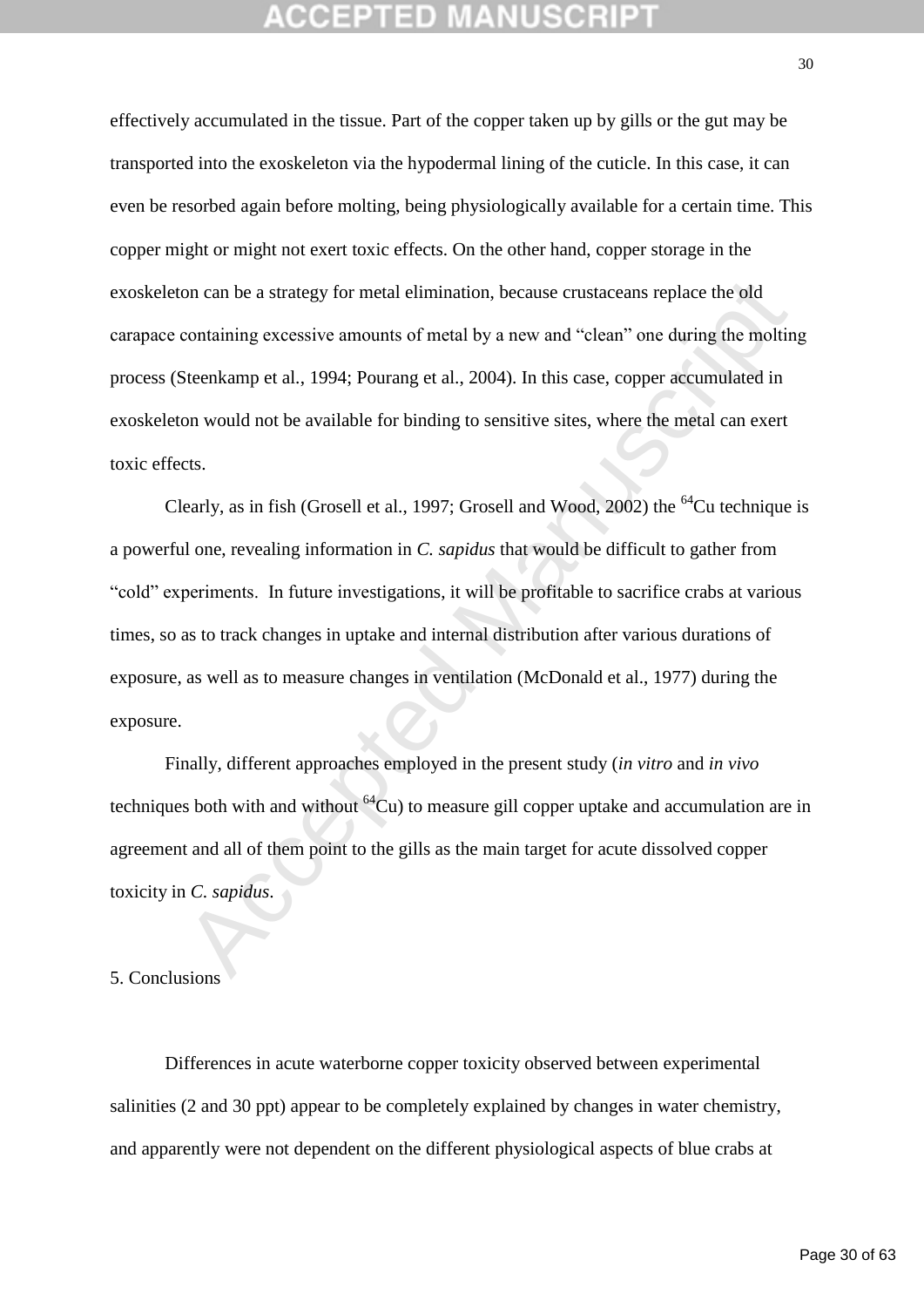different water salinities. This finding is in agreement with the similar pattern of tissue metal accumulation observed in the juvenile blue crab *C. sapidus* at the different experimental salinities, especially in the gills (anterior and posterior), and in the similar relationships between gill copper burden and mortality at the two salinities. Also, measurements of copper influx reinforce the role of gills in copper uptake, accumulation, and toxicity. Further investigations are necessary to identify the pathways involved in copper uptake by gills of the blue crab *C. sapidus*, as well as to better understand the mechanisms of acute waterborne copper toxicity over a wider range of water salinities.

### 6. Acknowledgements

more the role of gills in copper uptake, accumulation, and toxicity. Further<br>
ions are necessary to identify the pathways involved in copper uptake by gills of the<br>
C. sapidus, as well as to better understand the mechanism We wish to thank Mariana Machado Lauer (Universidade Federal do Rio Grande, Rio Grande, RS, Brazil) for helpful communications and Sunita Nadella (McMaster University, Hamilton, ON, Canada) for laboratory assistance. This study was financially supported by the Conselho Nacional de Desenvolvimento Científico e Tecnológico (CNPq) from Brazil in the scope of the Instituto Nacional de Ciência e Tecnologia de Toxicologia Aquática (INCT-TA) and the International Development Research Centre (IDRC) from Canada. Work in Canada was supported by a grant from the International Copper Association. C.M.G. Martins is a graduate fellow from the Brazilian CAPES. C.M. Wood is supported by the Canada Research Chair Program. A. Bianchini is a research fellow from the Brazilian CNPq (Proc. #302734/2003-1) and is supported by the International Canada Research Chair Program from IDRC.

### 7. References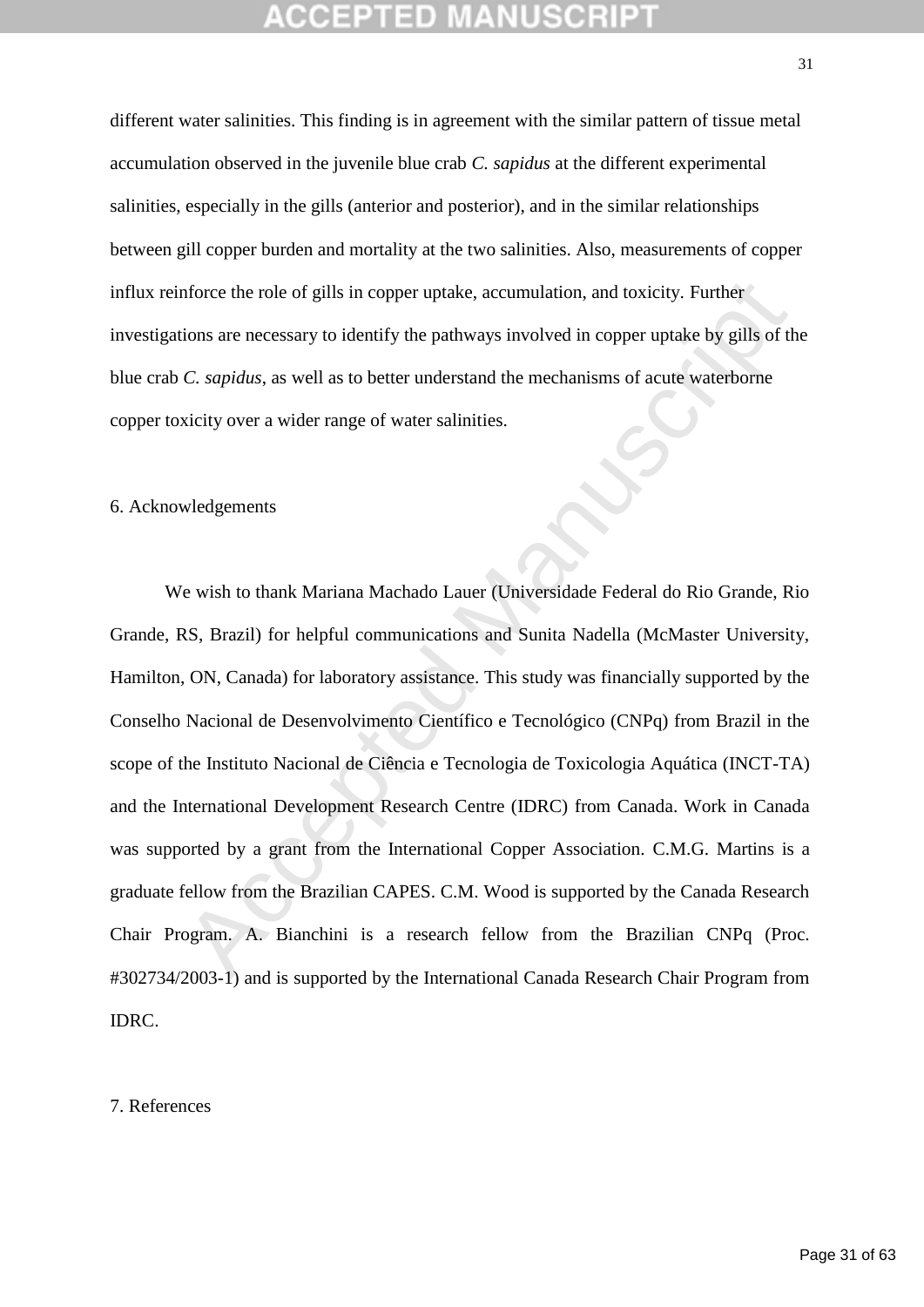Arnold, W.R., Santore, R.C., Cotsifas, J.S., 2005. Predicting copper toxicity in estuarine and marine waters using the biotic ligand model. Mar. Pollut. Bull. 50, 1634-1640.

Bambang, Y., Charmantier, G., Thuet, P., Trilles, J.P., 1995. Effect of cadmium on survival and osmoregulation of various developmental stages of the shrimp *Penaeus japonicus*  (Crustacea: Decapoda). Mar. Biol. 123, 443-450.

Baugartem, M.G.Z., Niencheski, L.F., 1998. Avaliação da qualidade hidroquímica da área portuária da cidade de Rio Grande - RS. Documentos Técnicos 09, FURG Editora, Rio Grande.

regulation of various developmental stages of the shrimp *Penaeus japonicus*<br>a: Decapoda). Mar. Biol. 123, 443-450.<br> **n. M.G.Z.**, Niencheski, L.F., 1998. Avaliação da qualidade hidroquímica da ár<br>
da cidade de Rio Grande -Bianchini A., Martins, S.E., Pedroso, M.S., Said, J.S., Spengler, A., 2003. Biotic ligand model in fresh and sea water in Brazil, in: Lagos, G.E., Warner, A.E.M., Sánchez, M. (Eds.), Health, environment and sustainable development, vol. II. Proceedings of the Copper 2003. The 5th International Conference, Santiago, pp. 543-552.

Bianchini, A., Gilles, R., 2000. Is the digestive tract an important access route for mercury in the Chinese crab *Eriocheir sinensis* (Crustacea, Decapoda)? Bull. Environ. Contam. Toxicol. 64, 412-417.

Bianchini, A., Grosell, M., Gregory, S.M., Wood, C.M., 2002. Acute silver toxicity in aquatic animals is a function of sodium uptake rate. Environ. Sci. Technol. 36, 1763-1766.

Bianchini, A., Lauer, M.M., Nery, L.E.M., Colares, E.P., Monserrat, J.M., Santos, E.A. 2008. Biochemical and physiological adaptations in the estuarine crab *Neohelice granulata* during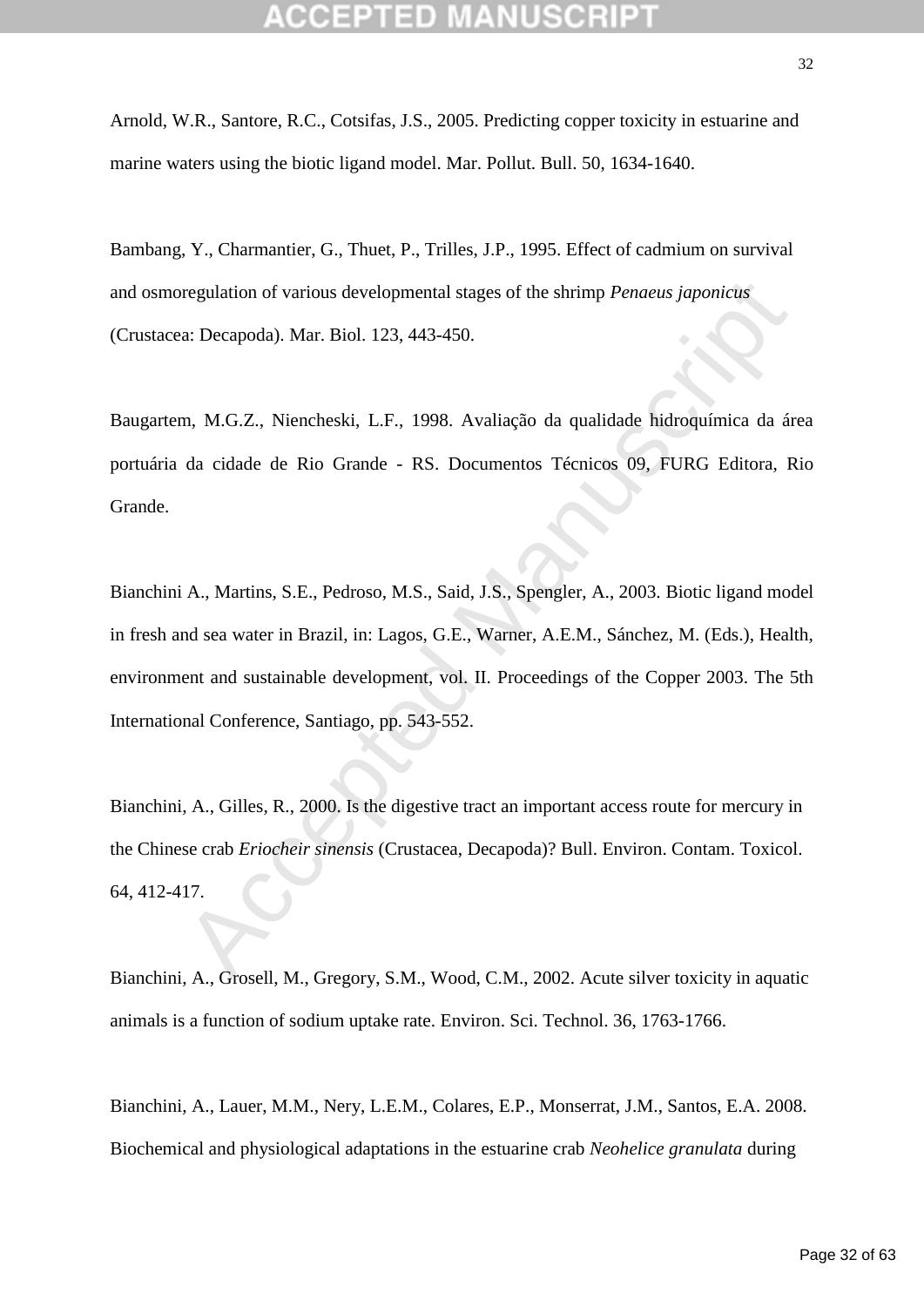salinity acclimation. Comp. Biochem. Physiol. A 151, 423-436.

Bianchini, A., Martins, S.E.G., Barcarolli, I.F., 2004. Mechanism of acute copper toxicity in euryhaline crustaceans: implications for the Biotic Ligand Model. Int. Congr. Ser. 1275, 189- 194.

Blundon, J.A., Kennedy, V.S., 1982. Mechanical and behavioral aspects of blue crab, *Callinectes sapidus* (Rathbun), predation on Chesapeake Bay bivalves. J. Exp. Mar. Biol. Ecol. 65, 47-66.

Boitel, F., Truchot, J.P., 1988. Acid–base-equilibrium and ion concentrations in the crab *Carcinus maenas* exposed to sublethal and lethal concentrations of copper ions. Arch. Int. Physiol. Biochim. Biophys. 96, A415-A415.

J.A., Kennedy, V.S., 1982. Mechanical and behavioral aspects of blue crab, *es sapidus* (Rathbun), predation on Chesapeake Bay bivalves. J. Exp. Mar. Biol. 47-66.<br>The method Manuscripts of the same equilibrium and ion conc Boitel, F., Truchot, J.P., 1990. Comparative study of the effects of copper on hemolymph ion concentrations and acid–base-balance in shore crabs *Carcinus maenas* acclimated to fullstrength or dilute seawater. Comp. Biochem. Physiol. C. 95, 307–312.

Boschi, E.E., 1964. Los crustáceos decápodos Brachyura del litoral bonaerense (R. Argentina). Bol. Inst. Biol. Mar. Mar del Plata. 6, 1-76.

Brouwer, M., Lee, R.F., 2007. Responses to toxic chemicals at the molecular, cellular, tissue, and organismal level, in: Kennedy, V.S., Cronin, L.E. (Eds.), The blue crab, *Callinectes sapidus*. Maryland Sea Grant College. College Park, Maryland, pp. 565–654.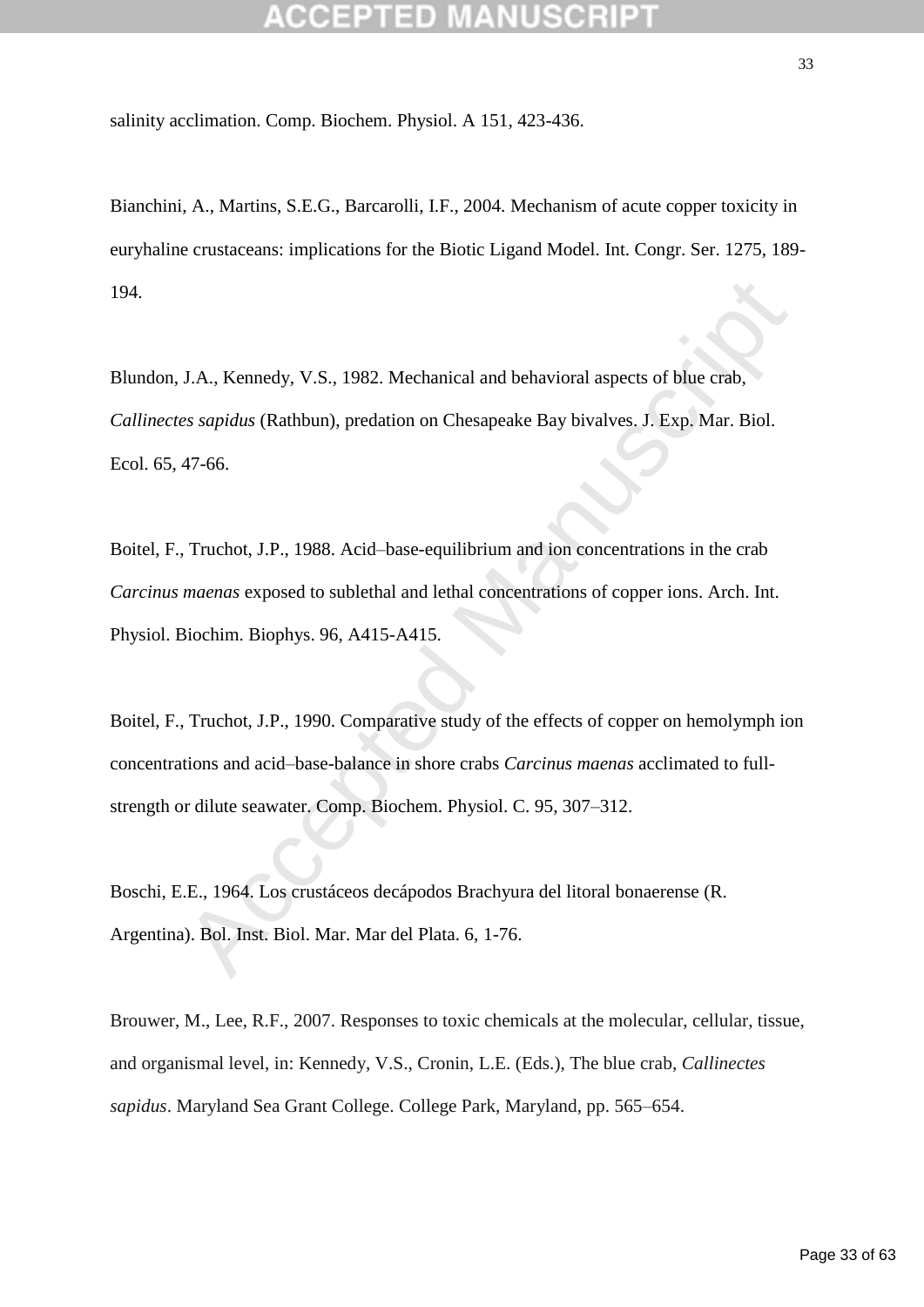Brouwer, M., Syring, R., Hoexum Brouwer, T., 2002. Role of a copper-specific metallothionein of the blue crab, *Callinectes sapidus*, in copper metabolism associated with degradation and synthesis of hemocyanin. J. Inorg. Biochem. 88, 228-239.

Chen, J.C., Lin, C.H., 2001. Toxicity of copper sulfate for survival, growth, molting and feeding of juveniles of the tiger shrimp, *Penaeus monodon*. Aquaculture 192, 55-65.

D'Adamo, R., Di Stasio, M., Fabbrocini, A., Petitto, F., Roselli, L., Volpe, M.G., 2008. Migratory crustaceans as biomonitors of metal pollution in their nursery areas. The Lesina lagoon (SE Italy) as a case study. Environ. Monit. Assess. 143, 15-24.

De Schamphelaere, K.A. C., Heijerick, D.G., Janssen, C.R., 2002. Refinement and field validation of a biotic ligand model predicting acute copper toxicity to *Daphnia magna*. Comp. Biochem. Physiol. C. 133, 243-258.

C., Lin, C.H., 2001. Toxicity of copper sulfate for survival, growth, molting and<br>
f juveniles of the tiger shrimp, *Penaeus monodon*. Aquaculture 192, 55-65.<br>
1, R., Di Stasio, M., Fabbrocini, A., Petitto, F., Roselli, L. Di Toro, D.M., Allen, H.E., Bergman, H.L., Meyer, J. S., Paquin, P.R., Santore, R.C., 2001. Biotic ligand model of the acute toxicity of metals. 1. Technical basis. Environ. Toxicol. Chem. 20, 2383-2396.

Drach, P., Tchernigovtzeff, C., 1967. Sur la méthode de détermination des stades d'intermue et son application générale aux crustacés. Vie Milieu 18, 597-607.

Engel, D.W., Brouwer, M., 1987. Metal regulation and molting in the blue crab, *Callinectes sapidus*: Metallothionein function in metal metabolism. Biol. Bull. 173, 239-251.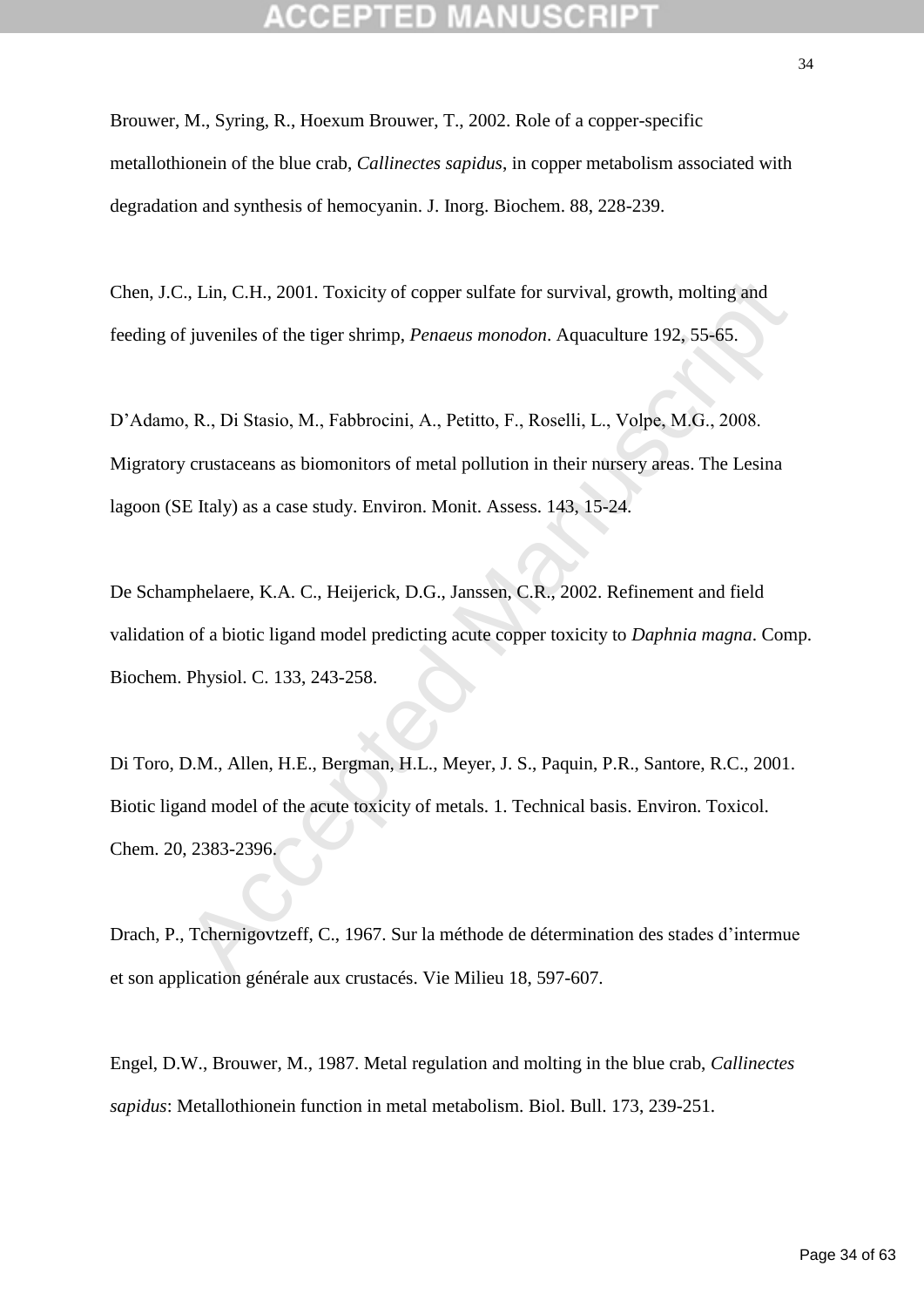Engel, D.W., Ferguson, R.L., Eggert, L.D., 1975. Respiration rates and ATP concentrations in the excised gills of the blue crab as a function of salinity. Comp. Biochem. Physiol. A. 52, 669-673.

Ferrer, L., Andrade, S., Asteasuain, R., Marcovecchio, J., 2006. Acute toxicities of four metals on the early life stages of the crab *Chasmagnathus granulata* from Bahía Blanca estuary, Argentina. Ecotoxicol. Environ. Safety 65, 209-217.

Flegal, A.R., Sanudo-Wilhelmy, S.A., 1993. Comparable levels of trace metal contamination in two semi-enclosed embayments: San Diego Bay and south San Francisco Bay. Environ. Sci. Technol. 27, 1934-1936.

Freire, C.A., Onken, H., McNamara, J.C., 2008. A structure–function analysis of ion transport in crustacean gills and excretory organs. Comp. Biochem. Physiol. A.151, 272-304.

, Andrade, S., Asteasuain, R., Marcovecchio, J., 2006. Acute toxicities of four<br>the early life stages of the crab *Chasmagnathus granulata* from Bahía Blanca<br>tygentina. Ecotoxicol. Environ. Safety 65, 209-217.<br>R., Sanudo-W Gensemer, R.W., Naddy, R.B., Stubblefield, W.A., Hockett, J.R., Santore, R., Paquin, P., 2002. Evaluating the role of ion composition on the toxicity of copper to *Ceriodaphnia dubia* in very hard waters. Comp. Biochem. Physiol. C. 133, 87-97.

Grosell, M., Blanchard, J., Brix, K.V., Gerdes, R., 2007. Physiology is pivotal for interactions between salinity and acute copper toxicity to fish and invertebrates. Aquat. Toxicol. 84, 162- 172.

Grosell, M., McDonald, M.D., Walsh, P.J., Wood, C.M., 2004a. Effects of prolonged copper exposure in the marine gulf toadfish (*Opsanus beta*) II: copper accumulation, drinking rate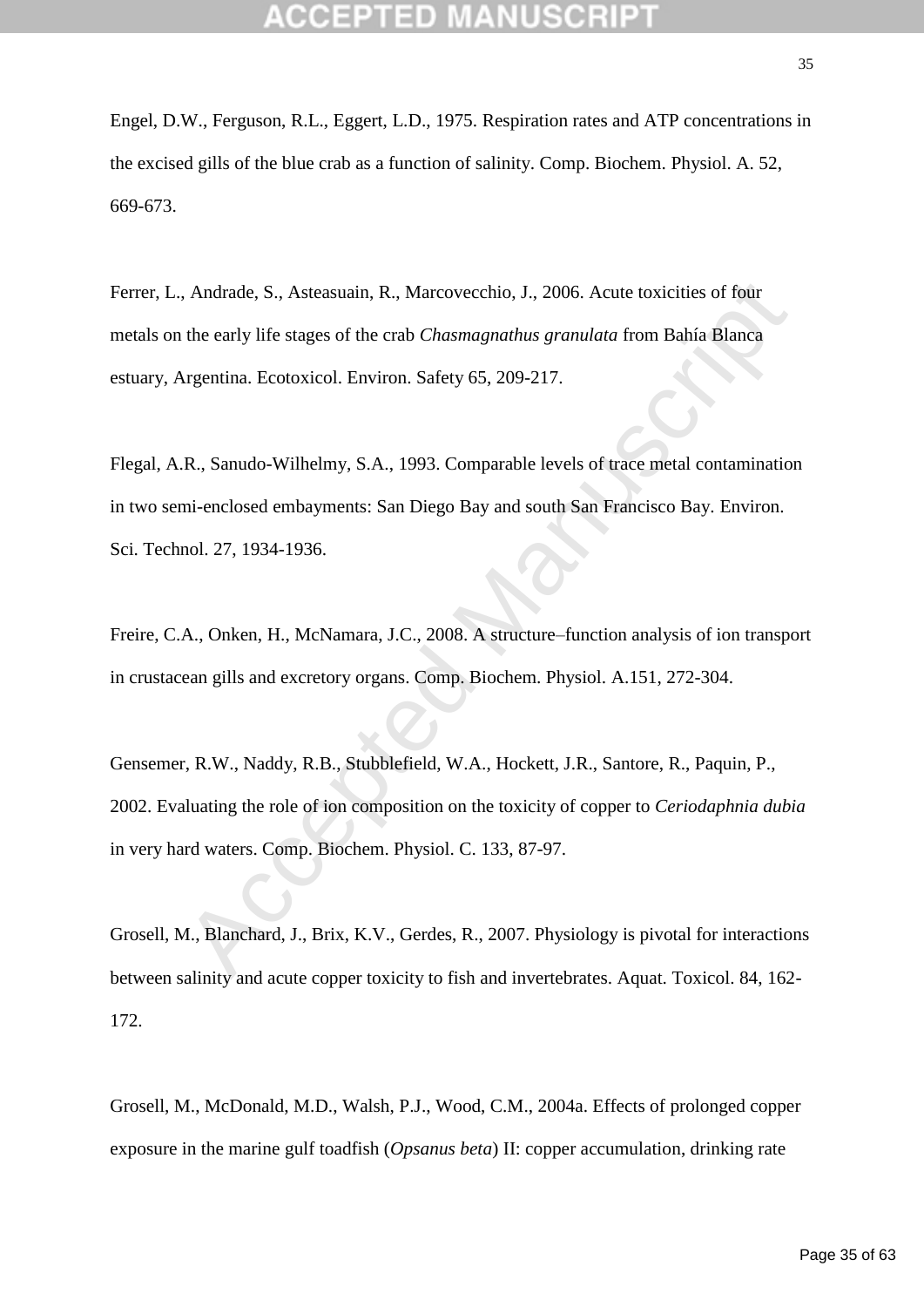and Na+/K+-ATPase activity in osmoregulatory tissues. Aquat. Toxicol. 68, 263-275.

Grosell, M., McDonald, M.D., Wood, C.M., Walsh, P.J., 2004b. Effects of prolonged copper exposure in the marine gulf toadfish (*Opsanus beta*) I. Hydromineral balance and plasma nitrogenous waste products. Aquat. Toxicol. 68, 249-262.

us waste products. Aquat. Toxicol. 68, 249-262.<br>
A., Nielsen, C., Bianchini, A., 2002. Sodium tumover rate determines sensitivity to<br>
per and silver exposure in freshwater animals. Comp. Biochem. Physiol. C. 133,<br>
A., Wood Grosell, M., Nielsen, C., Bianchini, A., 2002. Sodium turnover rate determines sensitivity to acute copper and silver exposure in freshwater animals. Comp. Biochem. Physiol. C. 133, 287-303.

Grosell, M., Wood, C.M., 2002. Copper uptake across rainbow trout gills: mechanisms of apical entry. J. Exp. Biol. 205, 1179-1188

Grosell, M.H., Hogstrand, C., Wood, C.M. 1997 Copper uptake and turnover in both Cuacclimated and non-acclimated rainbow trout (*Oncorhynchus mykiss*). Aquat. Toxicol*.* 38, 257-276.

Henry, R.P., Cameron, J.N., 1982. Acid-base balance in *Callinectes sapidus* during acclimation from high to low salinity. J. Exp. Biol. 101, 255-264.

Hines, A.H., Lipcius, R.N., Haddon, A.M., 1987. Population dynamics and habitat partitioning by size, sex, and molt stage of blue crabs *Callinectes sapidus* in a subestuary of central Chesapeake Bay. Mar. Ecol. Prog. Ser. 36, 55-64.

Janssen, C.R., Heijerick, D.G., De Schamphelaere, K.A.C., Allen, H.E., 2003. Environmental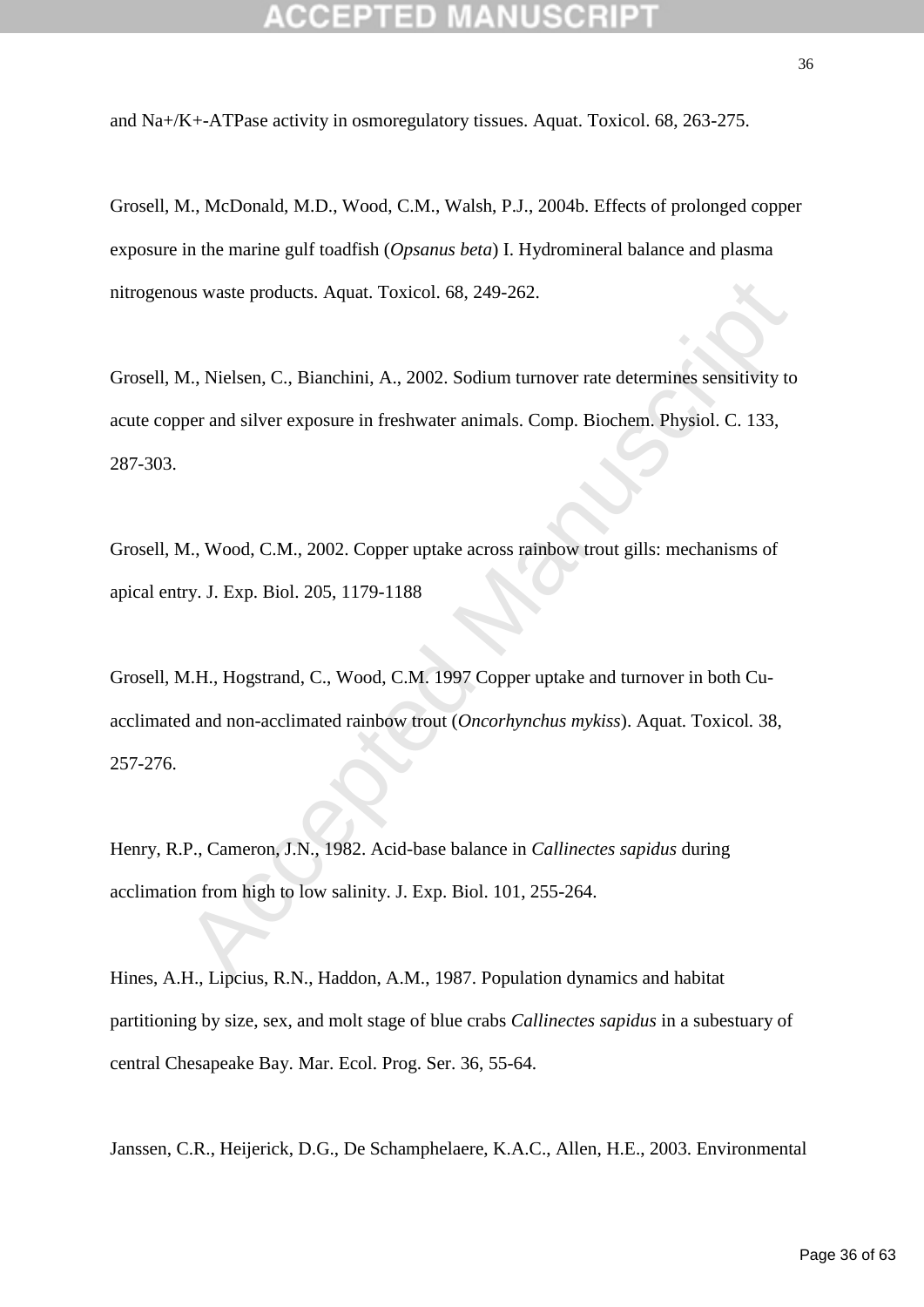risk assessment of metals: tools for incorporating bioavailability. Environ. Int. 28, 793-800.

Jones, M.B., 1975. Synergistic effects of salinity, temperature and heavy metals on mortality and osmoregulation in marine and estuarine isopods (Crustacea). Mar. Biol. 30, 13-20.

Lauren, D.J., McDonald, D.G., 1985. Effects of copper on branchial ionoregulation in the rainbow trout, *Salmo gairdneri* Richardson – modulation by water hardness and pH. J. Comp. Physiol. B.155, 635-644.

Lauren, D.J., McDonald, D.G., 1986. Influence of water hardness, pH, and alkalinity on the mechanisms of copper toxicity in juvenile rainbow trout, *Salmo gairdneri*. Can. J. Fish. Aquat. Sci. 43, 1488-1496.

**D.J., McDonald, D.G., 1985. Effects of copper on branchial ionoregulation in the rout,** *Salmo gairdneri* **Richardson – modulation by water hardness and pH. J. Comparent Comparent Manuscripts and Manuscripts and Manuscripts** Lazaro-Chavez, C.R.E., Buckle-Ramirez, F., 1994. Feeding habits and food niche segregation of *Callinectes sapidus*, *C. rathbunae*, and *C. similis* in a subtropical coastal lagoon of the Gulf of México. J. Crust. Biol. 14, 371-382.

Leffler, C.W. 1975. Ionic and osmotic regulation and metabolic response to salinity of juvenile *Callinectes sapidus* Rathbun. Comp. Biochem. Physiol. 52A, 545-549.

Legras, S., Mouneyrac, C., Amiard, J.C., Amiard-Triquet, C., Rainbow, P.S.,2000. Changes in metallothionein concentrations in response to variation in natural factors (salinity, sex, weight) and metal contamination in crabs from a metal-rich estuary. J. Exp. Mar. Biol. Ecol. 246, 259-279.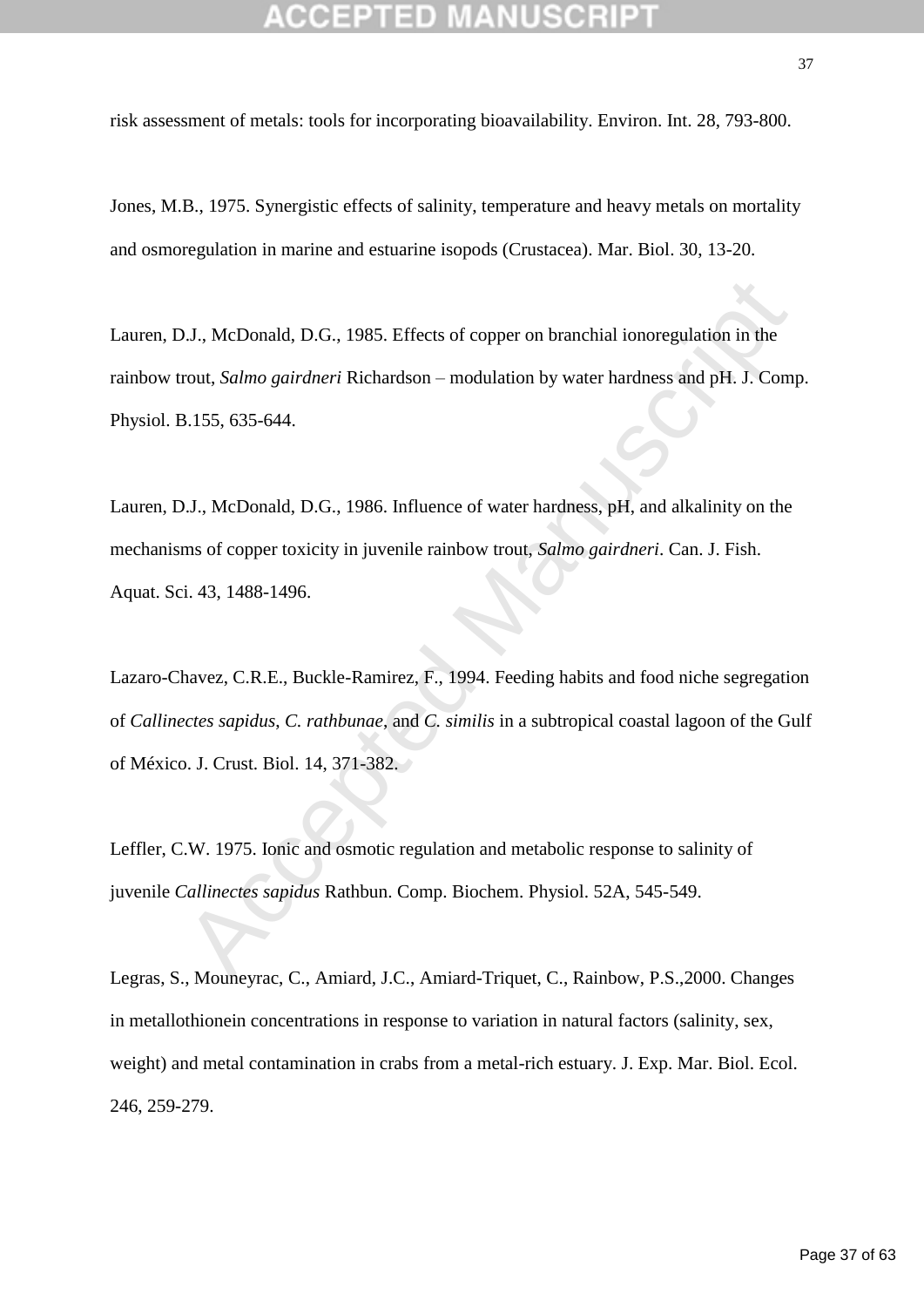MacRae, R.K., Smith, D.E., Swoboda-Colberg, N., Meyer, J.S., Bergman, H.L., 1999. Copper binding affinity of rainbow trout (*Oncorhynchus mykiss*) and brook trout (*Salvelinus fontinalis*) gills: Implications for assessing bioavailable metal. Environ. Toxicol. Chem. 18, 1180-1189.

Mantel, L.H., Farmer, L.L., 1983. Osmotic and ionic regulation, in: Bliss, E. (Ed. in chief), The Biology of Crustacea. Academic Press, London, pp. 53–161.

L.H., Farmer, L.L., 1983. Osmotic and ionic regulation, in: Bliss, E. (Ed. in chief),<br>pgy of Crustacea. Academic Press, London, pp. 53–161.<br>C.M.G., Bianchini, A., 2009. Metallothionein-like proteins in the blue crab<br>es sap Martins, C.M.G., Bianchini, A., 2009. Metallothionein-like proteins in the blue crab *Callinectes sapidus*: Effect of water salinity and ions. Comp. Biochem. Physiol. A. 152, 366- 371.

McDonald, D.G., McMahon, B.R., Wood, C.M. (1977) Patterns of heart and scaphognathite activity in the crab, *Cancer magister*. J. Exp. Zool. 202, 33-44.

Morillo, J., Usero, J., Gracia, I., 2005. Biomonitoring of trace metals in a mine-polluted estuarine system (Spain). Chemosphere 58, 1421-1430.

Mubiana, V.K., Vercauteren, K., Blust, R., 2006. The influence of body size, condition index and tidal exposure on the variability in metal bioaccumulation in *Mytilus edulis*. Environ. Pollut. 144, 272-279.

Niencheski, L.F., Baumgarten, M.G.Z., 2000. Distribution of particulate trace metal in the southern part of the Patos Lagoon estuary. Aquat. Ecosyst. Health Manag. 3, 515-520.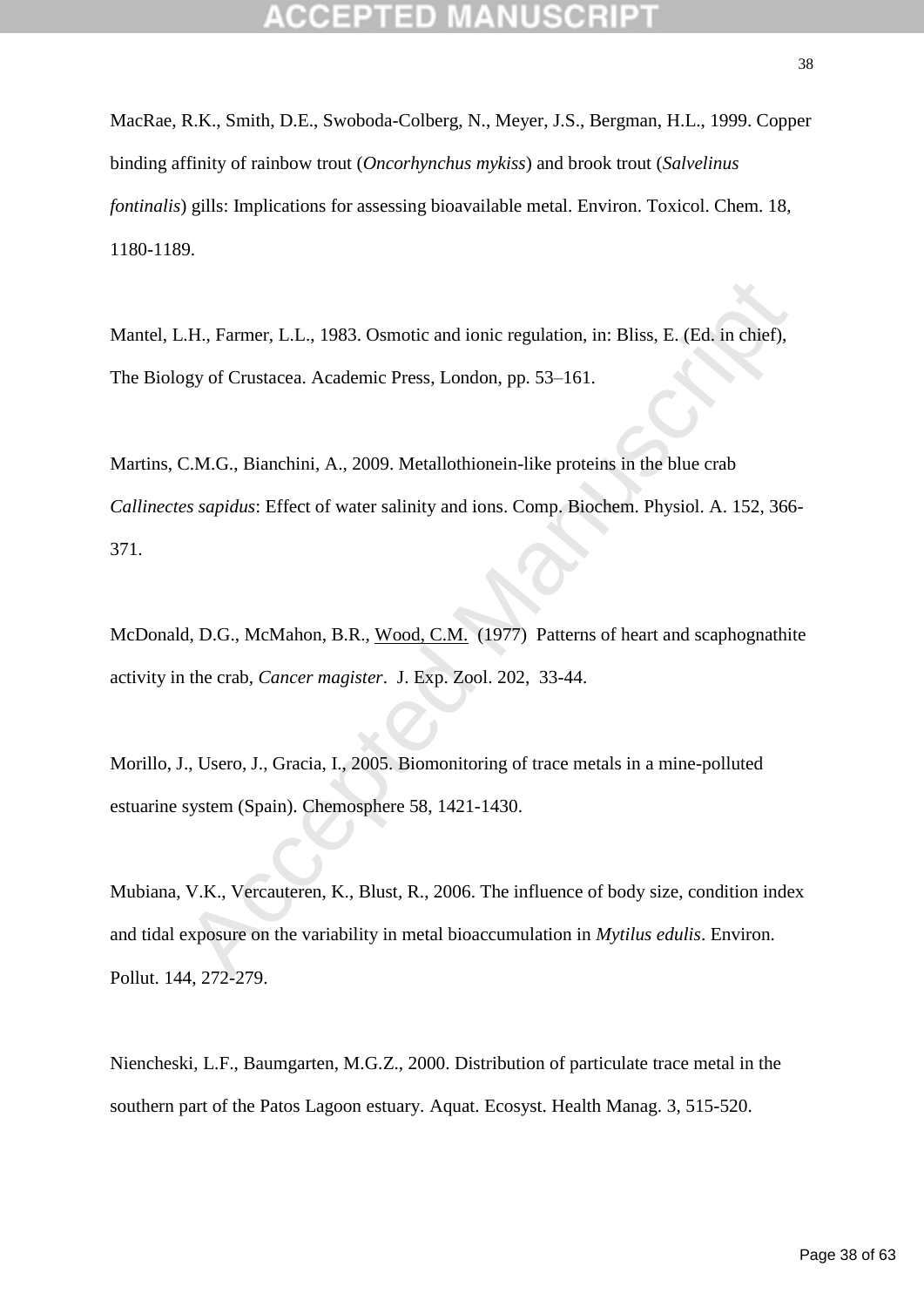Niencheski, L.F.H., Baraj, B., Windom, H. L., França, R.G., 2006. Natural background assessment and its anthropogenic contamination of Cd, Pb, Cu, Cr, Zn, Al and Fe in the sediments of the Southern Area of Patos Lagoon. J. Coast. Res. 39 SI, 1040-1043.

Paganini, C.L., Souza, M.M., Bianchini, A., 2008. Gill ion transport and copper accumulation in the blue crab *Callinectes sapidus*. Comp. Biochem. Physiol. C. 148, 461-461.

C.L., Souza, M.M., Bianchini, A., 2008. Gill ion transport and copper accumulation<br>
e crab *Callinectes sapidus*. Comp. Biochem. Physiol. C. 148, 461-461.<br>
. R., Gorsuch, J. W., Apte, S., Batley, G. E., Bowles, K. C., Camp Paquin, P. R., Gorsuch, J. W. , Apte, S., Batley, G. E., Bowles, K. C., Campbell, P. G. C., Delos, C. G.; Di Toro, D. M., Dwyer, R. L., Galvez, F., Gensemer, R. W., Goss, G. G., Hogstrand, C., Janssen, C. R., McGeer, J. C., Naddy, R. B., Playle, R. C., Santore, R. C., Schneider, U., Stubblefield, W. A., Wood, C. M., Wu, K. B. 2002. The Biotic Ligand Model: a historical overview. Comp. Biochem. Physiol. C. 133, 3-35.

Paquin, P.R., Santore, R.C., Wu, K.B., Kavvadas, C.D., Di Toro, D.M., 2000. The biotic ligand model: a model of the acute toxicity of metals to aquatic life. Environ. Sci. Pol. 3, 175- 182.

Pequeux, A., 1995. Osmotic regulation in crustaceans. J. Crust. Biol. 15, 1-60.

Pequeux, A., Gilles, R., 1978. Osmoregulation of the eryhaline Chinese crab *Eriocheir sinensis*. Ionic transport across isolated perfused gills as related to the salinity of environment. In: McLusky, D.S., Berry, A.J. (Eds.), Physiology and Behaviour of Marine Organisms. Pergamon Press, Oxford, pp. 105-111

Piller, S., Henry, R., Doeller, J., Kraus, D., 1995. A comparison of the gill physiology of two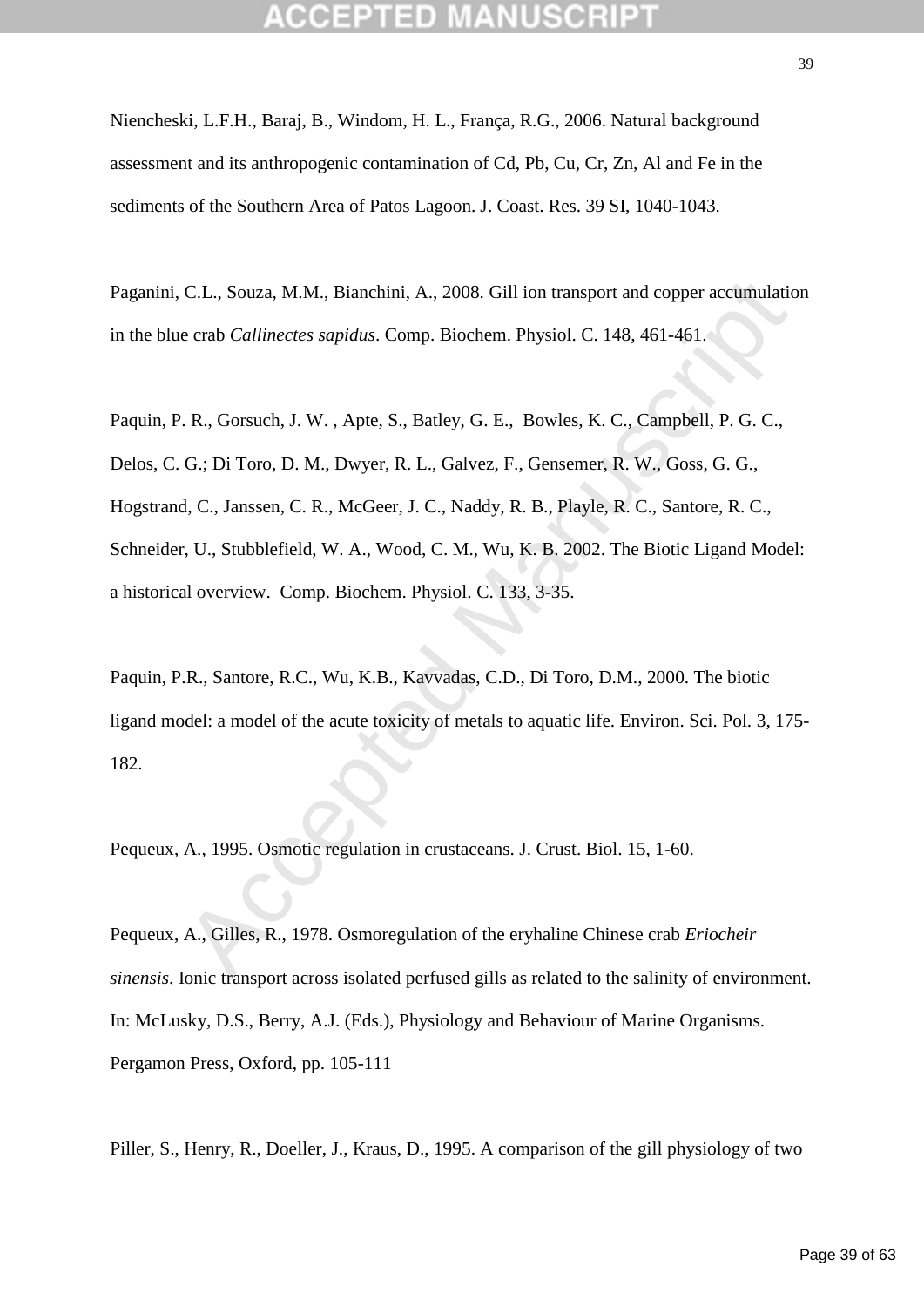euryhaline crab species, *Callinectes sapidus* and *Callinectes similis*: energy production, transport-related enzymes and osmoregulation as a function of acclimation salinity. J. Exp. Biol. 198, 349-358.

Pinho, G.L.L., Bianchini, A., 2010. Acute copper toxicity in the euryhaline copepod *Acartia tonsa*: Implications for the development of an estuarine and marine Biotic Ligand Model. Environ. Toxicol. Chem. In Press.

L.L., Bianchini, A., 2010. Acute copper toxicity in the euryhaline copepod Acartia<br>plications for the development of an estuarine and marine Biotic Ligand Model.<br>Toxicol. Chem. In Press.<br>L.L., Pedroso, M.S., Rodrigues, S.C Pinho, G.L.L., Pedroso, M.S., Rodrigues, S.C., Souza, S.S., Bianchini, A., 2007. Physiological effects of copper in the euryhaline copepod *Acartia tonsa*: Waterborne versus waterborne plus dietborne exposure. Aquat. Toxicol. 84, 62-70.

Pourang, N., Dennis, J.H., Ghourchian, H., 2004. Tissue distribution and redistribution of trace metal elements in shrimp species with emphasis on the roles of metallothionein. Ecotoxicology 13, 509-533.

Rainbow, P.S., 1995. Biomonitoring of heavy metal availability in the marine environment. Mar. Pollut. Bull. 31, 183-192.

Rainbow, P.S., 2002. Trace metal concentrations in aquatic invertebrates: why and so what? Environ. Pollut. 120, 497-507.

Rainbow, P.S., 2007. Trace metal bioaccumulation: Models, metabolic availability and toxicity. Environ. Int. 33, 576-582.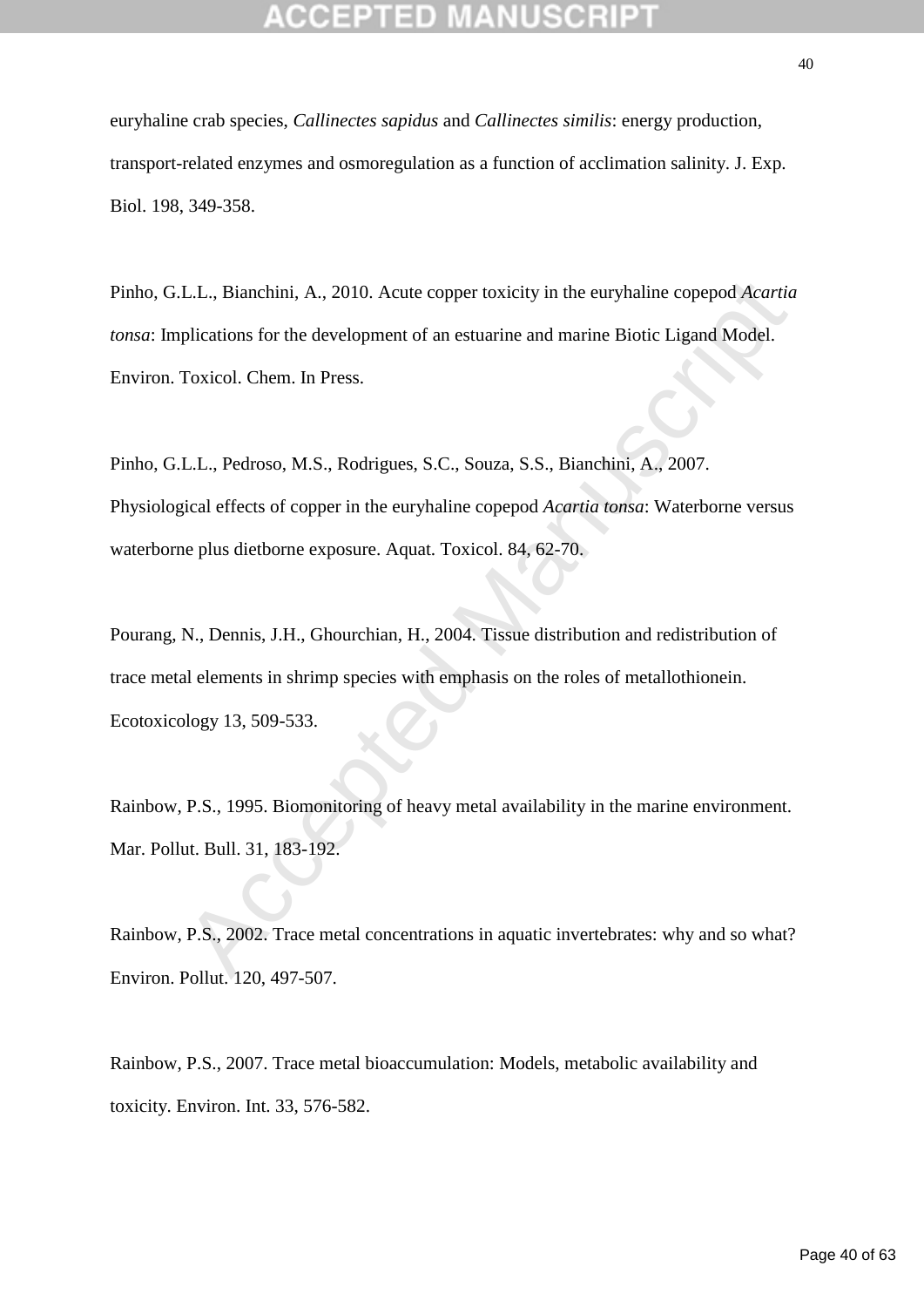Rainer, J., Brouwer, M., 1993. Hemocyanin synthesis in the blue crab *Callinectes sapidus*. Comp. Biochem. Physiol. B. 104, 69-73.

Rathbun, M., 1930. The cancroid crabs of America of the families, Euryalidae, Portunidae, Atelecyclidae, Cancridae and Xanthidae. U. S. Natl. Mus. Bull. 152, pp. 609.

Reardon, I.S., Harrell, R.M., 1990. Acute toxicity of formalin and copper sulfate to striped bass fingerlings held in varying salinities. Aquaculture 87, 255-270.

Rtal, A., Truchot, J.P., 1996. Haemolymph transport and tissue accumulation of exogenous copper in the shore crab, *Carcinus maenas*. Mar. Pollut. Bull. 32, 802-811.

idae, Cancridae and Xanthidae. U. S. Natl. Mus. Bull. 152, pp. 609.<br>
1.S., Harrell, R.M., 1990. Acute toxicity of formalin and copper sulfate to striped<br>
relings held in varying salinities. Aquaculture 87, 255-270.<br>
Frucho Santore, R.C., Di Toro, D.M., Paquin, P.R., Allen, H.E., Meyer, J.S., 2001. Biotic ligand model of the acute toxicity of metals. 2. Application to acute copper toxicity in freshwater fish and Daphnia. Environ. Toxicol. Chem. 20, 2397-2402.

Seeliger, U., Knak, R. B., 1982. Estuarine metal monitoring in southern Brazil. Mar. Pollut. Bull. 13, 253-254.

Steenkamp, V.E., du Preez, H.H., Schoonbee, H.J., van Eden, P.H., 1994. Bioaccumulation of manganese in selected tissue of freshwater crab, *Potamonautes warreni* (Calman), from industrial and mine-polluted freshwater ecosystems. Hydrobiologia 288, 137-150.

Spicer, J.I., Weber, R.E., 1992. Respiratory impairment by waterborne copper and zinc in the edible crab *Cancer pagurus* (L.) (Crustacea, Deacapoda) during hypoxic exposure. Mar. Biol.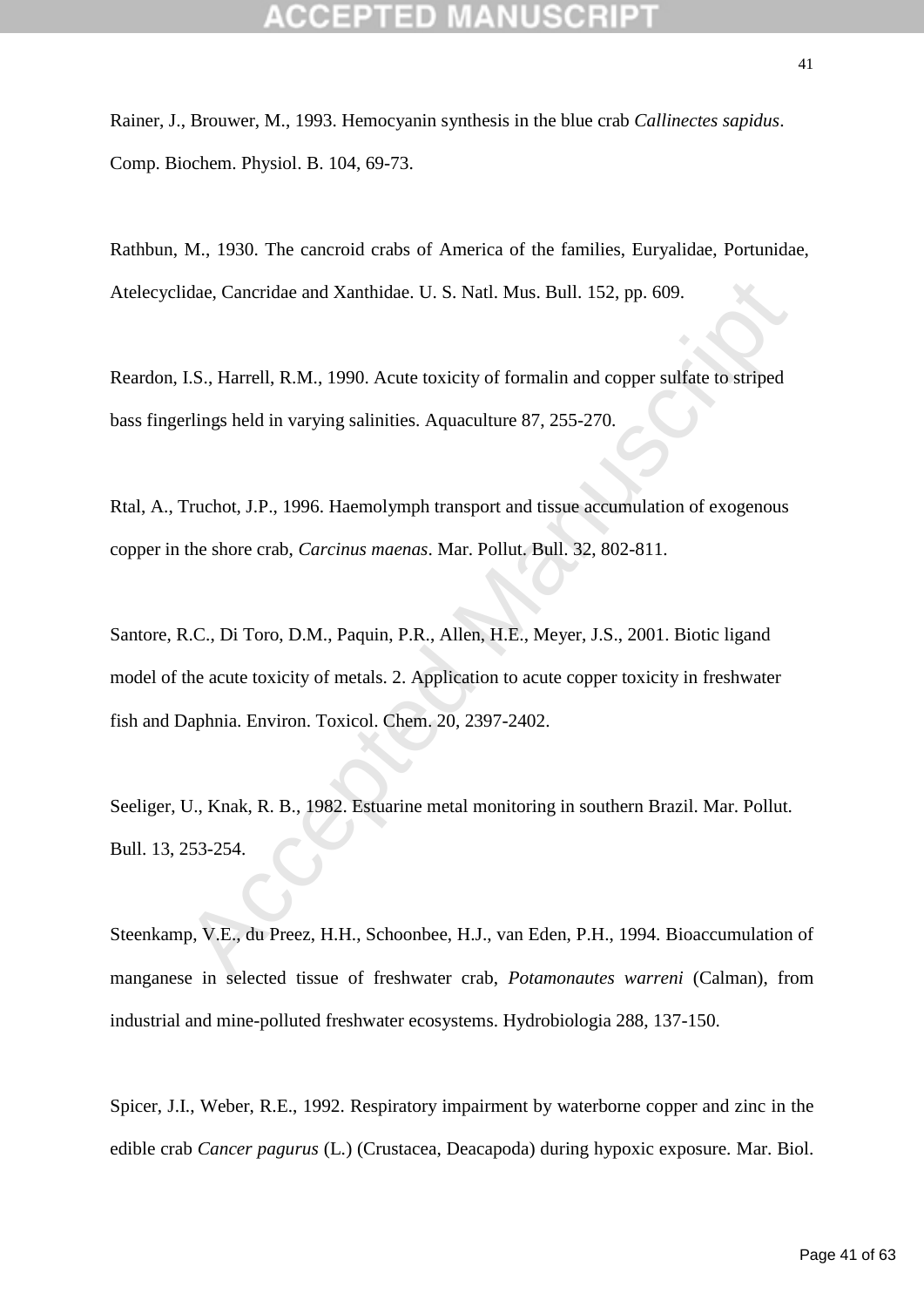112, 429-435.

Taylor, H.H., Anstiss, J.M., 1999. Copper and haemocyanin dynamics in aquatic invertebrates. Mar. Freshw. Res. 50, 907-932.

Towle, D.W., Weihrauch, D., 2001. Osmoregulation by gills of euryhaline crabs: molecular analysis of transporters. Integr. Comp. Biol. 41, 770-780.

Truchot, J.P., Rtal, A.,1998. Effects of long-term sublethal exposure to copper on subsequent uptake and distribution of metal in the shore crab *Carcinus maenas*. J. Crust. Biol. 18, 224- 231.

Uma Devi, V., Prabhakara Rao, Y., 1989. Heavy metal toxicity to fiddler crabs, *Uca annulipes* and *Uca triangularis*: Respiration on exposure to copper, mercury, cadmium and zinc. Bull. Environ. Contam. Toxicol. 43, 165-172.

**AV., Weihrauch, D., 2001. Osmoregulation by gills of euryhaline crabs: molecular of transporters. Integr. Comp. Biol. 41, 770-780.**<br> **I.P., Rtal, A.,1998.** Effects of long-term sublethal exposure to copper on subsequent d Valarmathi, S., Azariah, J., 2002. Impact of two sublethal concentrations of copper chloride and chlorine on the excretory products of crab *Sesarma quadratum* (Fabricius). Turk. J. Zool. 26, 357-361.

Valdovinos, C., Zuniga, M. 2002. Copper acute toxicity tests with the sand crab *Emerita analoga* (Decapoda: Hippidae): a biomonitor of heavy metal pollution in Chilean coastal seawater? Bull. Environ. Contam. Toxicol. 69, 393-400.

van Geen, A., Luoma, S.N., 1999. The impact of human activities on sediments of San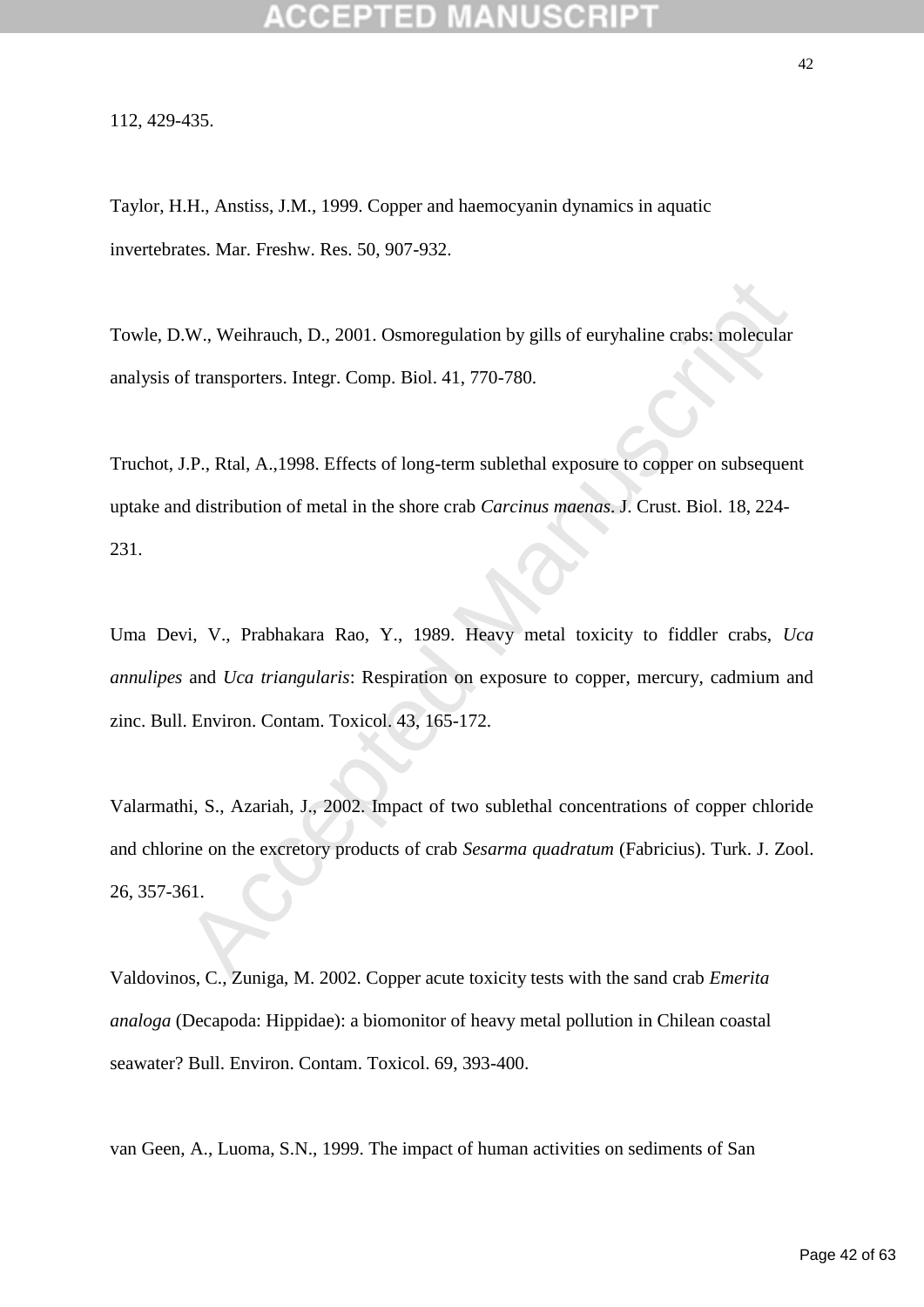Francisco Bay, California: an overview. Mar. Chem. 64, 1-6.

Verslycke, T., Vangheluwe, M., Heijerick, D., De Schamphelaere, K., Van Sprang, P., Janssen, C.R., 2003. The toxicity of metal mixtures to the estuarine mysid *Neomysis integer* (Crustacea: Mysidacea) under changing salinity. Aquat. Toxicol. 64, 307-315.

a: Mysidacea) under changing salinity. Aquat. Toxicol. 64, 307-315.<br>
M., Monserrat, J.M., Castilho, P., Rodriguez, E.M., 1999. Inhibitory effects of<br>
on carbonic anhydrase activity and ionic regulation of the estuarine cra Vitale, A.M., Monserrat, J.M., Castilho, P., Rodriguez, E.M., 1999. Inhibitory effects of cadmium on carbonic anhydrase activity and ionic regulation of the estuarine crab *Chasmagnathus granulata* (Decapoda, Grapsidae). Comp. Biochem. Physiol. C. 122, 121- 129.

Weeks, J.M., Jensen, F.B., Depledge, M.H., 1993. Acid-base status, haemolymph composition and tissue copper accumulation in the shore crab *Carcinus maenas* exposed to combined copper and salinity stress. Mar. Ecol. Prog. Ser. 97, 91-98.

Wood, C.M., 2001. Toxic responses of the gill, in: Benson, W.H., Schleuh, D.W. (Eds.), Target Organ Toxicity in Marine and Freshwater Teleosts. DC: Taylor & Francis, Washington, pp. 1-87.

Wood, C.M., Cameron, J.N., 1985. Temperature and the physiology of intracellular and extracellular acid-base regulation in the blue crab *Callinectes sapidus*. J. Exp. Biol. 114, 151- 179.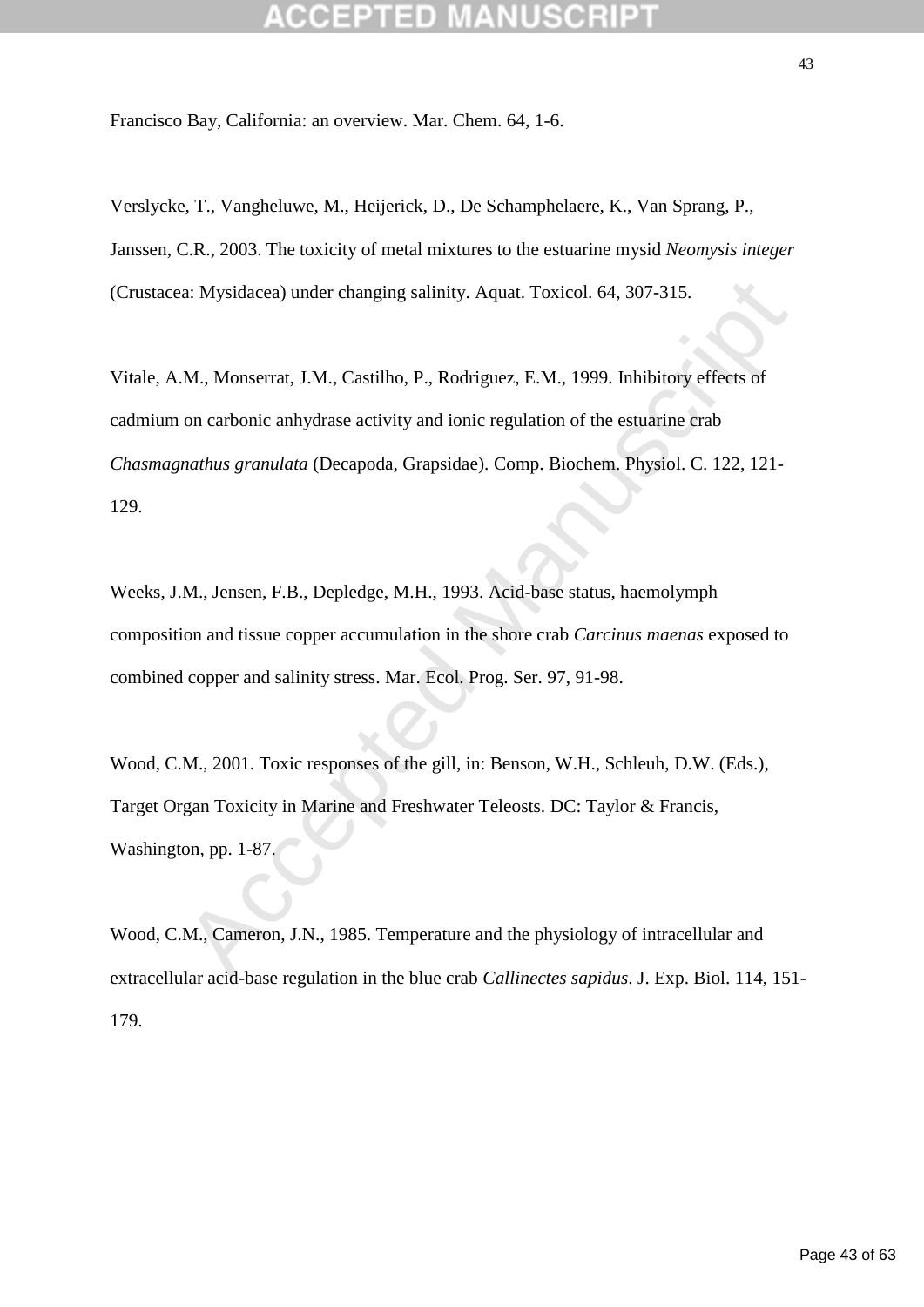### **CCEPTED MANUSCRIPT**  $\pm$

Table 1. Physicochemical parameters of the experimental media used in the experiments with the blue crab *Callinectes sapidus*. Data are expressed as mean  $\pm$  SEM. DOC = dissolved organic carbon. \* Indicates significantly different mean values for each parameter between salinities.

| Parameter                      | Salinity 2 ppt     | Salinity 30 ppt       |
|--------------------------------|--------------------|-----------------------|
| Temperature $(^{\circ}C)$      | $20.1 \pm 0.2$     | $20.3 \pm 0.3$        |
| pH                             | $7.12 \pm 0.11$    | $7.28 \pm 0.12$       |
| Dissolved oxygen $(mg.L^{-1})$ | $8.0 \pm 0.4$      | $6.5 \pm 0.2*$        |
| $Na^{+} (mg.L^{-1})$           | $559.9 \pm 75.2$   | $10626.0 \pm 879.0*$  |
| $Cl^-(mg.L^{-1})$              | $1971.0 \pm 106.7$ | $18185.0 \pm 1737.1*$ |
| $K^{+}$ (mg. $L^{-1}$ )        | $18.8 \pm 1.7$     | $295.2 \pm 34.0*$     |
| $Ca^{2+} (mg.L^{-1})$          | $20.7 \pm 0.4$     | $340.7 \pm 9.3*$      |
| $Mg^{2+} (mg.L^{-1})$          | $116.2 \pm 5.4$    | $870.3 \pm 128.8^*$   |
| $SO_4^{2-} (mg.L^{-1})$        | $56.2 \pm 2.3$     | $737.5 \pm 21.9*$     |
| Alkalinity (mg $CaCO3.L-1$ )   | $14.2 \pm 1.7$     | $241.0 \pm 13.8*$     |
| DOC $(mg.L^{-1})$              | $0.41 \pm 0.10$    | $5.20 \pm 0.77*$      |
|                                |                    |                       |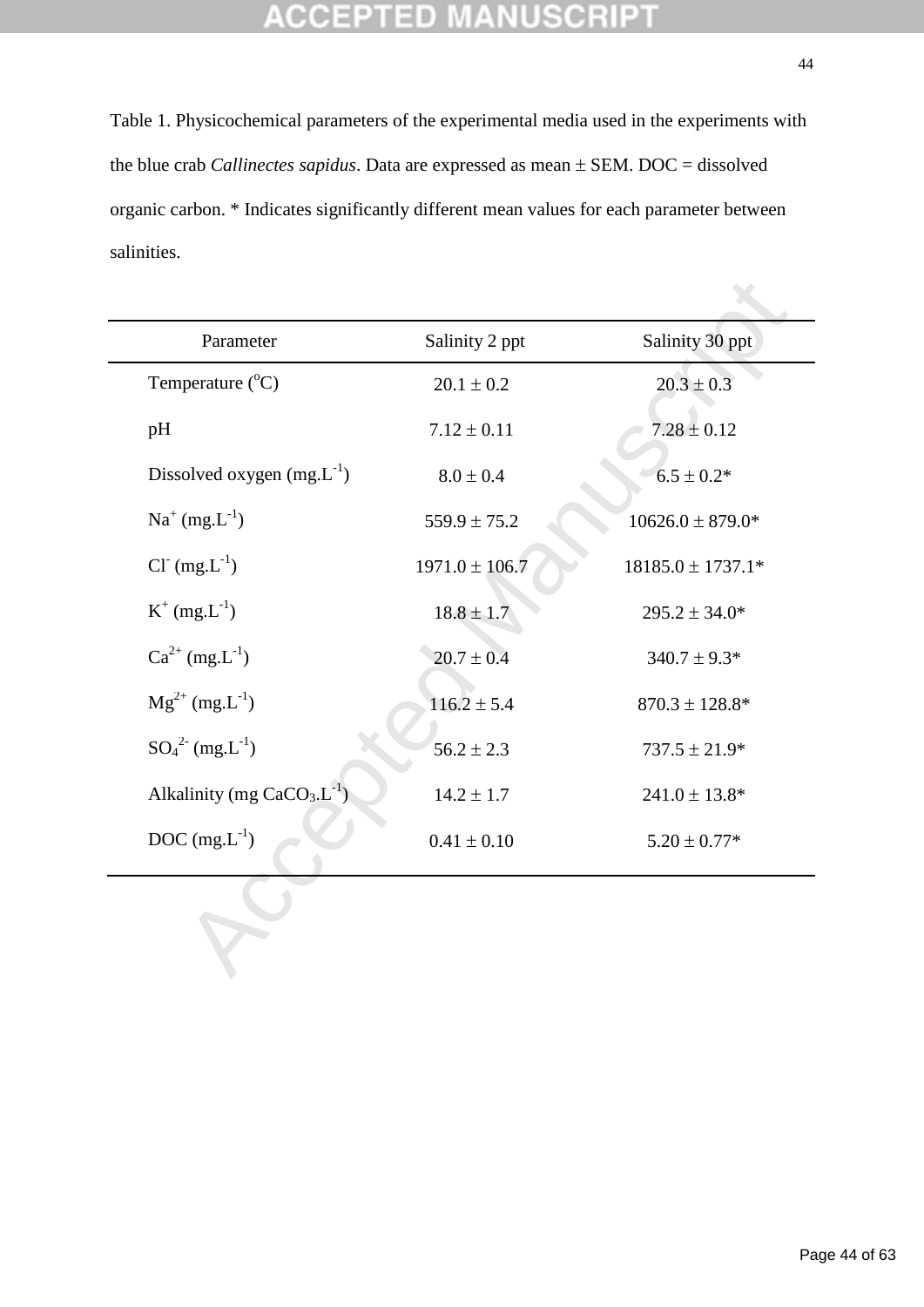# TET

Table 2. Acute waterborne copper toxicity in juvenile blue crabs *Callinectes sapidus* (*N =* 7 per concentration tested) acclimated to saltwater at different salinities. Results are expressed as 96-h LC $_{50}$  values and their corresponding 95% confidence intervals in  $\mu$ M. Toxicity values were calculated based on nominal, total, dissolved, and free cupric ion concentrations, as well as free cupric ion activity. (\*) Indicates significant difference ( $p<0.05$ ) between water salinities for each copper fraction.

| Copper fraction | Salinity 2 ppt       | Salinity 30 ppt            |
|-----------------|----------------------|----------------------------|
| Nominal         | $8.00(5.58 - 11.46)$ | $112.25(54.63 - 230.63)$ * |
| Total           | $6.39(4.20 - 9.70)$  | 63.23 (34.02 - 117.51) *   |
| Dissolved       | $5.31(3.50 - 8.05)$  | 52.99 (27.39 - 102.52) *   |
| Free ion        | $3.09(1.93 - 4.95)$  | $5.58(2.33 - 13.37)$       |
| Activity        | $1.41(0.88 - 2.26)$  | $1.70(0.71 - 4.07)$        |
|                 |                      |                            |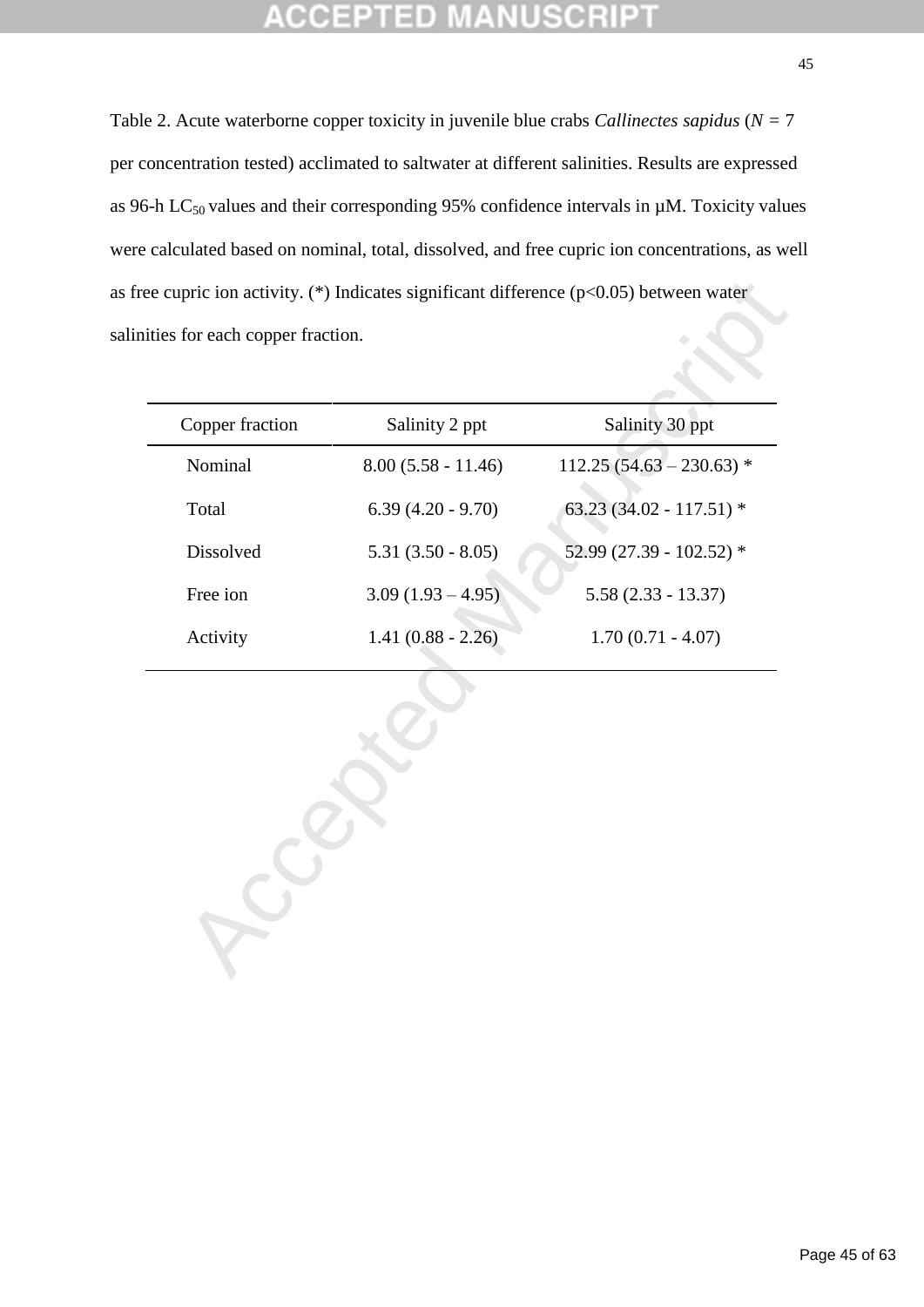Figure Captions

Figure 1. Percentage of total copper that was measured as dissolved copper after 24 h after copper addition to the experimental medium. Percentage values above bars represent the corresponding mortality of juvenile blue crabs *Callinectes sapidus* at each copper concentration tested in saltwater of (A) salinity 2 ppt and (B) salinity 30 ppt.

ding mortality of juvenile blue crabs *Callinectes sapidus* at each copper<br>
tion tested in saltwater of (A) salinity 2 ppt and (B) salinity 30 ppt.<br>
Gill and hemolymph copper accumulation in juvenile blue crabs *Callinect* Figure 2. Gill and hemolymph copper accumulation in juvenile blue crabs *Callinectes sapidus* kept under control condition (no copper addition into the water) or acutely exposed (96 h) to waterborne copper in water of (A) salinity 2 ppt  $(0.5, 1, 4$  and 7  $\mu$ M nominal copper) and (B) salinity 30 ppt (1, 10, 50 and 100 µM nominal copper). Data are expressed as mean  $\pm$  SEM. Different capital letters indicate significant difference ( $p$ <0.05) within tissues at the same copper concentration. Different lowercase letters indicate significant difference  $(p<0.05)$  within copper concentrations for the same tissue.

Figure 3. Relationships between gill copper accumulation and % mortality in (A) anterior and (B) posterior gills of juvenile blue crabs *Callinectes sapidus* exposed to copper (96 h) at salinity 2 ppt  $(0, 0.5, 1, 4$  and 7  $\mu$ M nominal copper) and 30 ppt  $(0, 1, 10, 50$  and 100  $\mu$ M nominal copper). Data are expressed as mean ± SEM.

Figure 4. Copper accumulation in perfused gills (*N =* 6) (anterior and posterior) isolated from juvenile blue crabs *Callinectes sapidus*. Gills were (A) perfused with S2 saline solution and incubated with W2 solution or (B) perfused with S30 saline solution and incubated with W30 solution for 4 h. See text for solution compositions. Experiments were performed without (control) or with copper  $(1 \text{ and } 10 \mu M \text{ nominal copper})$  addition into the incubation media.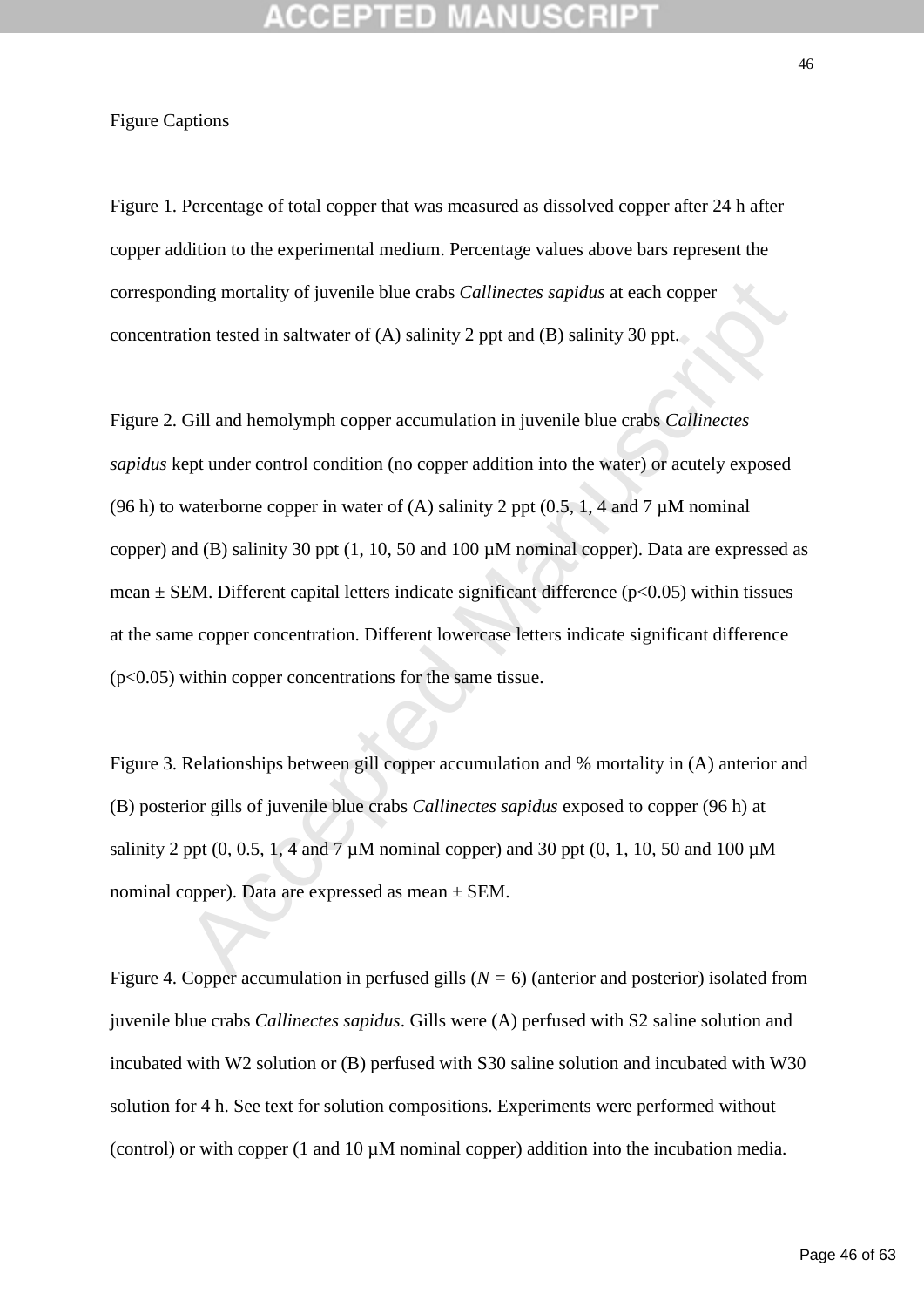Data are expressed as mean  $\pm$  SEM. Different letters indicate significant difference ( $p$ <0.05) within copper concentrations for each type of gill (anterior and posterior). For each copper concentration tested, no significant difference (p>0.05) was observed between anterior and posterior gills.

Time dependent kinetics of copper accumulation in posterior gills  $(N = 6)$  of<br>slue crabs *Callinectes sapidus* ( $\Lambda$ ) perfused with S2 saline solution and incubated<br>solution or (B) perfused with S30 saline solution and inc Figure 5. Time dependent kinetics of copper accumulation in posterior gills (*N =* 6) of juvenile blue crabs *Callinectes sapidus* (A) perfused with S2 saline solution and incubated with W<sub>2</sub> solution or (B) perfused with S<sub>30</sub> saline solution and incubated with W<sub>30</sub> solution for 1, 2, and 4 h. See text for solution compositions. Experiments were performed without (control) or with copper  $(1 \text{ and } 10 \mu M \text{ nominal copper})$  addition into the incubation media. Data are expressed as mean  $\pm$  SEM. Different capital letters indicate significant difference (p<0.05) within copper concentrations for the same time of exposure. Different small letters indicate significant difference  $(p<0.05)$  within times of exposure for the same copper concentration.

Figure 6. Cumulative copper  $\binom{64}{x}$  uptake into the gill perfusate over the experimental period. Isolated posterior gills (*N=*6) of juvenile blue crabs *Callinectes sapidus* were perfused with S2 saline solution and incubated with W2 solution containing 1 µM Cu. See text for solution compositions. Values are expressed as means  $\pm$  SEM. (\*) Indicates significantly different ( $p<0.05$ ) copper uptake rate from that at the beginning of gill perfusion (initial value).

Figure 7. (A) Copper (<sup>64</sup>Cu) uptake from water by the blue crab *Callinectes sapidus* ( $N = 7$ ) *in vivo* at different periods of copper exposure (1  $\mu$ M <sup>64</sup>Cu) over 6 h of total experimental time. Rates of copper uptake were calculated based on radioactivity of  ${}^{64}Cu$  in the water, crab body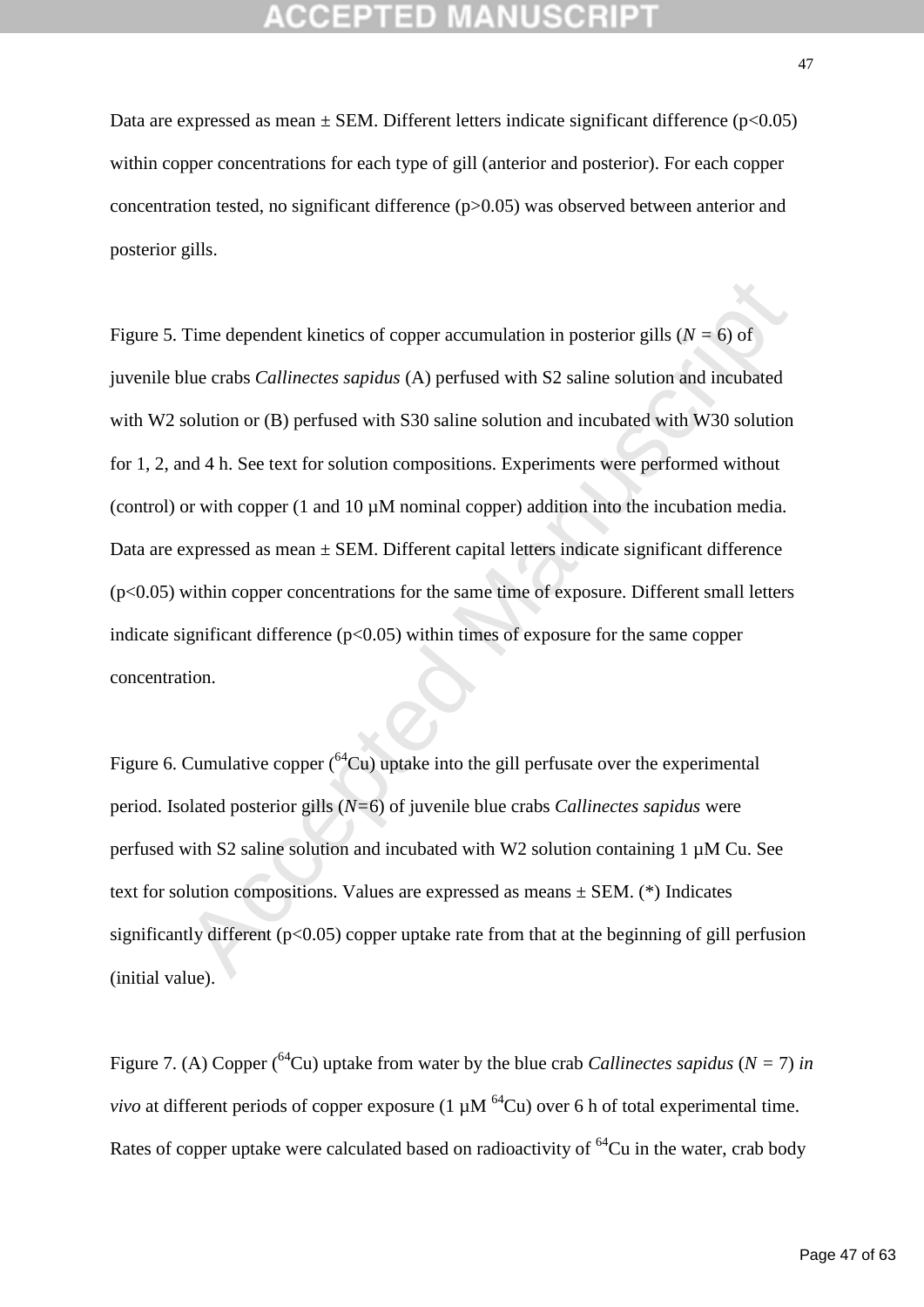th body mass and time of exposure (see section 2.6). (C) Copper uptake into<br>ph of adult blue crabs *C. sapidus* at 1, 2, 4 and 6 h of exposure to 1 µM<sup>64</sup>Cu.<br>of copper in hemolymph was calculated based on <sup>64</sup>Cu radioacti mass, 1-h incubation time, and specific activity of  $^{64}$ Cu in water (see section 2.6). (B) Flux of copper (<sup>64</sup>Cu) into the hemolymph of adult blue crabs *C. sapidus* at different intervals (0-1, 1- 2, 2-4, 4-6 h) of copper exposure (1  $\mu$ M <sup>64</sup>Cu). Values of <sup>64</sup>Cu uptake were calculated considering the radioactivity of  ${}^{64}$ Cu in total mass of crab hemolymph, specific activity of water, crab body mass and time of exposure (see section 2.6). (C) Copper uptake into hemolymph of adult blue crabs *C. sapidus* at 1, 2, 4 and 6 h of exposure to 1  $\mu$ M <sup>64</sup>Cu. Amount of copper in hemolymph was calculated based on  ${}^{64}$ Cu radioactivity in total mass of crab hemolymph, specific activity of water at the different times of exposure (1, 2, 4 and 6 h), and whole crab mass (see section 2.6). Data are expressed as mean  $\pm$  SEM. (\*) Indicates significantly different mean values  $(p<0.05)$  between incubation periods in Panel A. No significant difference between mean values (p>0.05) was observed in Panels B and C.

Figure 8. Copper (<sup>64</sup>Cu) distribution in different tissues (hemolymph, anterior and posterior gills, hepatopancreas, gonads, and rest of the body) of adult blue crabs *C. sapidus* (*N =* 7) exposed to 1 µM radiolabelled Cu for 6 h. The amount of copper in each tissue was calculated based on <sup>64</sup>Cu radioactivity, specific activity of water at the end of exposure period (6 h), and whole crab mass. "Rest of the body" represents mainly the exoskeleton and muscle. Data are expressed as mean  $\pm$  SEM. Different letters indicate significantly different mean values  $(p<0.05)$  among tissues.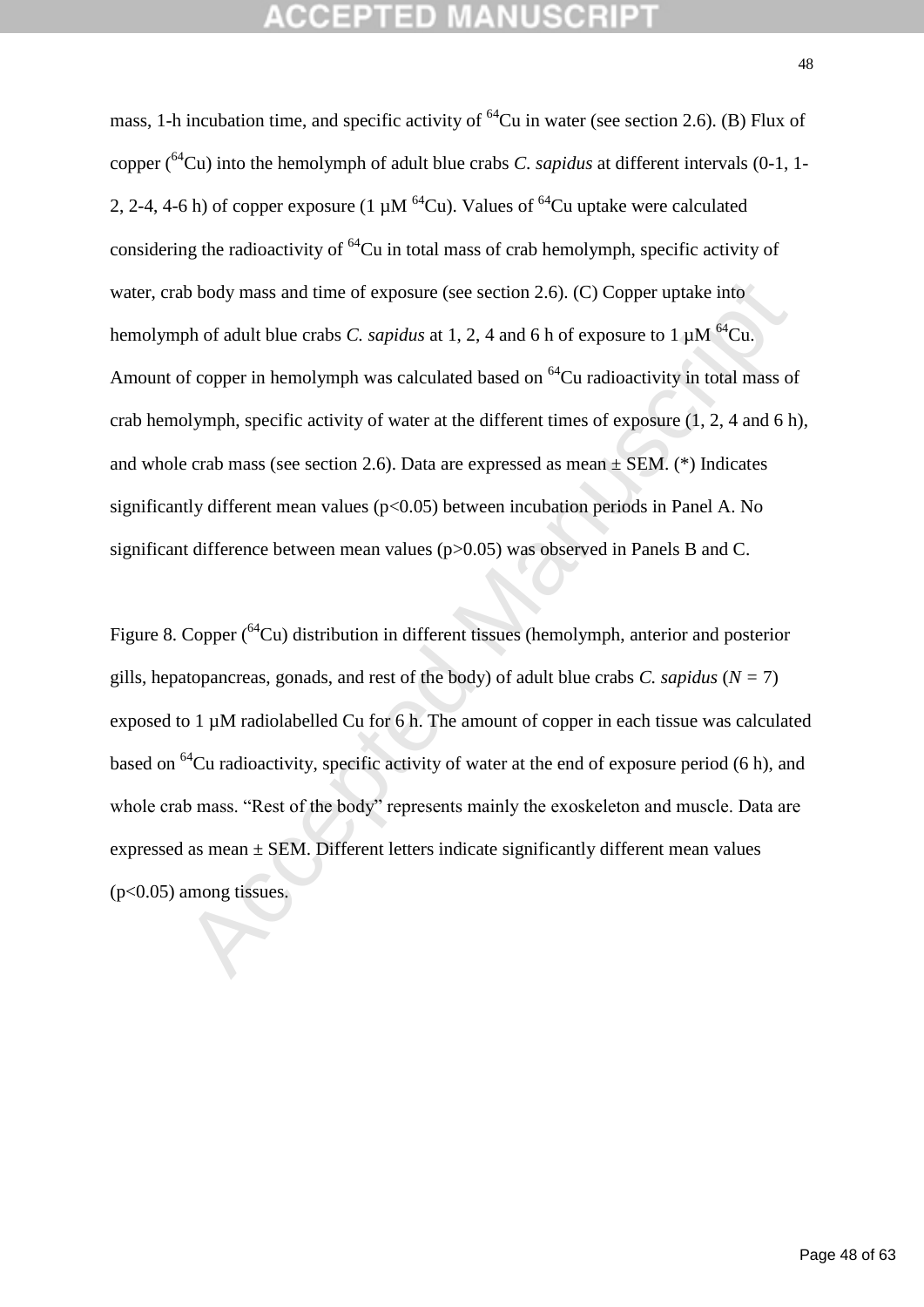

Page 49 of 63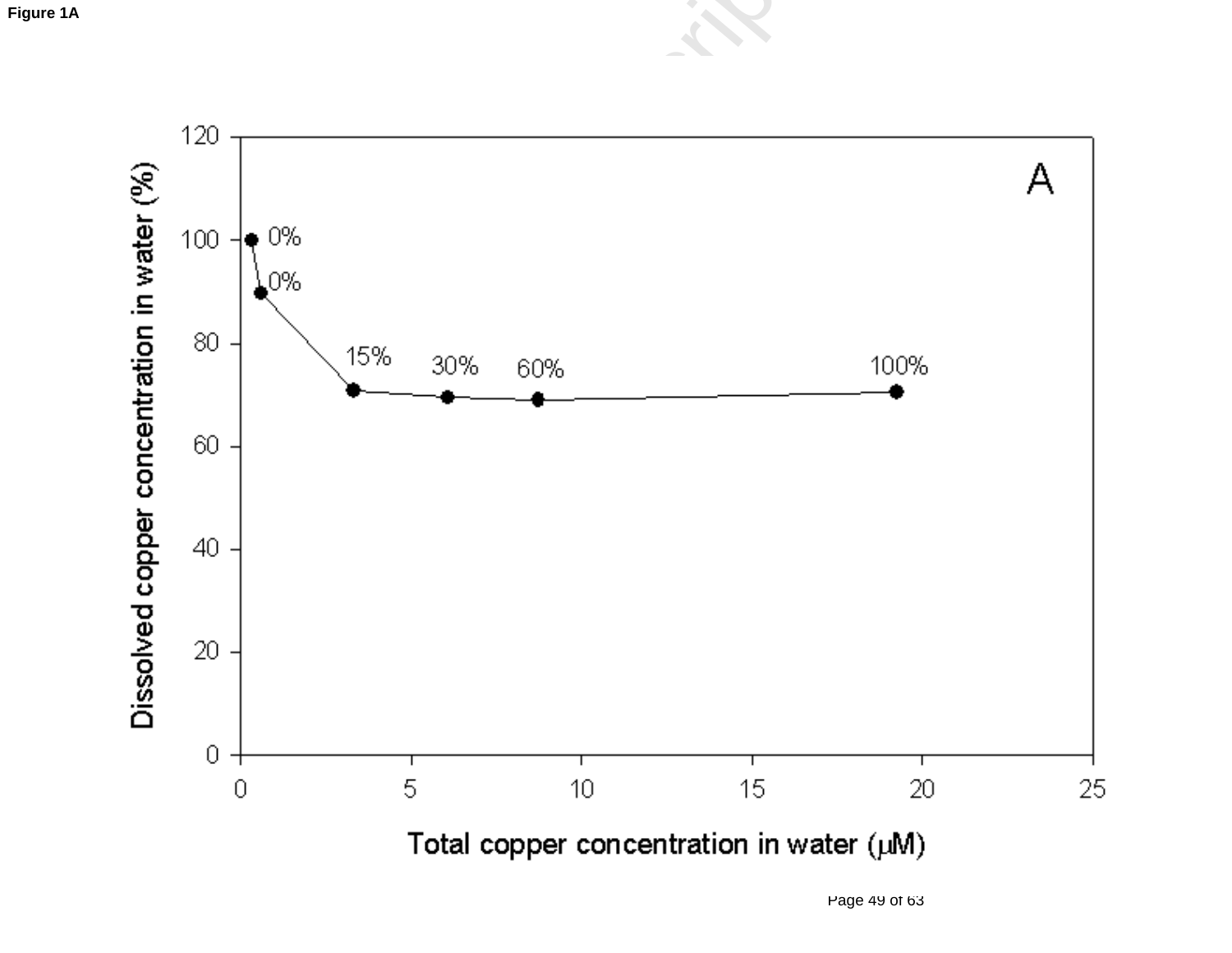

Page 50 of 63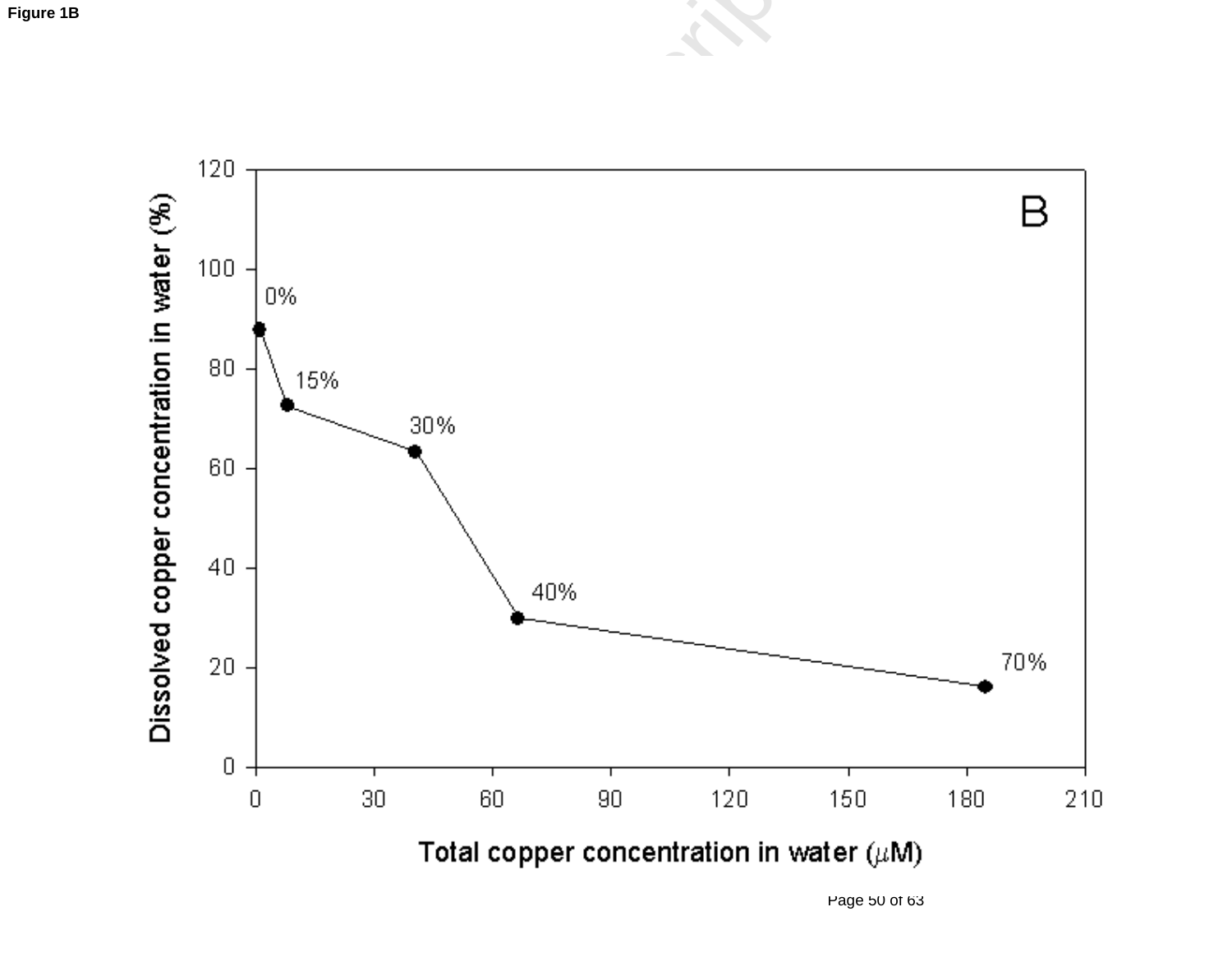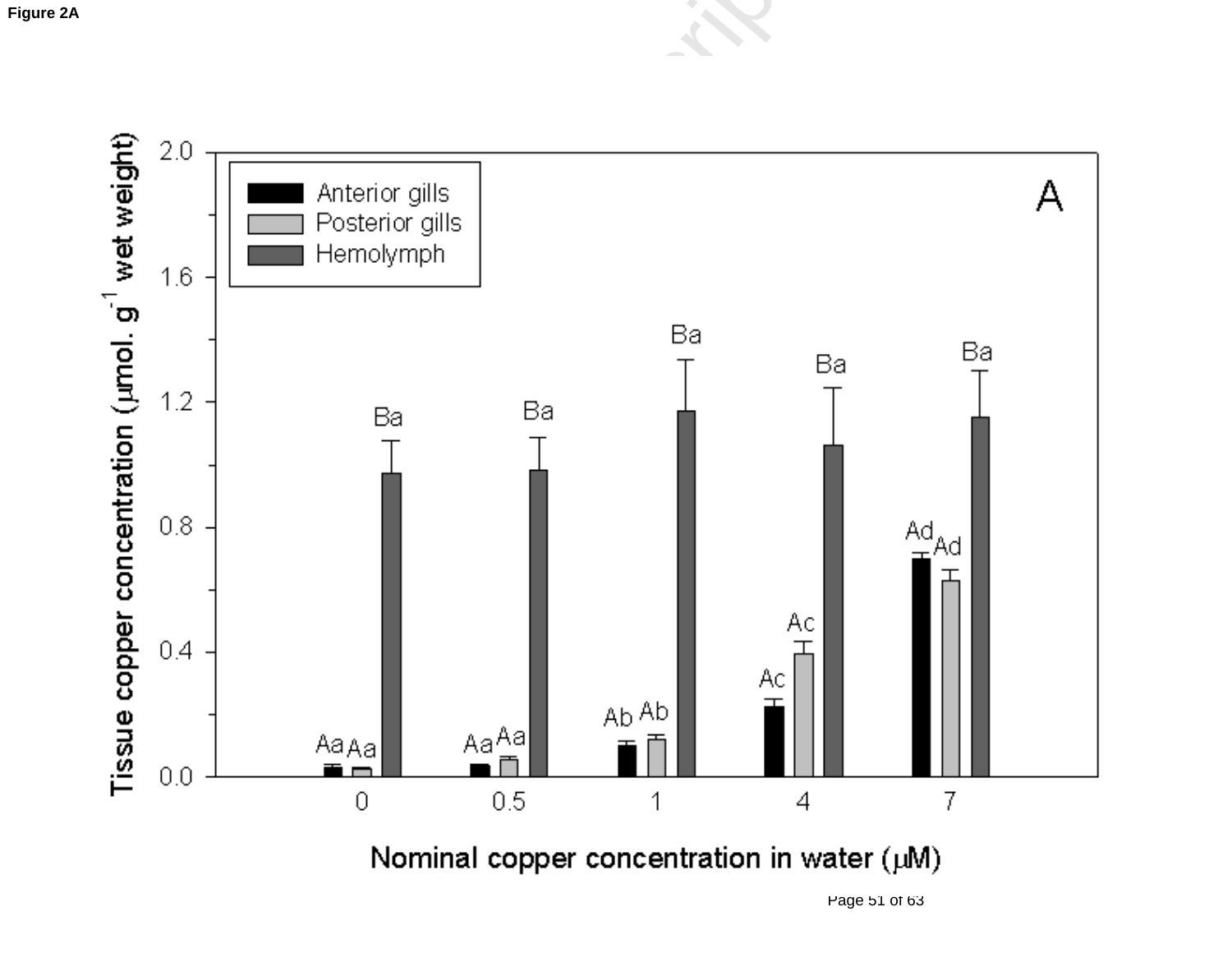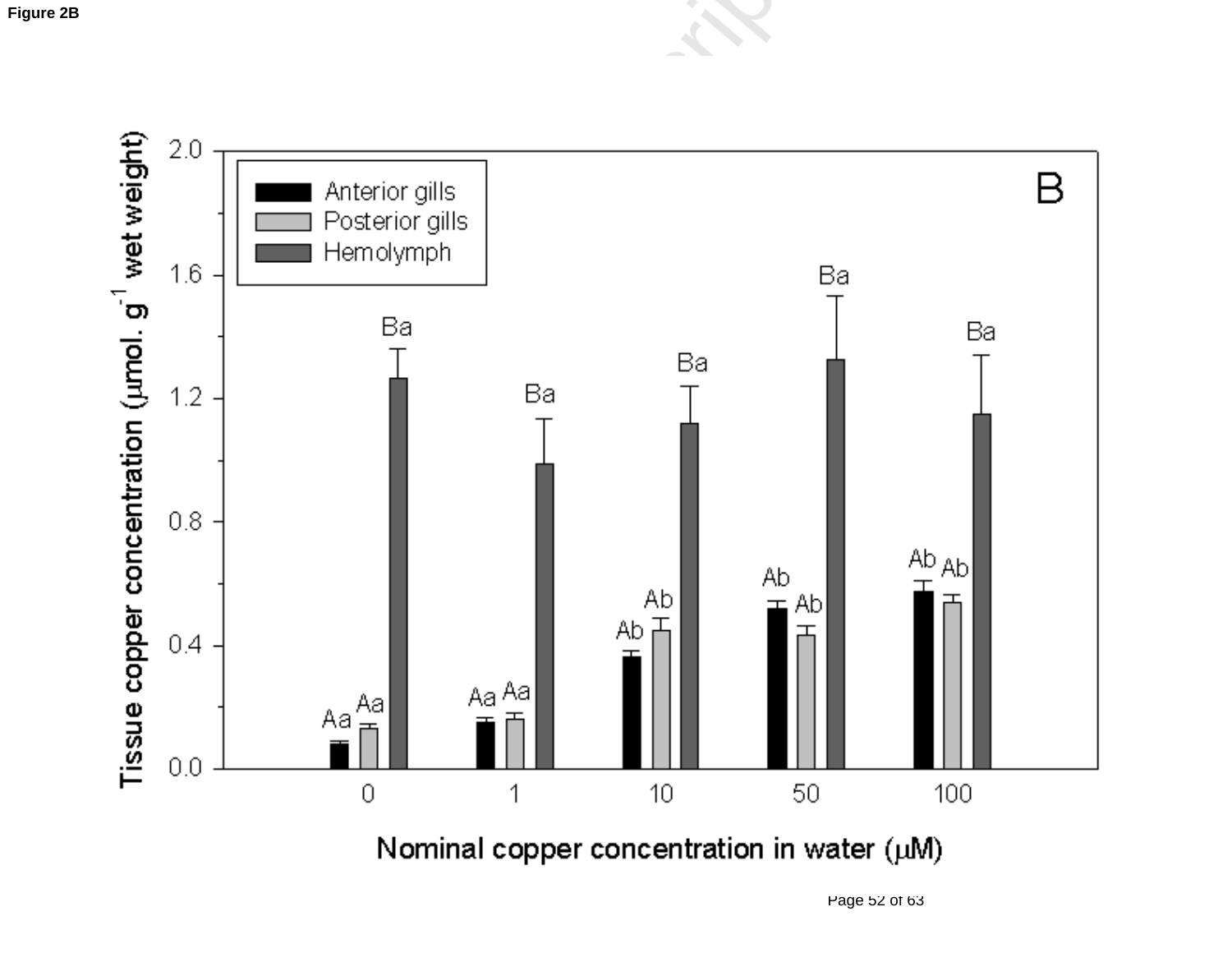

Page 53 of 63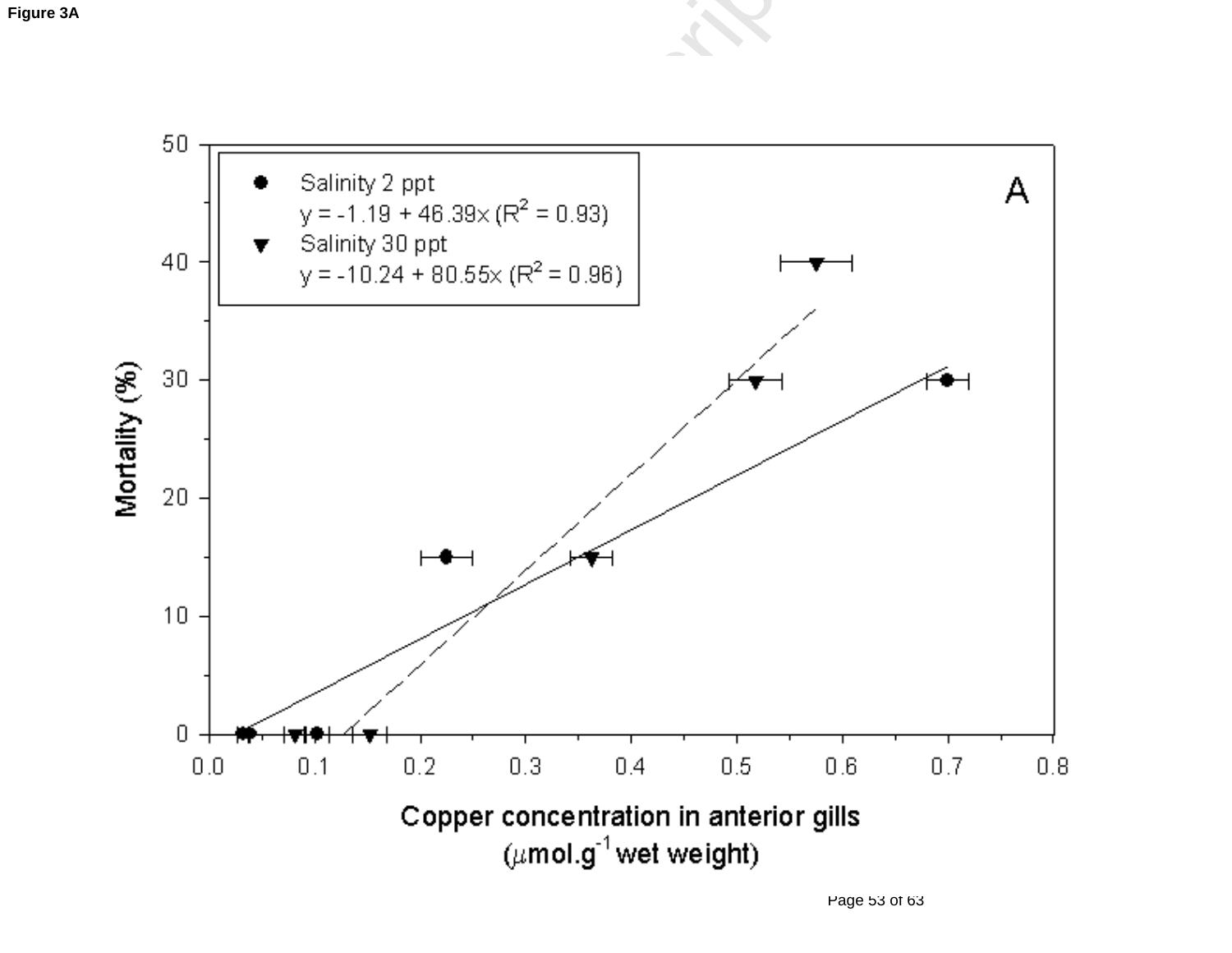

Page 54 of 63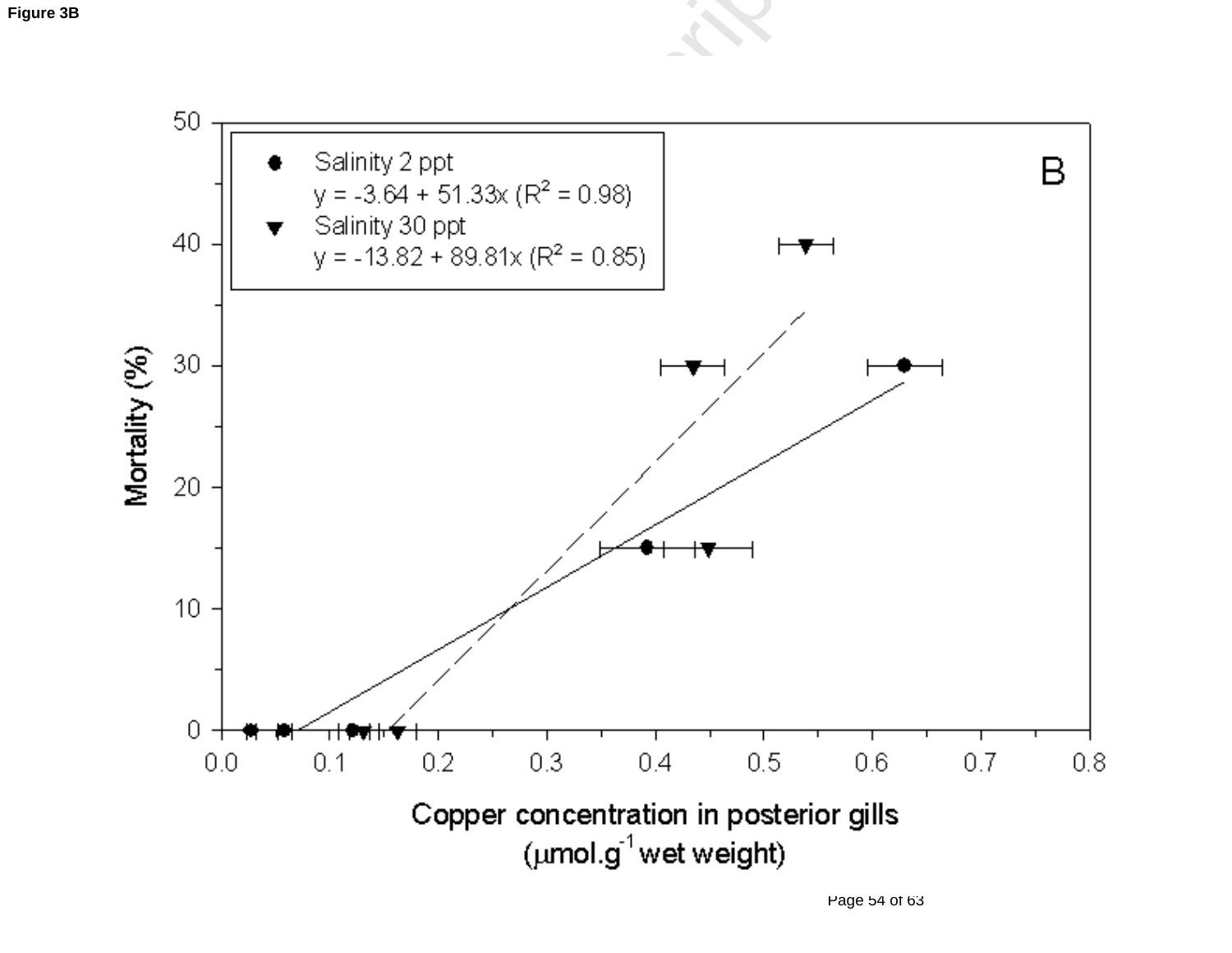

Nominal copper concentration in the incubation medium (uM)

Page 55 of 63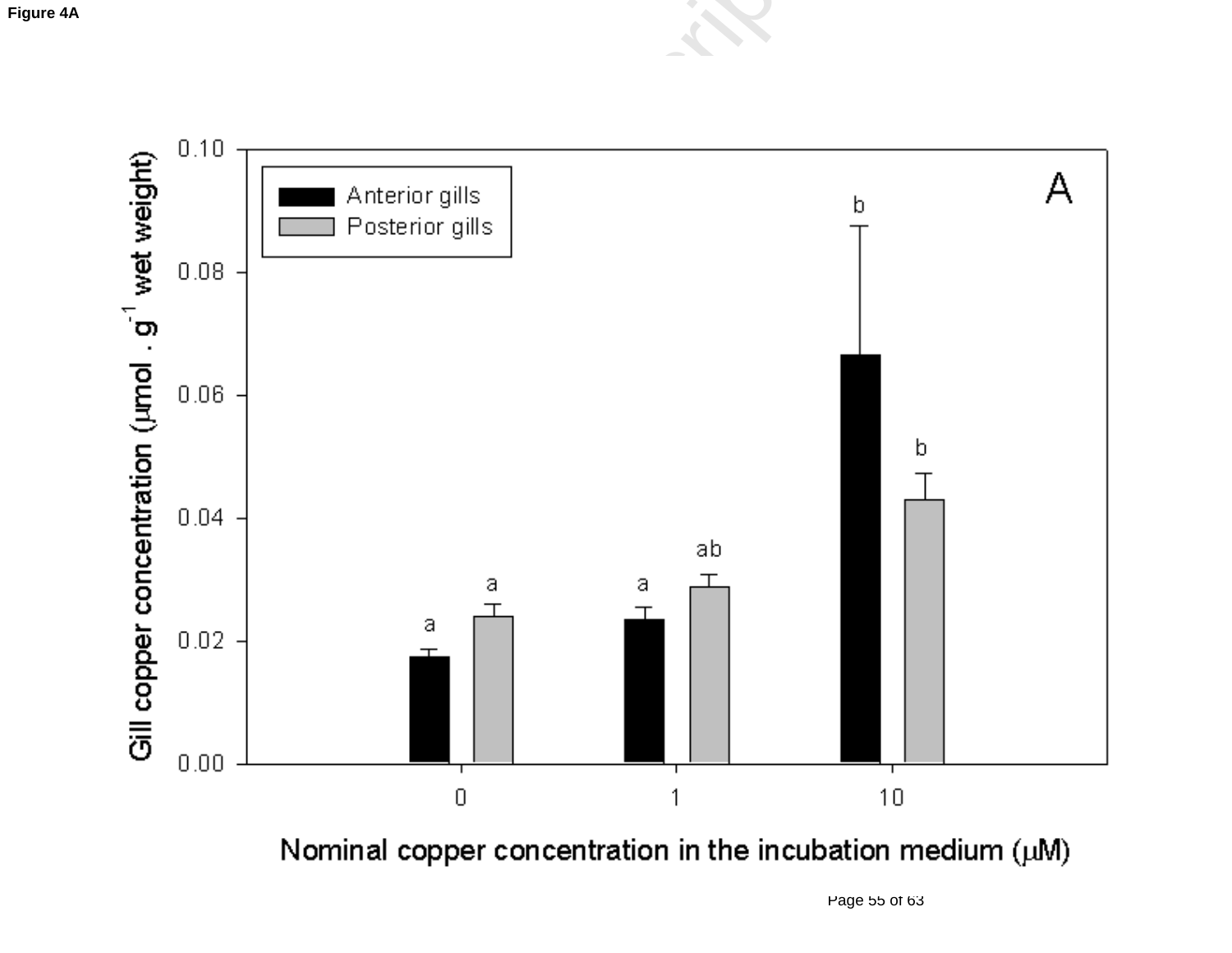

Nominal copper concentration in the incubation medium (uM)

Page 56 of 63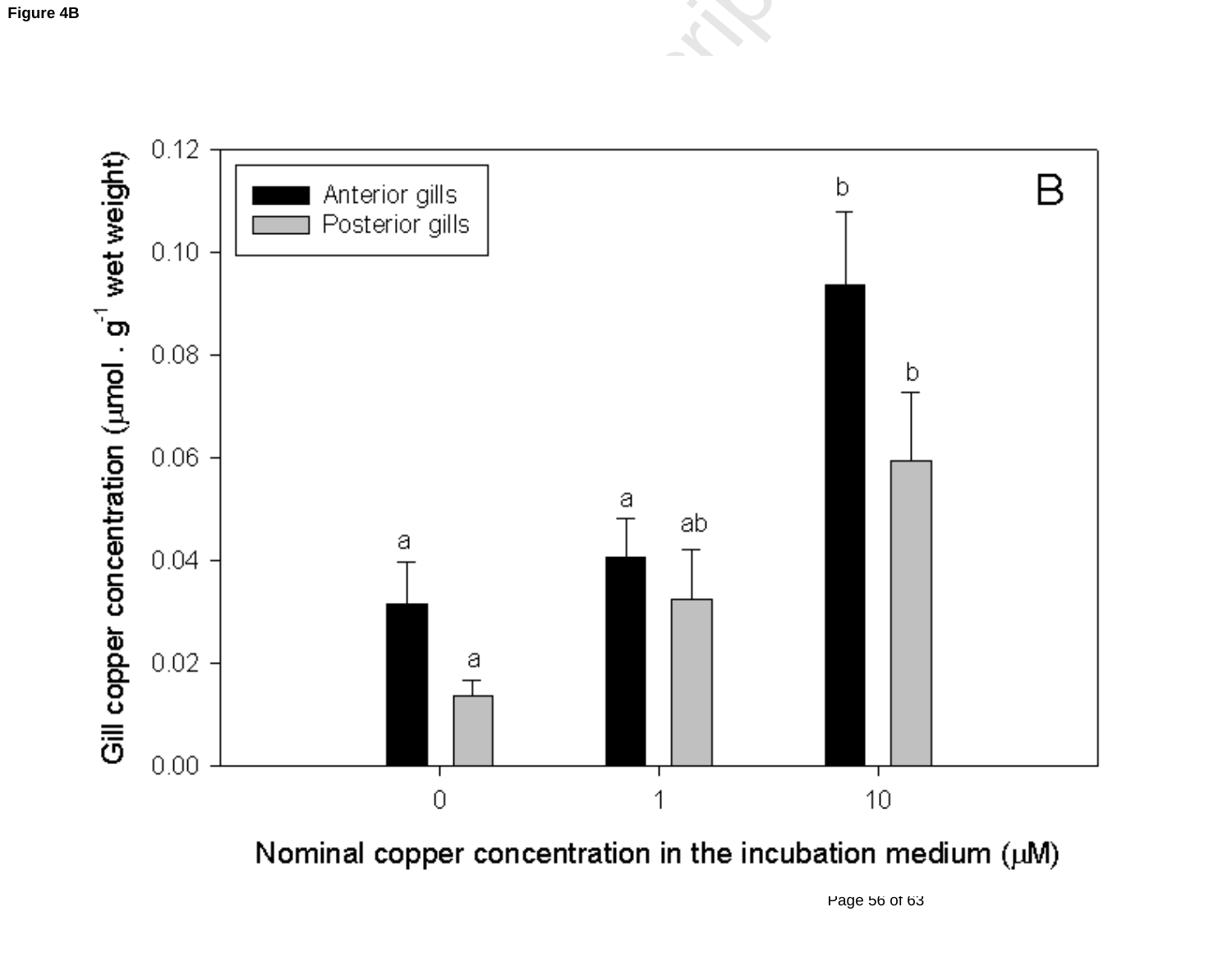

Page 57 of 63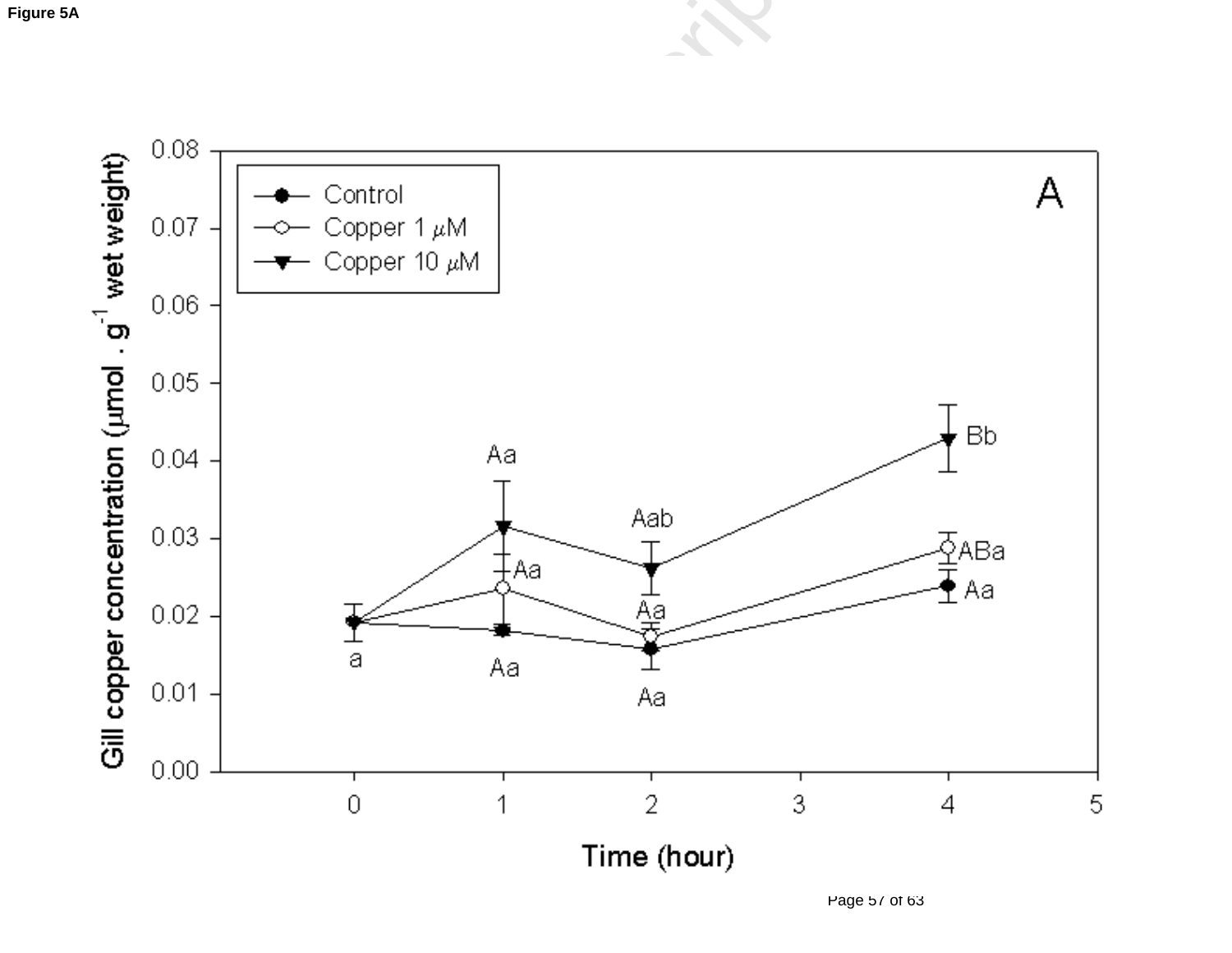

Page 58 of 63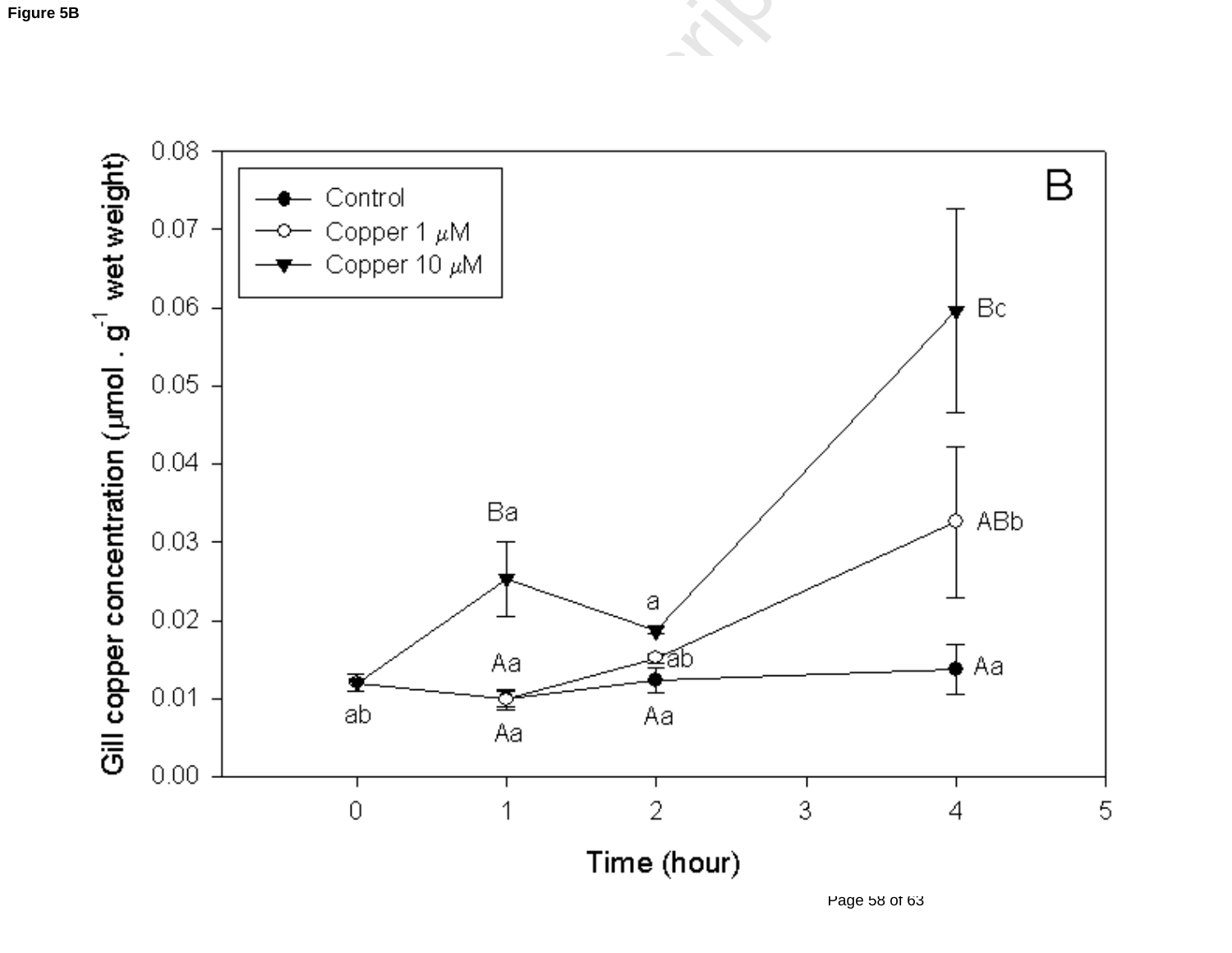

Page 59 of 63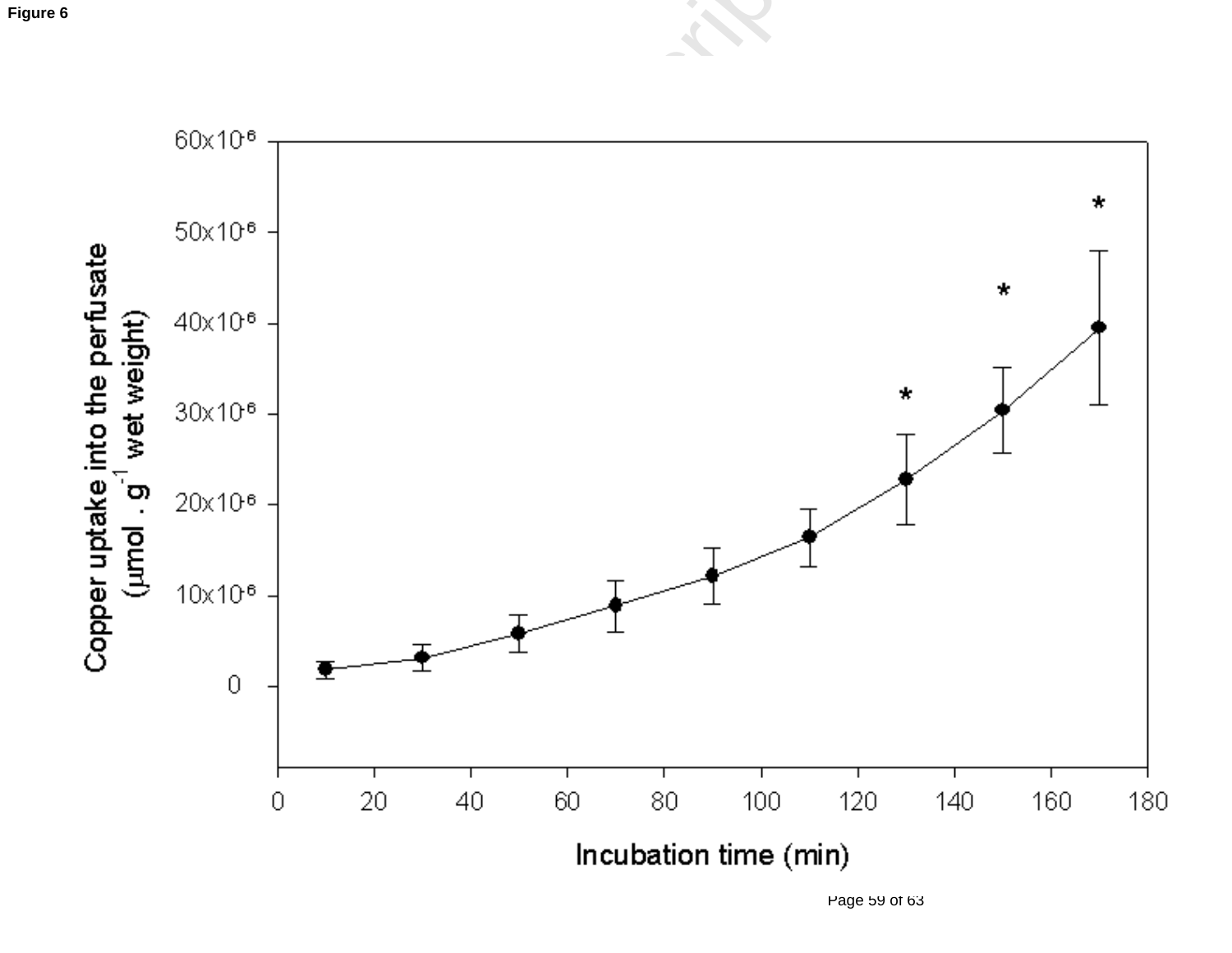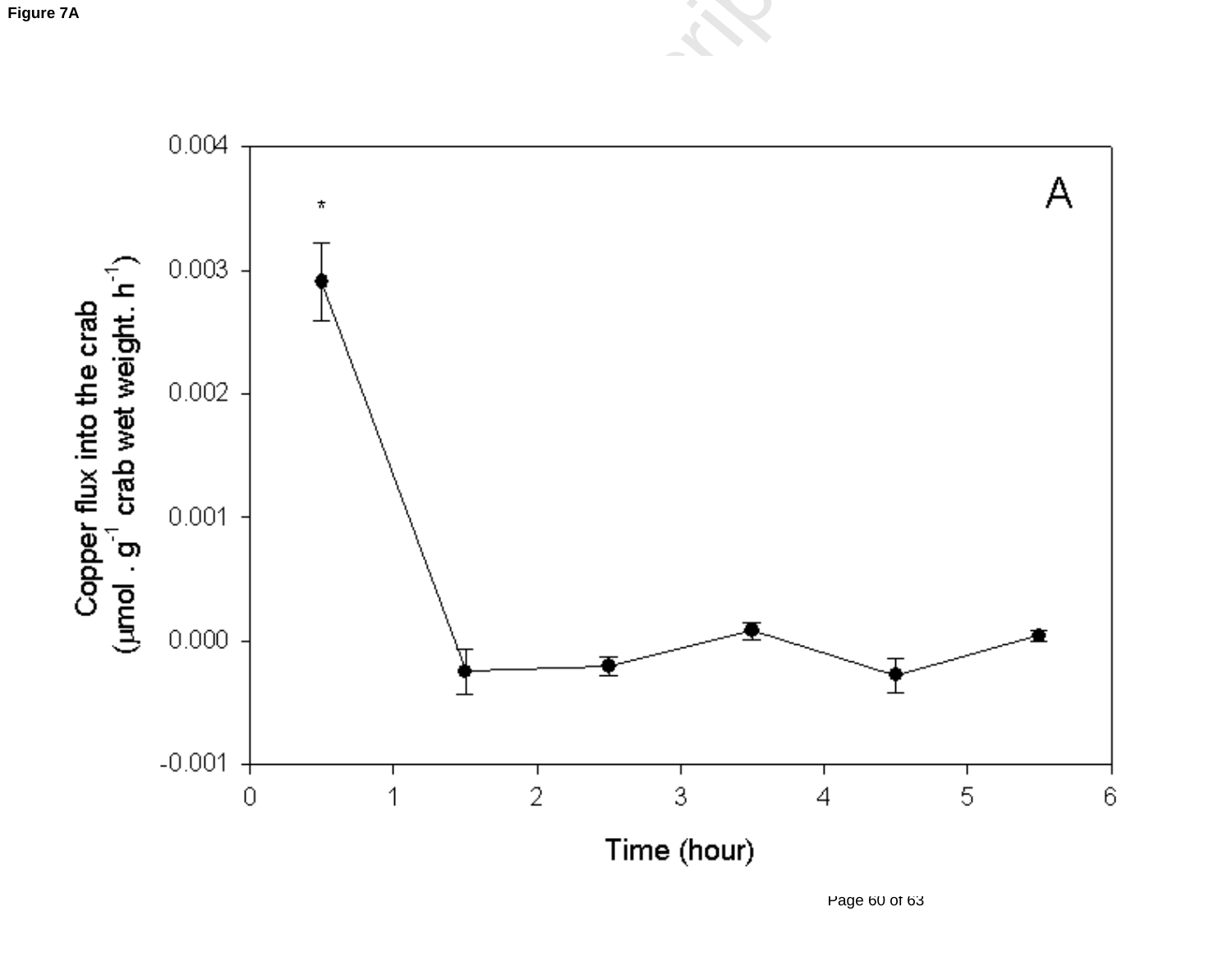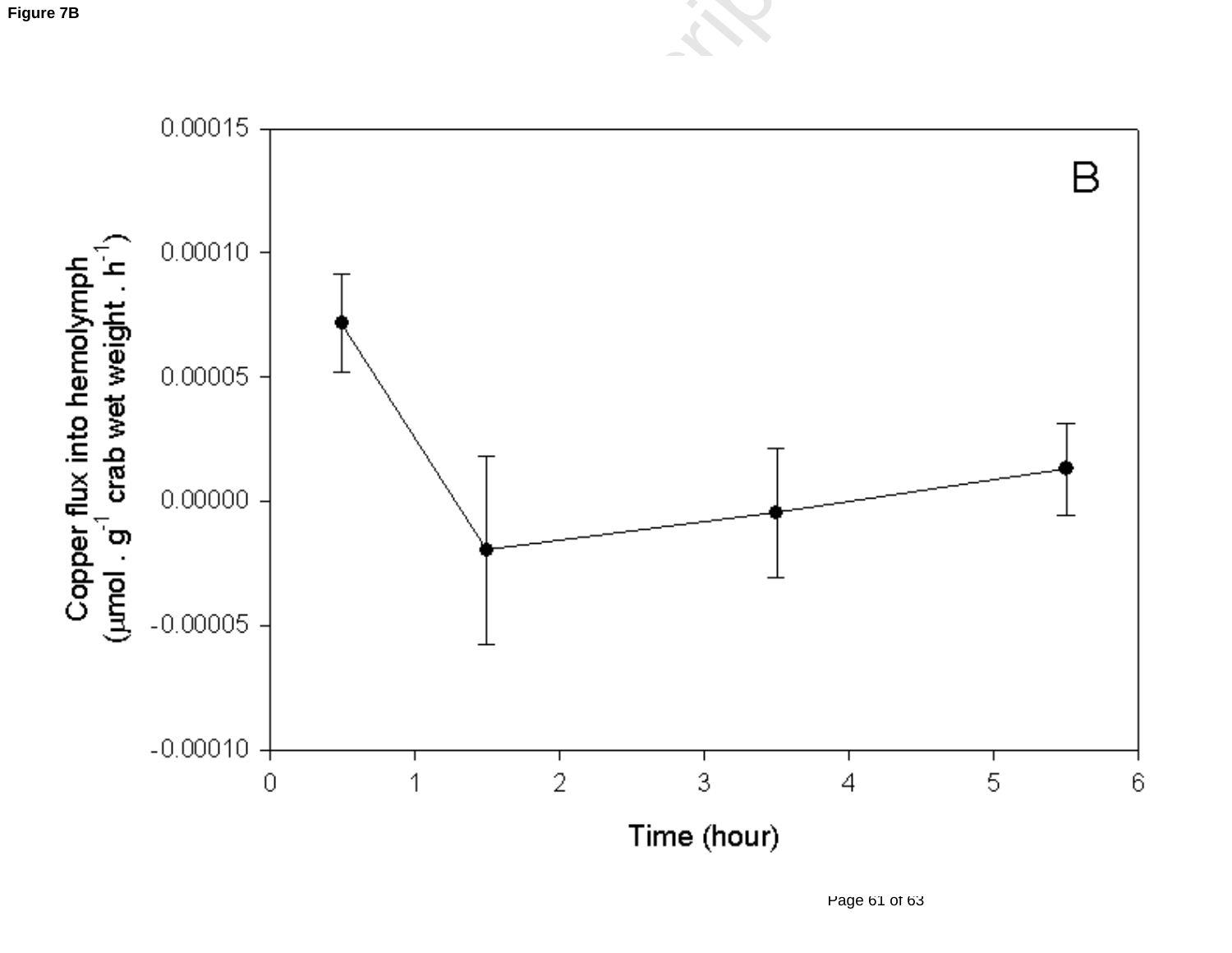